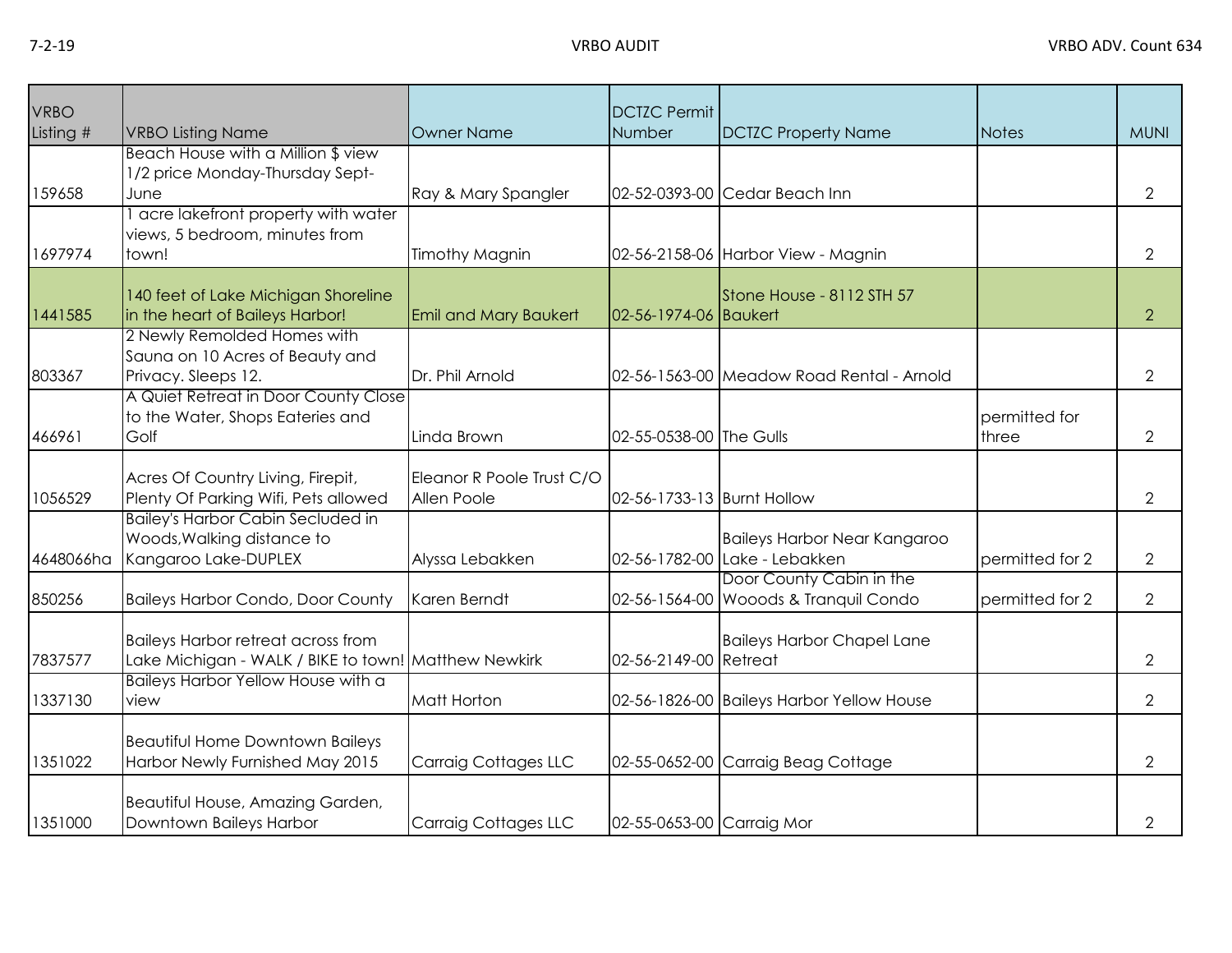|                 | <b>Beautiful Lakeside Cabin - Great</b>                           |                                                     |                      |                                                 |                    |                     |
|-----------------|-------------------------------------------------------------------|-----------------------------------------------------|----------------------|-------------------------------------------------|--------------------|---------------------|
|                 | Location & Amenities (Canoe,                                      | <b>Ryan and Maureen</b>                             |                      |                                                 |                    |                     |
| 767152<br>69122 | Kayak, Boat, etc)<br>Secluded Retreat                             | Sundeen                                             |                      | 02-56-1562-00 Sundeen Lakeside Retreat          |                    | 2<br>$\overline{2}$ |
|                 |                                                                   | Saturnino Jauregui                                  |                      | 02-56-1058-00 Bella Villa Log Home              |                    |                     |
|                 | Century Old Door County in-Town                                   |                                                     |                      |                                                 |                    |                     |
| 294539          | Farmhouse with Shore Access                                       | Joan Holliday                                       |                      | 02-56-0542-00 Orchard House                     |                    | $\overline{2}$      |
|                 | Charming 100yr. log home with                                     |                                                     |                      | Sunset Shores Resort - Kangaroo                 |                    |                     |
| 510375          | upscale modern conveniences.                                      | <b>David Hass</b>                                   |                      | 02-56-1953-00 Kabin Unit #6                     |                    | $\overline{2}$      |
|                 |                                                                   |                                                     |                      |                                                 |                    |                     |
| 221533          | Comfort and Beauty tucked<br>between the Trees                    | <b>East Shorewood Cottage</b><br>Homeowners Assoc.  |                      | 02-55-0130-00 East Shorewood Cottages           | permitted for 10   | $\overline{2}$      |
|                 | Cozy waterfront living at bargain                                 | <b>Sunset Shores Resort</b>                         |                      |                                                 |                    |                     |
| 663478          | price!                                                            | Condo Assoc                                         |                      | 02-56-1952-00 Sunset Shores Resort - Tiger Lily | permitted for five | $\overline{2}$      |
|                 | Cute two bedroom Cabin in the                                     |                                                     |                      |                                                 |                    |                     |
| 421057          | Woods                                                             | <b>Steve and Sarah Bell</b>                         |                      | 02-56-1223-13 Door County Harbor House          |                    | $\overline{2}$      |
|                 | Daisy Cottage is a quintessential                                 |                                                     |                      |                                                 |                    |                     |
|                 | Door County two-bedroom lakefront                                 |                                                     |                      |                                                 |                    |                     |
| 1360726         | cottage                                                           | Stephen & Michelle Hoke 02-56-1915-06 Daisy Cottage |                      |                                                 |                    | $\overline{2}$      |
|                 | Door County Baileys Harbor Large                                  |                                                     |                      | <b>Baileys Large Home for Families -</b>        |                    |                     |
| 1436478         | Home for Families and Groups<br>Door County Cabin in the Woods,   | Pelican Bay LLC                                     | 02-56-2016-00 Nguyen | Door County Cabin in the                        |                    | $\mathbf{2}$        |
| 824979          | <b>Baileys Harbor</b>                                             | Karen Berndt                                        |                      | 02-56-1564-00 Wooods & Tranquil Condo           | permitted for 2    | $\overline{2}$      |
|                 |                                                                   |                                                     |                      |                                                 |                    |                     |
| 1479408         | Door County Dreamin                                               | Kate & Robert Lindsley                              |                      | 02-56-1960-00 Door County Dreaming              |                    | $\overline{2}$      |
|                 |                                                                   |                                                     |                      |                                                 |                    |                     |
|                 |                                                                   | East Shorewood Cottage                              |                      |                                                 |                    |                     |
| 221526          | <b>Enjoy the Quaint Lakefront Cottage</b>                         | Homeowners Assoc.                                   |                      | 02-55-0130-00 East Shorewood Cottages           | permitted for 10   | $\overline{2}$      |
|                 | Enjoy the Quiet Die of the Door<br>County Peninsula, 165' of Lake |                                                     |                      |                                                 |                    |                     |
| 661048          | Michigan Shore                                                    | Janet Batzli                                        |                      | 02-55-0557-00 The Haven on North Bay            |                    | $\overline{2}$      |
|                 |                                                                   |                                                     |                      |                                                 |                    |                     |
|                 | Enjoy the True Get-Away at                                        | <b>East Shorewood Cottage</b>                       |                      |                                                 |                    |                     |
| 221540          | Evergreen                                                         | Homeowners Assoc.                                   |                      | 02-55-0130-00 East Shorewood Cottages           | permitted for 10   | $\overline{2}$      |
|                 | Executive vacation home on                                        |                                                     |                      | Tretinyak - Blue on Roo-7571                    |                    |                     |
| 1046385         | Kangaroo Lake                                                     | Anne Tretinyak                                      |                      | 02-56-1829-00 South Kangaroo Lake Drive         |                    | $\overline{2}$      |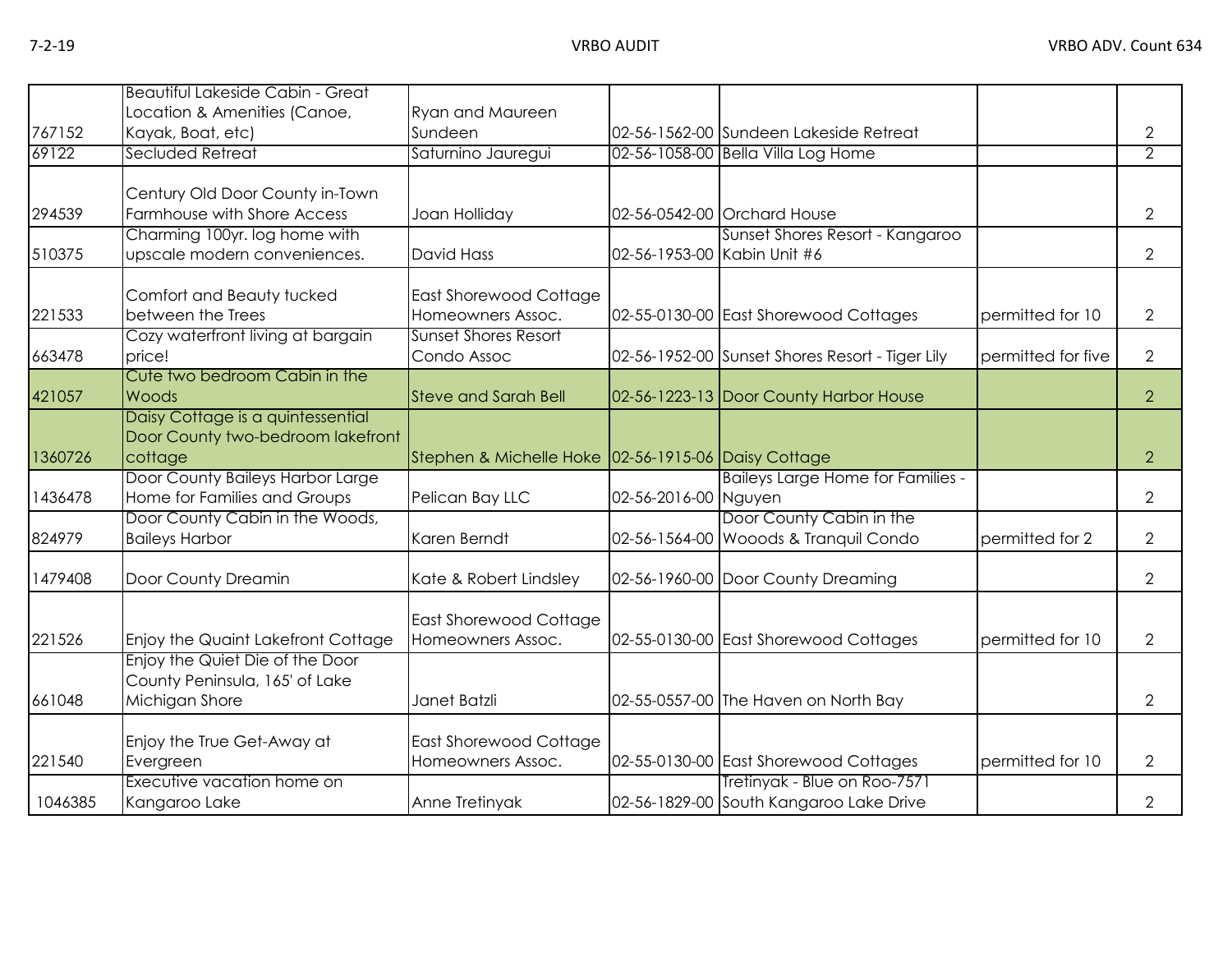| 230613    | Fabulous Log Cabin on Kangaroo<br>Lake in Door County WI                                | <b>William Andersen</b>                           |                         | 02-55-0394-00 Log Cabin on Kangaroo Lake                       |                  | $\overline{2}$ |
|-----------|-----------------------------------------------------------------------------------------|---------------------------------------------------|-------------------------|----------------------------------------------------------------|------------------|----------------|
| 1351028   | Fabulous New Two Bed, Two Bath<br>Cottage On Kangaroo Lake                              | Carraig Cottages LLC                              |                         | 02-56-1052-00 Carraigeen Cottage                               |                  | $\overline{2}$ |
| 221452    | Get away at this Quaint Cottage<br><b>Tucked Behind Beautiful Fern Bed</b>              | East Shorewood Cottage<br>Homeowners Assoc.       |                         | 02-55-0130-00 East Shorewood Cottages                          | permitted for 10 | $\overline{2}$ |
| 221542    | Get Away from it all at this Rustic and East Shorewood Cottage<br>Romantic Cottage      | Homeowners Assoc.                                 |                         | 02-55-0130-00 East Shorewood Cottages                          | permitted for 10 | $\overline{2}$ |
| 1623317   | Havngård House- a historic and hip<br>house in the center of Door County<br>action!     | Kurt Heggland                                     |                         | 02-56-2104-00 Havngard House                                   |                  | $\overline{2}$ |
| 1270494   | Kangaroo lake water frontage<br>opening June 2018                                       | Michael Servais                                   |                         | 02-56-1893-00 Island View Lake House                           |                  | $\overline{2}$ |
| 1360725   | Lagom Lodge, a lovely three-<br>bedroom chalet style home that sits<br>on the lakefront | Stephen & Michelle Hoke 02-56-1914-06 Lagom Lodge |                         |                                                                |                  | $\overline{2}$ |
| 93251     | Lake Living at its best                                                                 | <b>Sunset Shores Resort</b><br>Condo Assn         | 02-56-1950-00 #3        | Sunset Shores Resort - Chalet Unit                             |                  | $\overline{2}$ |
| 1188298   | Lakefront home in Baileys Harbor<br>near Cana Lighthouse                                | Bues Point Road, LLC -                            |                         | William McAleer, Member 02-56-1803-00 Bues Point Road- McAleer |                  | $\overline{2}$ |
| 1190668   | Lake-house With The Best View Of<br>Cana Island And It's Lighthouse You<br>Can Find!    | Stephen Clemnti Jr.                               |                         | 02-56-1820-00 Boreal Beach House                               | permitted for 2  | $\overline{2}$ |
| 4924765ha | Lakeview Cottage in Downtown<br><b>Baileys Harbor</b>                                   | Pamela Schmitz                                    |                         | 02-56-1876-00 Baileys Harbor Beach House                       |                  | $\overline{2}$ |
| 1368115   | Large Beautiful 6 bedroom home<br>right on the lake sleeps 30 in Baileys<br>Harbor, WI  | Cana Cove LLC - Kevin<br>Kleinert                 | 02-56-1694-00 Cana Cove |                                                                |                  | $\overline{2}$ |
| 723507    | Large Home on Kangaroo Lake                                                             | <b>William and Heather</b><br>Andersen            |                         | 02-56-1543-06 Kangaroo Lake Retreat                            |                  | $\overline{2}$ |
| 82233     | Million Dollar View, Affordable Price                                                   | <b>Judy Stang</b>                                 | 02-56-1949-00 Resort    | Lakeside Cottage Sunset Shores                                 |                  | $\overline{2}$ |
| 640511    | New Million Dollar Property, 250'<br>Private Shoreline on 3.5 Acres                     | Chris Warecki                                     |                         | 02-56-1312-00 All Creatures Lane - Warecki                     | permitted for 3  | $\overline{2}$ |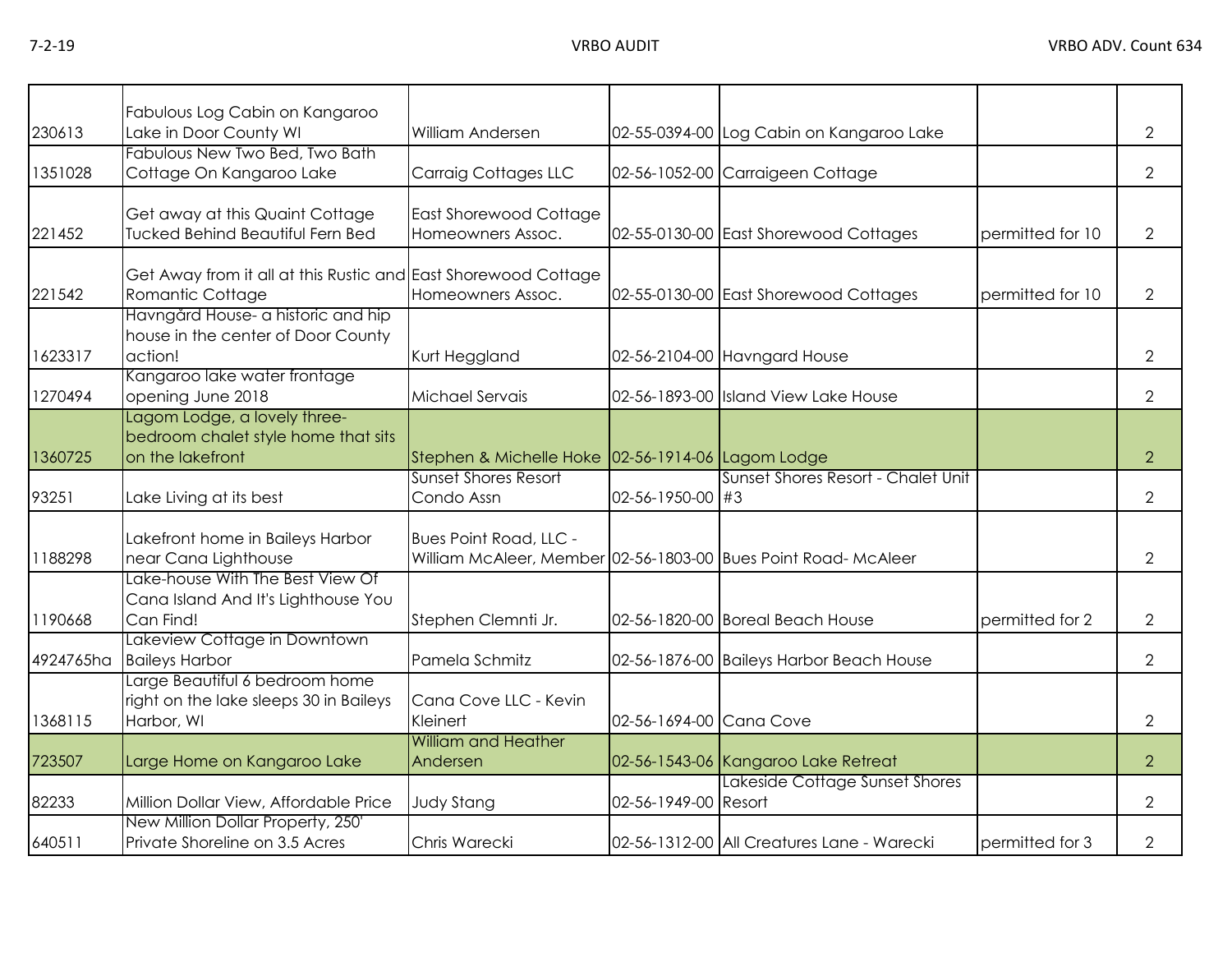| 4840107ha | NEW! Baileys Harbor Studio on Lake<br>Michigan!                                      | James Dillenburg                          | 02-56-1257-00 Shalom Stone |                                                                       |                   | $\overline{2}$ |
|-----------|--------------------------------------------------------------------------------------|-------------------------------------------|----------------------------|-----------------------------------------------------------------------|-------------------|----------------|
| 467927    | Newly remodeled, 2 Acres W/200'<br>Private Waterfront, Huge Deck, 5 Star<br>Rating   | Chris Warecki                             |                            | 02-56-1312-00 All Creatures Lane - Warecki                            | permitted for 3   | $\overline{2}$ |
| 1357038   | Newly renovated with over 250 feet<br>of Shoreline!                                  | Eva McKee                                 | 02-56-1850-06 North Bay    | Secluded Waterfront Home on                                           |                   | $\overline{2}$ |
| 4706534ha | North Unit Cabin Bailey's Harbor Door<br>County Near Kangaroo Lake                   | Alyssa Lebakken                           |                            | Baileys Harbor Near Kangaroo<br>02-56-1782-00 Lake - Lebakken         | permitted for 2   | $\overline{2}$ |
| 460436    | Peace in the Pines                                                                   | Ricardo M Ochoa                           |                            | 02-56-1297-00 Peace in the Pines                                      |                   | $\overline{2}$ |
| 160403    | Peak Season Weeks Still Available                                                    | <b>Sunset Shores Resort</b><br>Condo Assn |                            | 02-56-1951-00 Sunset Shores Resort Sunflower                          |                   | $\overline{2}$ |
| 582941    | Perfect-Get-Away! Wooded and<br>close to lake                                        | Kathleen Nelson                           |                            | 02-56-1556-00 Perfect-Get-Away Nelson                                 |                   | $\overline{2}$ |
| 633251    | Private Cottages situated on a rock<br>bluff located in downtown baileys<br>harbor   | Jessica and John Dennis                   |                            | 02-55-1415-00 Baileys Harbor on the Rocks                             | Permitted for two | $\mathbf{2}$   |
| 634804    | Private Cottages situated on a rock<br>bluff located in downtown baileys<br>harbor   | Jessica and John Dennis                   |                            | 02-55-1415-00 Baileys Harbor on the Rocks                             | Permitted for two | $\mathbf{2}$   |
| 220857    | Private Peninsula                                                                    | Dennis & Jeff Hickey                      |                            | 02-56-0200-06 Heggland House                                          |                   | $\overline{2}$ |
| 854909    | Private Water front estate!                                                          | Cole Family LLC                           |                            | 02-56-1607-06 Schook Shack                                            |                   | $\overline{2}$ |
| 1077847   | Quintessential Door County cottage<br>just steps from the water!                     |                                           |                            | Jeffrey & Tamara Wiswell   02-56-1696-06   Kangaroo Lake Road Cottage |                   | $\overline{2}$ |
| 699521    | Remodeled, 250' waterfrontm 6<br>wooded acres, huge deck with view<br>of Cana Island | Chris Warecki                             |                            | 02-56-1312-00 All Creatures Lane - Warecki                            | permitted for 3   | $\overline{2}$ |
| 1279183   | Sand, Sand, and More Sand on Lake<br>Michigan!                                       | Alexandra Pape                            | 02-56-1903-00 Lyons Woods  |                                                                       |                   | $\overline{2}$ |
| 1596072   | South Lane Cottage #1, with a living<br>room view of Lake Michigan.                  | Matt Horton                               |                            | 02-56-1826-00 Baileys Harbor Yellow House                             | permitted for 3   | $\mathbf{2}$   |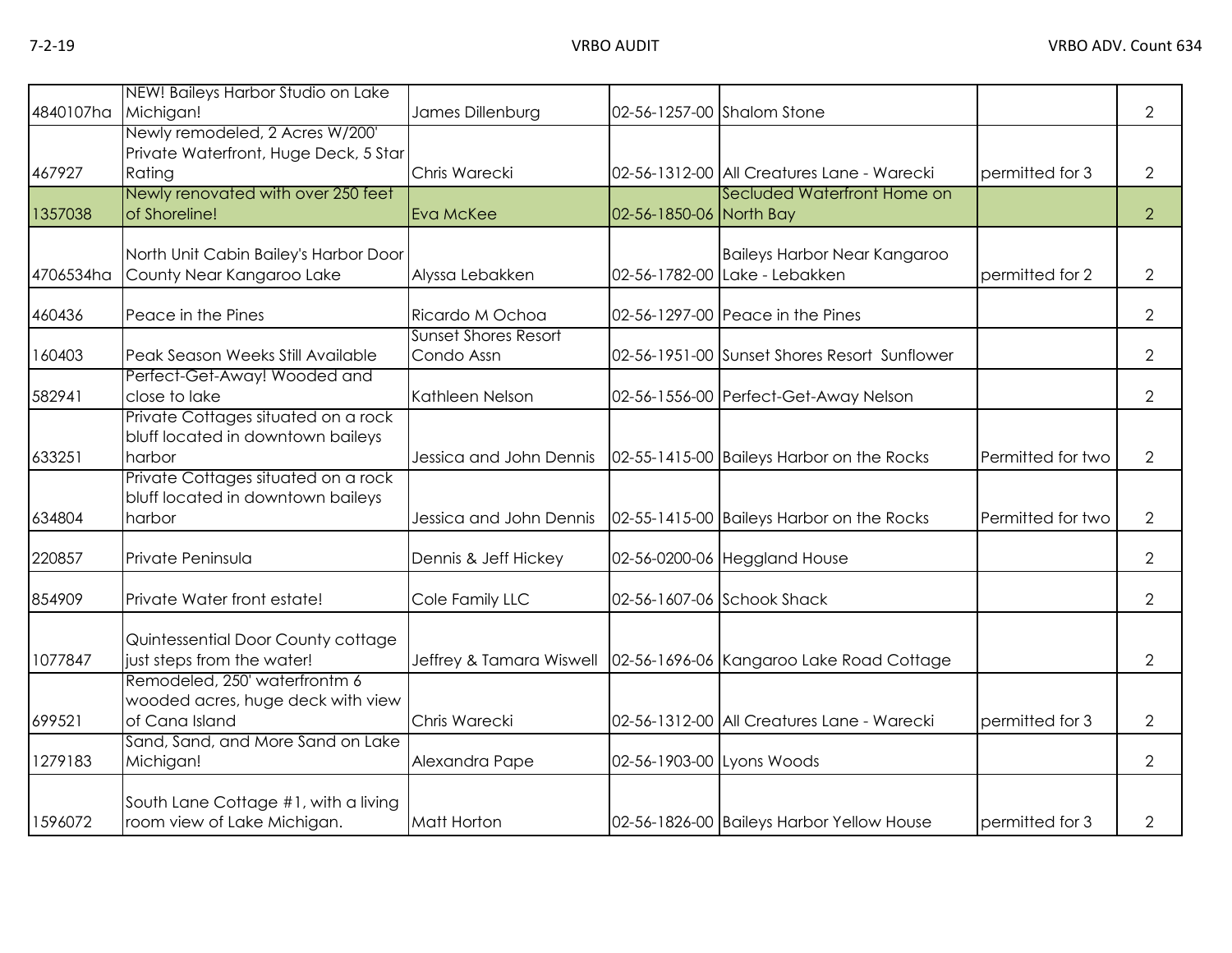| 221546  | Spring, Summer or Fall, Great Place<br>to Get Away from it All | East Shorewood Cottage<br>Homeowners Assoc. |                         | 02-55-0130-00 East Shorewood Cottages          | permitted for 10                | $\overline{2}$ |
|---------|----------------------------------------------------------------|---------------------------------------------|-------------------------|------------------------------------------------|---------------------------------|----------------|
|         |                                                                |                                             |                         |                                                |                                 |                |
|         | Stay at this cozy cottage perfect for                          | <b>East Shorewood Cottage</b>               |                         |                                                |                                 |                |
| 219987  | couples!                                                       | Homeowners Assoc.                           |                         | 02-55-0130-00 East Shorewood Cottages          | permitted for 10                | $\overline{2}$ |
|         |                                                                |                                             |                         |                                                |                                 |                |
|         | Stone Cottage, Nestled In The                                  | Dennis & Tamara Zee/                        |                         |                                                |                                 |                |
| 1209428 | Woods in Door County - Call for rates William & Lesley O'Kane  |                                             |                         | 02-56-1824-00 Stone Cottage                    |                                 | $\overline{2}$ |
|         | Stone Ridge on 4.2 Wooded                                      |                                             |                         |                                                |                                 |                |
|         | Acres/Firepit, 4 Bedrooms, 2.5 Baths,                          |                                             |                         |                                                |                                 |                |
| 791464  | Sleeps 14 & Pets                                               | Stone Ridge<br>Tom and Michele              | 02-56-0272-13 Mel Fogel |                                                |                                 | $\overline{2}$ |
| 1435263 | The Oaks at Baileys Bluff                                      | Schaefer                                    |                         | 02-56-1983-00 Oaks at Baileys Bluff - Schaefer |                                 | $\overline{2}$ |
|         | THIS TREE HOUSE IS A PERFECT                                   | Martha and Michael                          |                         |                                                |                                 |                |
| 1248135 | <b>COUPLES GETAWAY</b>                                         | Schulkins                                   |                         | 02-56-1835-00 The Treehouse - Schulkins        |                                 | $\overline{2}$ |
|         | Three Bedroom Lake House with Boat Family Style Contractor     |                                             |                         |                                                |                                 |                |
| 418647  | <b>Dock</b>                                                    | <b>LLC</b>                                  |                         | 02-56-0339-06 Our Place on Kangaroo Lake       |                                 | $\overline{2}$ |
|         |                                                                |                                             |                         |                                                |                                 |                |
|         | Watch the Amazing Door County                                  | East Shorewood Cottage                      |                         |                                                |                                 |                |
| 221528  | Sunsets from Hickoy's Porch                                    | Homeowners Assoc.                           |                         | 02-55-0130-00 East Shorewood Cottages          | permitted for 10                | $\overline{2}$ |
|         | Waterfront 2-Story Log Cottage,                                |                                             |                         |                                                |                                 |                |
| 400026  | Decks, Beach, Canoe & Firepit                                  | Donna & Peter Steffen                       |                         | 02-56-0899-00 Steffan Log House                |                                 | $\overline{2}$ |
|         | Waterfront Log Cabin with Boat                                 |                                             |                         |                                                |                                 |                |
| 221358  | House and Pier                                                 | Natalie & Terry McAllister                  |                         | 02-56-0885-06 Rocky Bottom Ledge               |                                 | $\overline{2}$ |
| 309037  | Water's Edge Cottage                                           | <b>Tim Hodkiewicz</b>                       |                         | 02-55-0497-00 Water's Edge Cottage             | Part of Sunset<br><b>Shores</b> | $\overline{2}$ |
|         | Wild Cedars - Cana Island - Lake                               |                                             |                         |                                                |                                 |                |
| 1563963 | Michigan - Distinctive New Home                                | Stephen Clemnti Jr.                         |                         | 02-56-1820-00 Boreal Beach House               | permitted for 2                 | $\overline{2}$ |
|         | Wildwood Beach House Has A Large                               |                                             |                         |                                                |                                 |                |
|         | Private Sandy Beach On The Shore                               |                                             |                         |                                                |                                 |                |
| 882335  | Of Lake Michig                                                 | Laura Thometz                               |                         | 02-56-1640-06 Wildwood Beach Home              |                                 | $\overline{2}$ |
|         |                                                                |                                             |                         |                                                |                                 |                |
| 1102901 | You Won't Want To Leave -- +                                   | Deb Homan                                   |                         | 02-56-1468-00 Merlin's Lake House - Homan      |                                 | $\overline{2}$ |
|         | Your Family will Love the Beautiful                            |                                             |                         |                                                |                                 |                |
|         | Lake View at This Comfortable                                  | <b>East Shorewood Cottage</b>               |                         |                                                |                                 |                |
| 221522  | Cottage                                                        | Homeowners Assoc.                           |                         | 02-55-0130-00 East Shorewood Cottages          | permitted for 10                | $\overline{2}$ |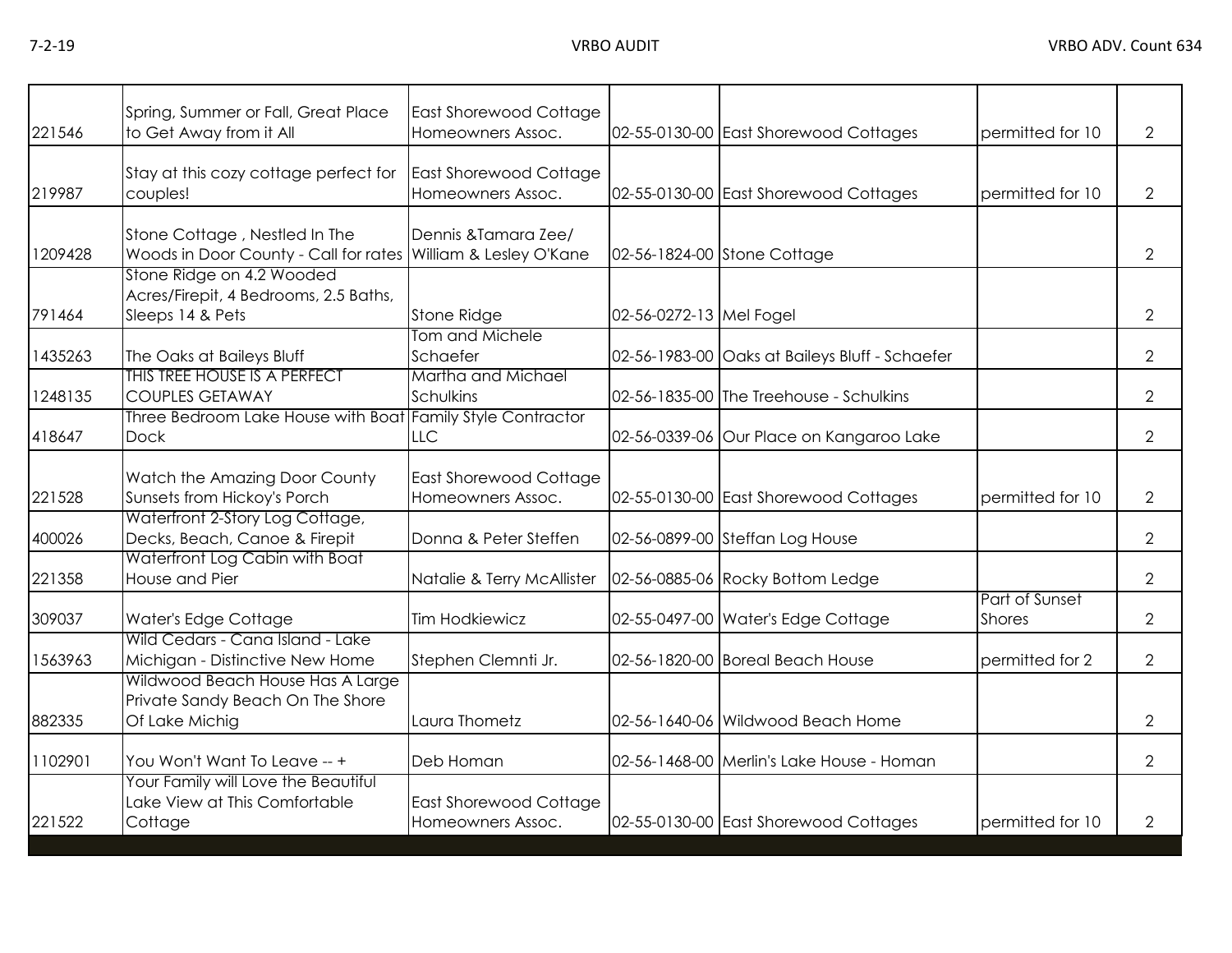|           | Beautiful Lakefront Home in Southern                                                       |                                   |                         |                                                               |                 |   |
|-----------|--------------------------------------------------------------------------------------------|-----------------------------------|-------------------------|---------------------------------------------------------------|-----------------|---|
| 343303    | Door County                                                                                | Robert & Mary O'Neil              |                         | 06-56-1147-00 O'Neil - 290 Clar Lin                           |                 | 6 |
| 1244408   | Door County Retreat                                                                        | Door County Clay Banks<br>Retreat |                         | 06-56-1866-00 Darelynn M Louscher                             |                 | 6 |
| 271777    | Enjoy stunning lake views form your<br>own private hot tub.                                | Dean & Corrine Zajac              |                         | 06-56-1002-00 Clay Banks Retreat                              |                 | 6 |
| 754723    | Enjoy your own secluded beach                                                              | Mark Ciepluch                     |                         | 06-56-0901-00 White Sands Hideaway                            |                 | 6 |
| 1206658   | 2 Bedroom, 1 Bath Home Away From<br>Home - Overlooks the lake                              | Jonathon Pesek - Pesek<br>Realty  |                         | 08-53-1856-00 Landmark Resort - Pesek                         |                 | 8 |
| 1400614   | <b>Bay View Bungalow</b>                                                                   | Dean Hellwing                     |                         | 08-53-1984-00 Landmark Bay View Bungalow                      |                 | 8 |
| 1457421   | <b>Bay View Escape In Door County</b>                                                      | Zanky Properties LLC              |                         | 08-53-2007-00 Ladmark Zanky                                   |                 | 8 |
| 751221    | <b>Breathtaking Water View Condo -</b><br>Almost Everything New!                           | Michael & Leigh Dicks             |                         | 08-53-1554-00 Landmark Dick's Rental                          |                 | 8 |
| 963491    | Cozy 1br Woodview! Landmark<br>Resort                                                      | <b>Brian Wiegand</b>              | 08-53-1688-00 Getaweays | Landmark Resort - Door County                                 | permitted for 4 | 8 |
| 1050857   | COZY WOODVIEW! Landmark Resort,<br>EGG HARBOR - Updated, Cozy, 1<br><b>Bdrm Woodview C</b> | <b>Brian Wiegand</b>              | 08-53-1688-00 Getaweays | Landmark Resort - Door County                                 | permitted for 4 | 8 |
| 1696273   | Door County Getaway @Landmark<br>Resort                                                    | Michal & A. Monika Chiu           | 08-53-2031-00 Chiu      | Landmark Resort #2230 & #2308 -                               | permitted for 2 | 8 |
| 1629282   | Door County Happy Place                                                                    | Michal & A. Monika Chiu           | 08-53-2031-00 Chiu      | Landmark Resort #2230 & #2308 -                               | permitted for2  | 8 |
| 1065393   | Gorgeous water view condo<br>overlooking Green Bay                                         | Matt Pidgeon                      |                         | 08-53-1754-00 Landmark Pidgeon                                |                 | 8 |
| 423455    | Landmark 2-BR King Beds, 2-Bath                                                            | Curtis Rudy                       |                         | Landmark - Rudy - Units 1303,<br>08-53-1346-00 4218 and 2332  | permitted for 2 | 8 |
| 3686164ha | Bath, Wood View - NEWLY AND FULLY                                                          | Curt Rudy                         | 08-53-1346-00 & 2332    |                                                               | permitted for 2 | 8 |
| 7083628ha | Landmark Resort, 2 bedroom, 1 bath<br>sleeps 6. Lowest rates.                              | Harry & Sharon Achino             |                         | 08-53-1140-00 Achino - Landmark                               |                 | 8 |
| 1000413   | Leaf House Door County, your home<br>at a beautiful Egg Harbor resort                      | Sean and Cami Wright              |                         | 08-53-1699-00 Landmark Resort - Leaf House                    |                 | 8 |
|           | 7521534ha Light & Bright Bay View Retreat                                                  | Nomad Ventures LLC                |                         | Landmark Resort - Nomad<br>08-53-1990-00 Ventures LLC - #1110 | permitted for 3 | 8 |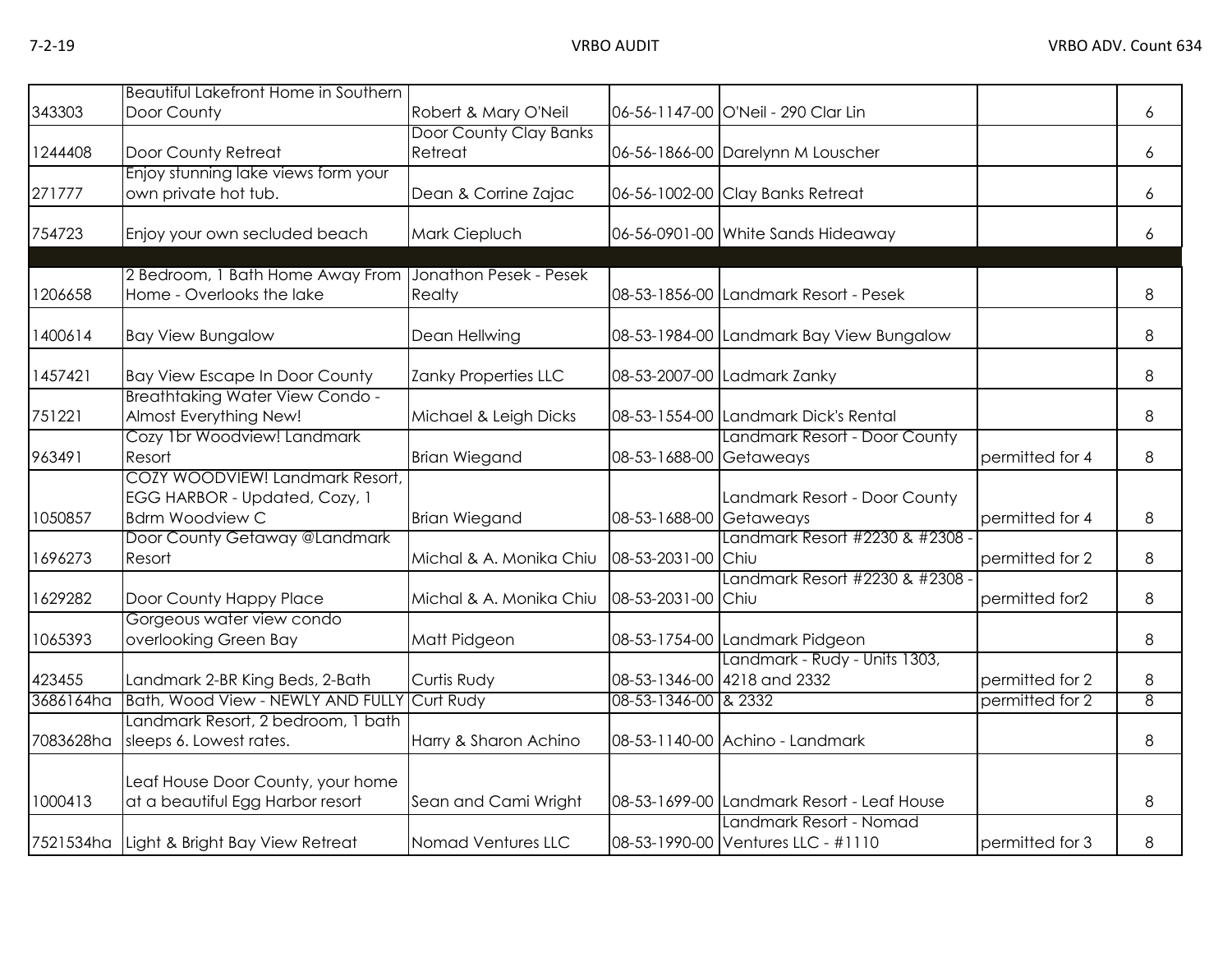| 843029    | Magnificent Water View Condo-<br>Completely Remodeled!                         | Jeffrey Petsinger                           |                           | 08-53-1617-00 Landmark Resort - Petsinger                     |                 | 8 |
|-----------|--------------------------------------------------------------------------------|---------------------------------------------|---------------------------|---------------------------------------------------------------|-----------------|---|
| 1183567   | Modern, newly updated condo in<br>scenic Egg Harbor! Heart of Door<br>County   | David and Carrie<br>Counihan                | 08-53-1783-00 Counihan    | Landmark Resort - #3202-                                      |                 | 8 |
| 1452844   | NEW LISTING! Gorgeous Waterview<br>Condo in Egg Harbor, WI                     | Tod & Kathleen Kerscher                     |                           | 08-53-2013-00 Landmark Resort - Kerscher                      |                 | 8 |
| 7692101ha | NEW! Landmark Resort Condo w/<br>Spectacular Views!                            | Good Faith Financial                        | 8-53-1970-00              | Landmark Resort Good Faith<br>Financial Unit #2324            | Evolve          | 8 |
| 7849217ha | Newly Updated Lake View Escape                                                 | Nomad Ventures LLC                          |                           | Landmark Resort - Nomad<br>08-53-1990-00 Ventures LLC - #1110 | permitted for 3 | 8 |
| 809045    | OFFSEASON special Nov to mid-May<br>book 2 get 1; book 3 get 2.                | Landmark Resort- Callen                     |                           | 08-53-1623-00 John and Sue Callen                             |                 | 8 |
| 1281266   | Quaint Door County Haven at The<br>Landmark Resort (Family-friendly<br>Condo)  | Mark Lorenzo                                |                           | Quaint Door County Haven-<br>08-53-1832-00 Landmark Lorenzo   |                 | 8 |
| 1497704   | Seas the Bay in Egg Harbor - the<br>perfect summer getaway! Landmark<br>condo! | Michael White                               | 08-53-1834-07 1102        | Landmark Resort - White - Unit                                |                 | 8 |
| 7849206ha | Serene Lake View Condo                                                         | Nomad Ventures LLC                          |                           | Landmark Resort - Nomad<br>08-53-1990-00 Ventures LLC - #1110 | permitted for 3 | 8 |
| 513963    | Stunning waterview condo at the<br>Landmark Resort in Egg Harbor               | <b>Curtis &amp; Carrie Downes</b>           |                           | 08-53-1344-00 Landmark Downes #2207                           |                 | 8 |
| 1010162   | <b>TASTEFULLY RENOVATED 2 BEDROOM</b><br><b>WATERVIEW CONDO!</b>               | Penny Albers                                |                           | 08-53-1735-00 Landmark Resort - Albers                        | 1010074         | 8 |
| 1372707   | Treat yourself staying at this romantic<br>retreat!                            | Natalia Luque                               |                           | 08-53-1929-00 Landmark Luque #1232                            |                 | 8 |
| 476628    | Updated 1 bedroom king, book now<br>for winter fun in door county              | Michael Kostiuk                             |                           | 08-53-0676-00 Landmark Resort -MJK Rentals                    |                 | 8 |
| 288910    | Vacation in Door County, Wisconsin -<br>Cape Cod of the Midwest                | Landmark Carson                             | 08-53-0945-00 Fred Carson |                                                               |                 | 8 |
| 1212725   | Wonderful place to relax for your<br>family in the heart of Door County        | Ditched LLC -Izabela<br><b>Ditchen Sims</b> |                           | 08-53-1822-00 LandmarkDitched                                 |                 | 8 |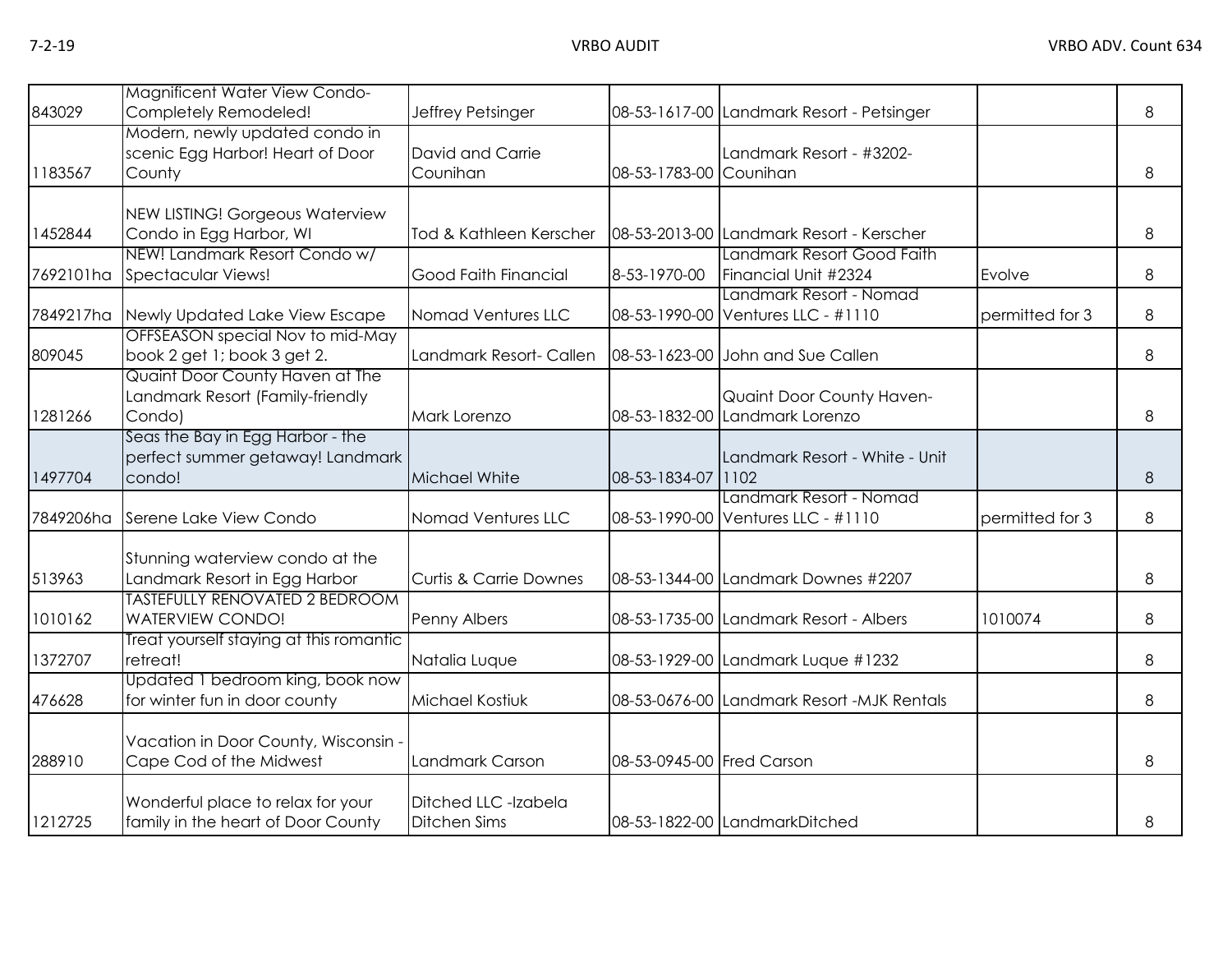| 1646828 | 4 bedroom sunset views!                                                                               | Brian & Krista Callaghan                                           |                            | 08-56-2056-06 Chateau Sunset                                         | 8 |
|---------|-------------------------------------------------------------------------------------------------------|--------------------------------------------------------------------|----------------------------|----------------------------------------------------------------------|---|
| 1507889 | 5 bedroom waterfront home with<br>stunning views!<br>A newly renovated cottage on the                 | Aymee and David Balison<br><b>Balison Joint Revocable</b><br>Trust |                            | 08-56-2034-06 White Cliff Landing                                    | 8 |
| 822530  | green bay waters                                                                                      | Daniel & Wanda Kupsco                                              |                            | 08-56-1566-06 Sunset Sanctuary                                       | 8 |
| 375676  | overlooking green bay close to<br>beach                                                               | Tim & Mary Kelley                                                  | 08-56-0305-00 Kelley House |                                                                      | 8 |
| 403451  | Bayside Log Home Waterfront, WiFi, 3<br>bedrooms, Direct TV, Fire Pit                                 | Laurel Key                                                         |                            | 08-56-1037-13 Bayside Log Home                                       | 8 |
| 1518746 | <b>BRAND NEW CUSTOM BUILT HOME -</b><br>Egg Harbor Retreat                                            | John and Susie Plumb                                               |                            | 08-56-1895-00 Secret Meadow                                          | 8 |
| 7839409 | <b>BRAND NEW LISTING in Egg Harbor</b><br>Luxury Log Cabin Home on 10 acres                           | <b>Heather Donald</b>                                              |                            | 08-56-2084-00 Bjorktrod Forest Log Home LLC                          | 8 |
| 1603674 | Close To It, Far From It                                                                              | Lane Samuelon                                                      |                            | 08-56-2053-00 Samuleson - 5707 Hyline Trail                          | 8 |
| 1024755 | Contemporary 3 Bed 2.5 Bath Hand-<br>Hewn Log Cabin in Wooded Setting<br>of Egg Harbor                | Patrick and Shari Hayes                                            |                            | 08-56-1711-00 Hazy Hideaway                                          | 8 |
| 224851  | Cottage on the Bay - Waterfront,<br>100' Beach, 50ft pier, Sunsets,<br>Secluded, Wi-Fi                | Cottage on the Bay<br>Bernardi                                     |                            | Elizabeth & Mario<br>08-56-0841-00 Bernardi/Bernardi Enterprises LLC | 8 |
| 1276892 | Diamond in the Wooods                                                                                 | <b>Elaine DeMarb</b>                                               | 08-56-1860-00              | Diamond in the Woods                                                 | 8 |
| 677495  | Door County Egg Harbor Private<br>waterfront beautiful sunsets, sleeps 6 Ricky & Susan Kwaterski      |                                                                    |                            | 08-56-0806-13 Ski Shore Retreat                                      | 8 |
| 1214889 | Door County Log Cabin - Egg Harbor Blue Chair Capital, Mike<br>on 40 Acres; July 4th week still open! | and Becky Boyer                                                    |                            | 08-56-1821-00 Boyer Log Home                                         | 8 |
| 249533  | <b>Door County Luxurious</b><br>Accommodati                                                           | Kelly Tolomeo / Robert<br>Tole                                     |                            | 08-56-0474-00 Door County Bluff House                                | 8 |
| 1222367 | Door County Retreat, Sunset Views,<br>Egg Harbor                                                      | Mark and Elizabeth<br>Sternig                                      |                            | Door County Retreat-Sunset<br>09-56-2146-00 Views- Egg Harbor        | 8 |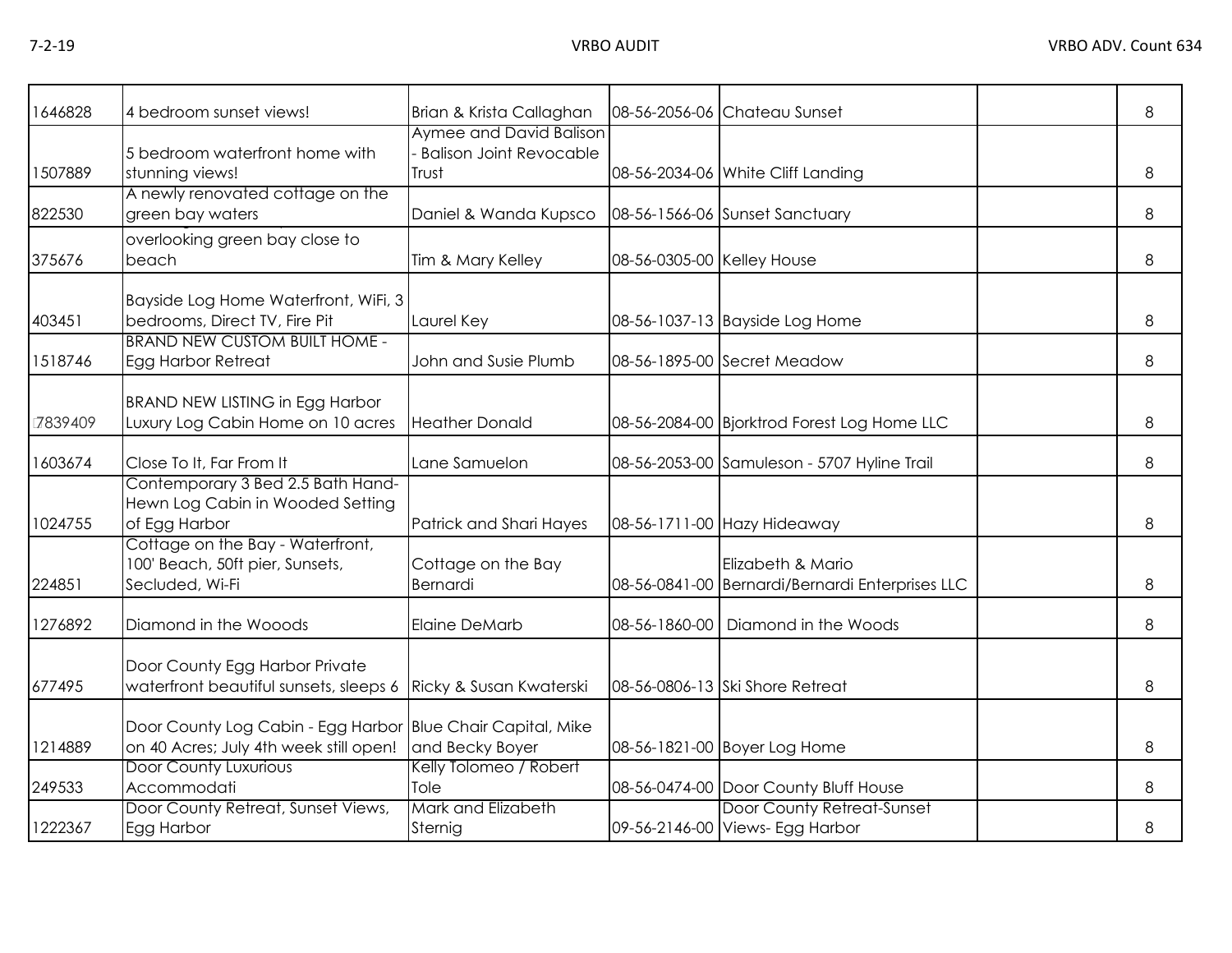| 7080871ha | Gray Gull Cottage-Waterfront Home   Monument Point Lane LLP 08-55-0797-00 Grey Gull                                                                                   |                                                                             |                             |                                             | 8 |
|-----------|-----------------------------------------------------------------------------------------------------------------------------------------------------------------------|-----------------------------------------------------------------------------|-----------------------------|---------------------------------------------|---|
| 1453926   | <b>JUST LISTED! Renovated Bay home</b><br>w/200 feet of waterfront - 3.3 acres.<br>Sleeps 10!                                                                         | Kurt Schmelter                                                              | 08-56-2033-00 Lulus Bayside |                                             | 8 |
| 404293    | Luxury Log Cabin in Egg Harbor Door<br>County                                                                                                                         | Susan Mullarkey                                                             |                             | 08-56-0647-00 Birch Lane Log Cabin          | 8 |
| 1671321   | NEW FOR 2019, CABIN IN THE<br>WOODS, A GREAT FAMILY GETAWAY                                                                                                           | David and Lynn Zawojski                                                     |                             | 08-56-2148-00 Cabin in the Woods - Zawojski | 8 |
| 1454913   | NEW LISTING! Charming Door County<br>Cabin on the Shores of Green Bay!                                                                                                | <b>Jeff Garber</b>                                                          | 08-56-1396-07 Stones Throw  |                                             | 8 |
| 1454914   | NEW LISTING! Go back in time to<br>Grandmas cottage! Quaint Door<br>County Cabin with sunset views over<br>the shores of Green Bay!<br>NEW! 2BR Egg Harbor House on 2 | <b>Jeff Garber</b>                                                          | 08-56-1395-07 Stoney Shore  |                                             | 8 |
| 4647662ha | Acres!                                                                                                                                                                | Kerri Zergoski                                                              | 08-56-1768-00 Lodge 42      |                                             | 8 |
| 57138     | Panorama Waterfront Guest House<br>North of Sturgeon Bay                                                                                                              | Margaret Koenen                                                             |                             | 08-55-0155-00 Koenens Panorama Guest House  | 8 |
| 78867     | Pet Friendly Private Cottage on 10<br>Acre Farm in Fish Creek                                                                                                         | Applewood Cottage<br>Property Managment LLC 08-55-0093-00 Applewood Cottage |                             |                                             | 8 |
| 655760    | Privacy In The Woods, Yet Close To<br>All The Fun!                                                                                                                    | <b>Butterfly House - Blosser</b>                                            |                             | 08-56-1580-00 Robert Blosser                | 8 |
| 1001072   | (3BR/2ba)                                                                                                                                                             | <b>Patricia Culliton</b>                                                    |                             | 08-56-1715-00 Green Apple Lodge             | 8 |
| 456464    | Secluded Waterfront Cottage                                                                                                                                           | <b>Robert Cowles</b>                                                        | 08-56-1375-00 Cherry Lodge  |                                             | 8 |
| 230079    | Stunning Door County Cabin in the<br>Woods, Wi-Fi, firepit, fireplace, game<br>room                                                                                   | Charles Ireland                                                             |                             | 08-56-0925-00 Hidden Bear Cabin             | 8 |
| 1319701   | <b>SUNSETS ON THE BLUFF! NEW</b><br><b>CONSTRUCTION! WATERVIEW!</b>                                                                                                   | Gail Bergman                                                                |                             | 08-56-1874-00 Bluff Cottage Sunset LLC      | 8 |
| 1445907   | The Cabin at Shady Grove                                                                                                                                              | Maureen Gribble                                                             |                             | 08-56-1925-00 Shady Grove - Gribble         | 8 |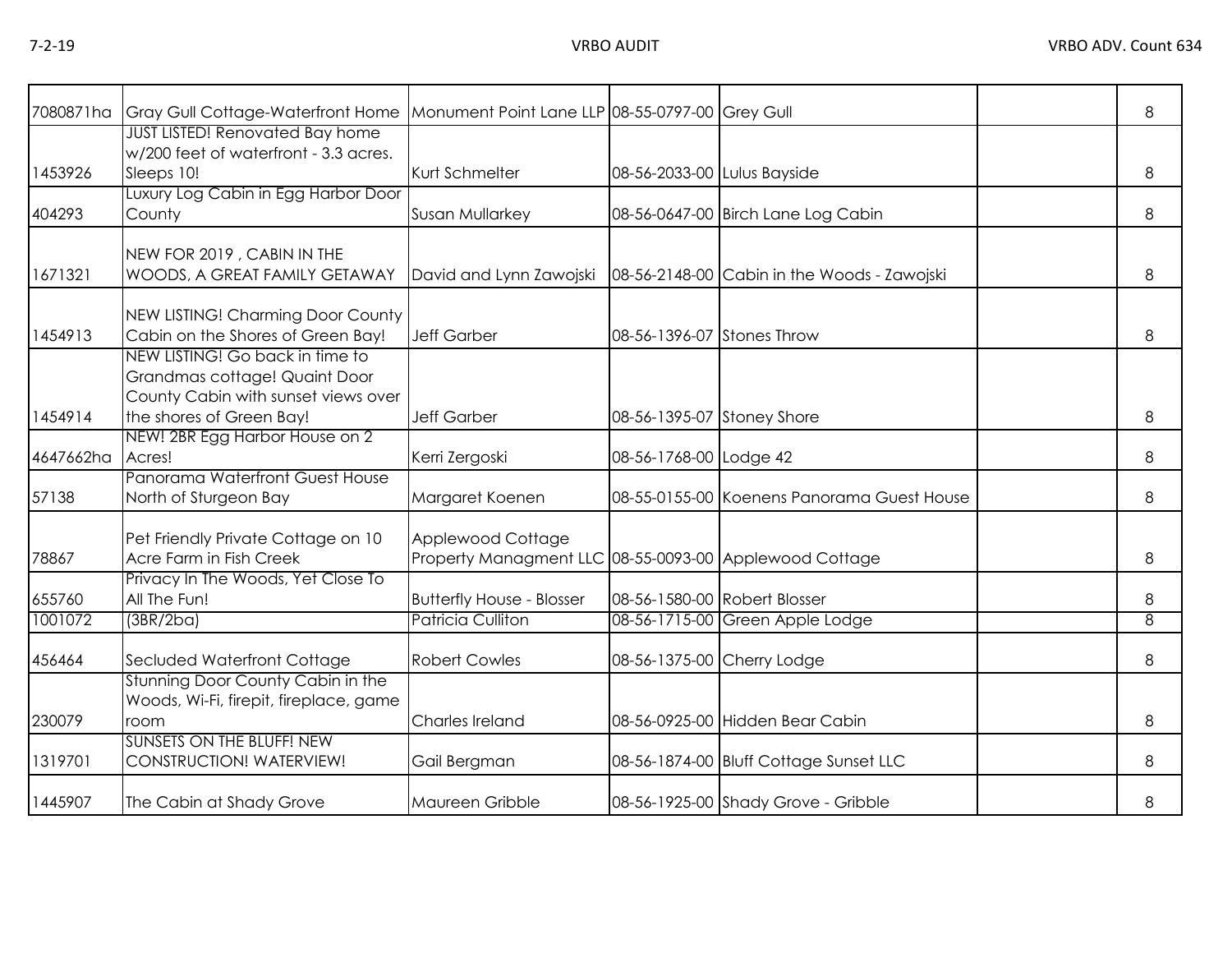|           | The Gull Cottage: New Construction,                                                    |                                        |                            |                                                  |                 |   |
|-----------|----------------------------------------------------------------------------------------|----------------------------------------|----------------------------|--------------------------------------------------|-----------------|---|
| 1115406   | Waterfront Home With Private Pier                                                      | <b>Anne Neuhaus</b>                    | 08-56-1773-00 Gull Cottage |                                                  |                 | 8 |
| 595501    | Unique Distinctive Cottage on the<br>Shores of Green Bay                               | Sara Steinharted/Jon<br>Chapman        |                            | 08-56-1316-06 Whitestone at the Water            |                 | 8 |
| 566840    | Views of Green Bay and Egg Harbor                                                      | David Ohlson/ Charles<br>Chilcote      |                            | 08-56-0729-06 Ohlson Chateau2                    |                 | 8 |
| 7045122ha | Villa Royer - Waterfront home                                                          | Villa Royer                            |                            | 08-56-1029-00 Barbara-Widder Lowry               |                 | 8 |
| 456458    | Wooded Beach Front Property that<br>sleeps 12                                          | <b>Robert Cowles</b>                   | 08-56-1376-00 The Annex    |                                                  |                 | 8 |
| 468335    | Your key to the door                                                                   | <b>Bryan Troutman</b>                  | 08-56-1322-00 Door         | Cousins Cottage - Your key to the                |                 | 8 |
|           |                                                                                        |                                        |                            |                                                  |                 |   |
| 4595946ha | Newport Resort - Near Alpine Beach -<br>Standard Room, 2 Bedrooms                      | Newport Resort                         |                            | 09-51-0410-00 Newport Resort Condo Ass'n Inc     |                 | 9 |
| 22662     | Awesome Bluff Views of Green Bay in<br>Egg Harbor from your private 2nd<br>floor deck  | Robert Baudo                           |                            | 09-53-0253-00 Baudo - 7810 Ridgewood Bluff       |                 | 9 |
| 114019    | Luxurios Large Condo - Great Water<br>Views Ac & WI FI                                 | Angie Vandenavond                      |                            | 09-53-0637-00 Eames Farm m6                      |                 | 9 |
| 56038     | Newly furnished condo w/exquisite<br>sunset/water view from balcony. Wifi<br>included. | Angie Vandenavond                      |                            | 09-53-0640-00 Ridgewood Condo 2-B                | permitted for 2 | 9 |
| 309573    | Summer of 2018 rentals-\$1350 per<br>week off season 140 per night                     | <b>Thomasan Christensen</b><br>Harnack |                            | 09-53-0498-00 Eames Farm, #S-3 - Christensen     |                 | 9 |
| 429685    | Waterfront Town Home in Egg Harbor Arthur R. Derse                                     |                                        |                            | 09-53-1100-05 Derse's White Cliff Condo - Unit 5 |                 | 9 |
| 705682    | "YOUR PLACE" 3-bedroom, 2-bath<br>ranch style home in the village of<br>Egg Harbor     | Joe Nimmer                             | 09-56-1537-00 Your Place   |                                                  |                 | 9 |
| 1008131   | 1 Bedroom Cape Cod-style Cottage<br>in Egg Harbor, WI                                  | <b>Bertschinger Investments</b>        |                            | 09-55-0317-00 Bertschinger Investments           | permitted for 8 | 9 |
| 1008132   | 3 Bedroom Cape Cod-style Cottage<br>in Egg Harbor, WI                                  | <b>Bertschinger LLC</b>                |                            | 09-55-0316-00 Bertschinger LLC                   | permitted for 8 | 9 |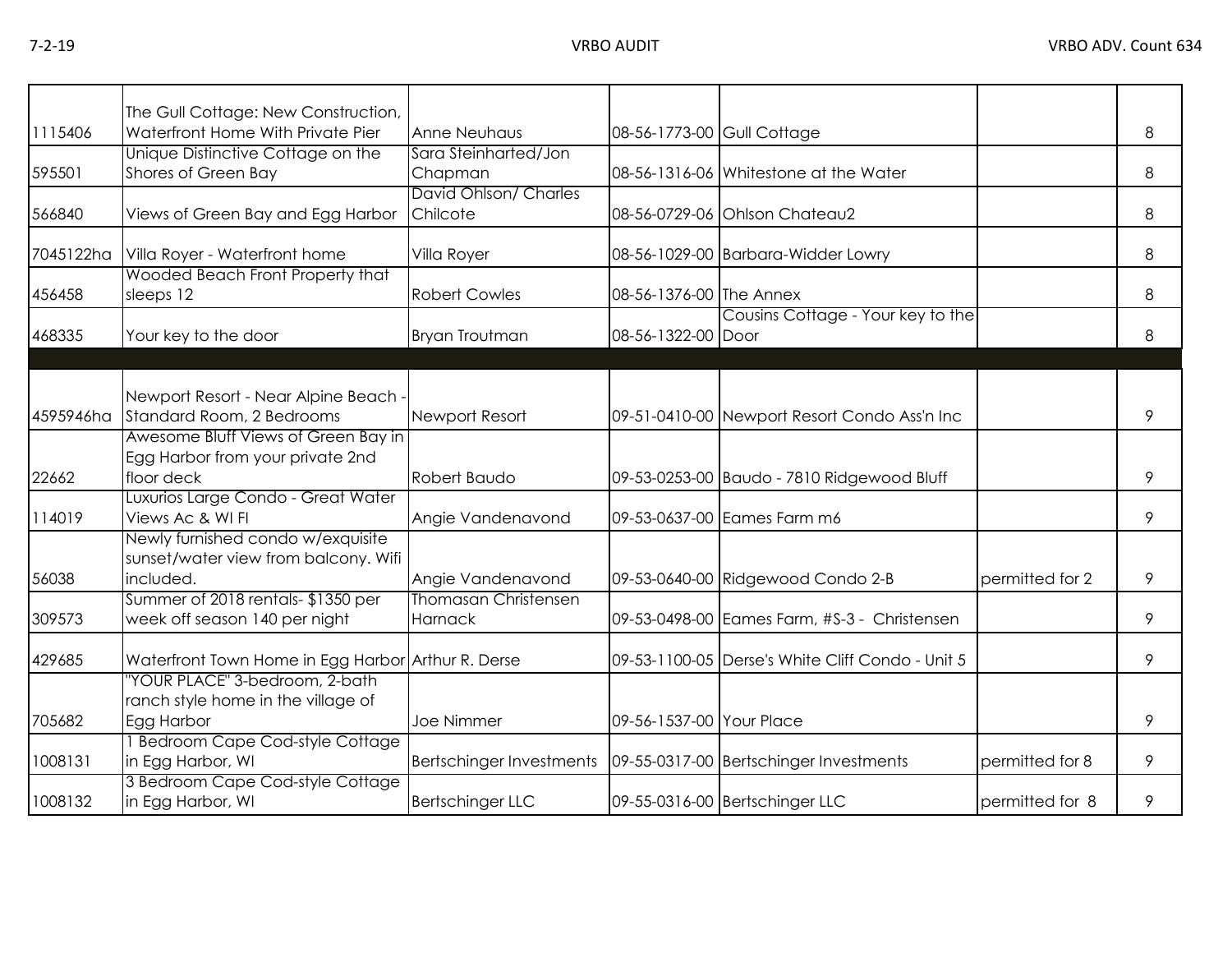|           | 3 Bedroom, 2 Bath Ranch Home With                                                      |                                |                           |                                              |                 |   |
|-----------|----------------------------------------------------------------------------------------|--------------------------------|---------------------------|----------------------------------------------|-----------------|---|
| 647346    | A Great Egg Harbor Location.                                                           | <b>Shallows Resort</b>         | 09-56-1453-00 Falun House |                                              |                 | 9 |
| 1357071   | Breathtaking views of the bay<br>walking distance to town!                             | Massoud Maleki                 |                           | 09-56-1086-06 Scenic Home in Egg Harbor      |                 | 9 |
| 449353    | Door County three bedroom<br>vacation home                                             | Shallows, Inc.                 | 09-56-0361-00 Bluffside   |                                              |                 | 9 |
| 626232    | Door County Waterfront Home with<br>Private Beach                                      | <b>RPO Holdings</b>            | 09-56-1460-00 Mariner II  |                                              |                 | 9 |
| 881025    | Egg Harbor Log Cabin, Door County                                                      | Karen Berndt                   |                           | 09-56-1646-00 Egg Harbor Log Cabin           |                 | 9 |
| 672228    | Large Five Bedroom on the Water in<br>Egg Harbor.                                      | Bertschinger Investments       |                           | 09-55-0317-00 Bertschinger Investments       | permitted for 8 | 9 |
| 427036    | Larsen Log Cabin in the beautiful<br>Village of Egg Harbor                             | Paul Larsen                    |                           | 09-55-0381-00 Larsen Log Cabin               | permitted for 2 | 9 |
| 1341621   | Lighthouse Place is the perfect place<br>to enjoy Egg Harbor and all of Door<br>County | <b>Claire Murphy</b>           |                           | 09-56-1830-16 Lighthouse Place               |                 | 9 |
| 591007    | Luxurious Door County Waterfront<br>Home with Private Beach                            | <b>RPO Holdings</b>            | 09-56-1417-00 Mariner     |                                              |                 | 9 |
| 1503315   | Luxury Craftsman in the Heart of Egg<br>Harbor                                         | Robert and Suzanne<br>Esposito |                           | 09-56-1780-00 Egg Harbor Hideaway - Esposito | permitted for 2 | 9 |
| 4916534ha | Majestic Sunsets and Incredible<br><b>Views</b>                                        | <b>Trevor Farell</b>           |                           | 09-56-1897-00 Majestic Sunsets               |                 | 9 |
| 427037    | NEW on the VRBO Market 6/21/14,<br>The Larsen House                                    | <b>Paul Larsen</b>             |                           | 09-55-0381-00 Larson Log Cabin               |                 | 9 |
| 827152    | One Bedroom Cottage Near Central<br>Egg Harbor                                         | Bertschinger Investments       |                           | 09-55-0317-00 Bertschinger Investments       | permitted for 8 | 9 |
| 672229    | One Bedroom Cottage on the Water Bertschinger LLC                                      |                                |                           | 09-55-0316-00 Bertschinger LLC               | permitted for 8 | 9 |
| 1221143   | Roomy Two Bedroom House Near<br>Central Egg Harbor                                     | <b>Bertschinger LLC</b>        |                           | 09-55-0316-00 Bertschinger LLC               | permitted for 8 | 9 |
| 562683    | Roomy Two Bedroom House Near<br>Egg Harbor Marina                                      | <b>Bertschinger LLC</b>        |                           | 09-55-0316-00 Bertschinger LLC               | permitted for 8 | 9 |
| 1221144   | Roomy Two Bedroom House Near<br>Egg Harbor Marina                                      | <b>Bertschinger LLC</b>        |                           | 09-55-0316-00 Bertschinger LLC               | permitted for 8 | 9 |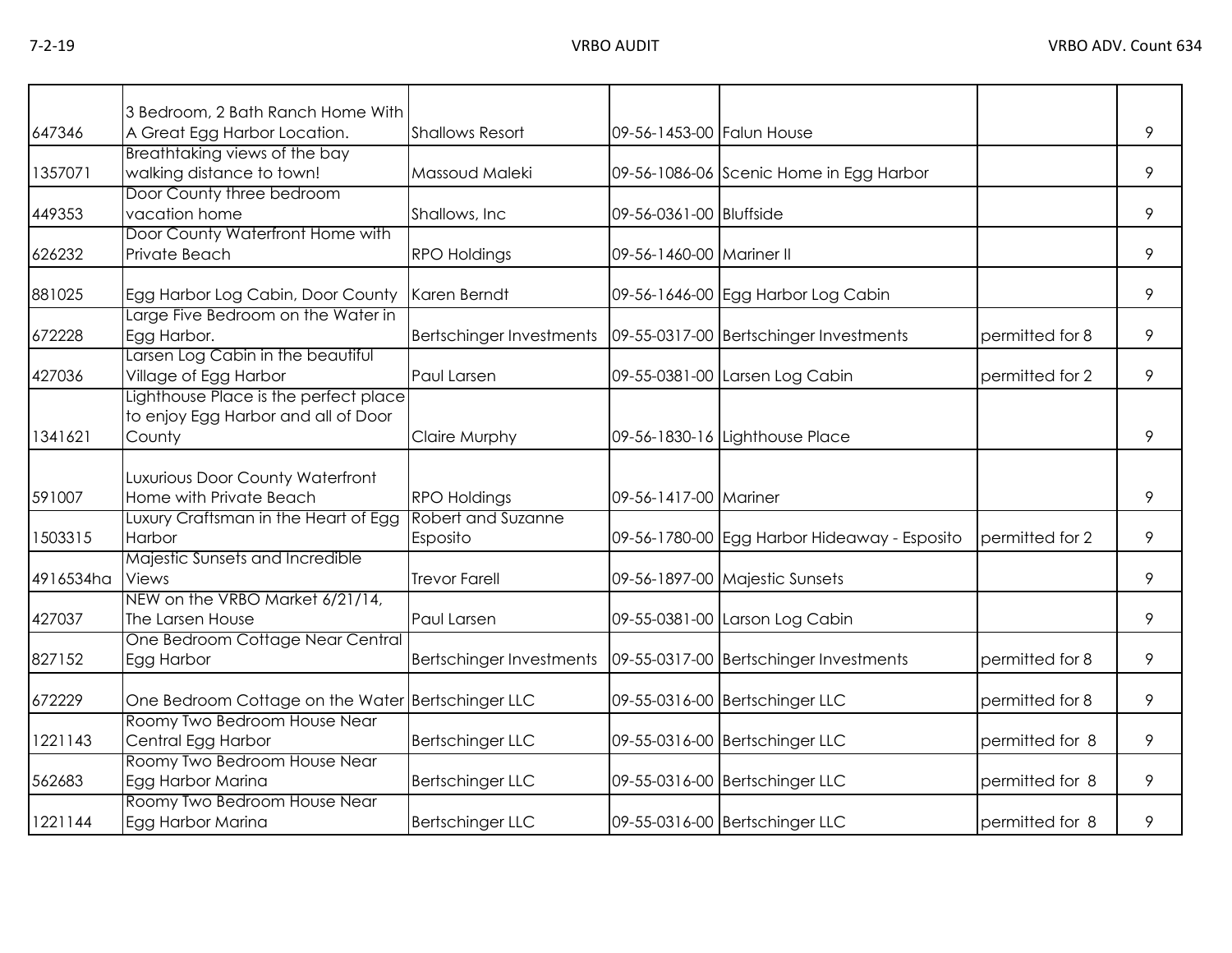|           | Secluded, water front home on the       |                                                                     |                              | Secluded Waterfront Home on                    |                 |   |
|-----------|-----------------------------------------|---------------------------------------------------------------------|------------------------------|------------------------------------------------|-----------------|---|
| 1005094   | Bay in Egg Harbor                       | Julie Kowalkowski                                                   |                              | 09-56-1738-00 the Bay in Egg Harbor            |                 | 9 |
|           | Sleepy Hollow Cottage, the Perfect      |                                                                     |                              |                                                |                 |   |
| 571420    | Location                                | Paula W Peterson                                                    |                              | 09-56-1349-00 Sleepy Hollow Cottage - Peterson |                 | 9 |
| 1357675   | Sounds of the Bay                       | <b>Brian Fecteau</b>                                                |                              | 09-56-1725-06 Sounds of the Bay                |                 | 9 |
|           | Spacious four bedroom house near        |                                                                     |                              |                                                |                 |   |
|           | Alpine Golf Course and Egg Harbor       |                                                                     |                              |                                                |                 |   |
| 452105    | beach.                                  | Bertschinger Investments   09-55-0317-00   Bertschinger Investments |                              |                                                | permitted for 8 | 9 |
|           | Spacious four bedroom house near        |                                                                     |                              |                                                |                 |   |
|           | Alpine Golf Course and Egg Harbor       |                                                                     |                              |                                                |                 |   |
| 1221145   | beach.                                  | <b>Bertschinger LLC</b>                                             |                              | 09-55-0316-00 Bertschinger LLC                 | permitted for 8 | 9 |
|           | Spacious four bedroom house on the      |                                                                     |                              |                                                |                 |   |
| 899706    | bay of Green Bay.                       | <b>Bertschinger LLC</b>                                             |                              | 09-55-0316-00 Bertschinger LLC                 | permitted for 8 | 9 |
|           | Spacious waterfront home in Egg         |                                                                     |                              |                                                |                 |   |
| 4728373ha | Harbor                                  | Mary Zeller                                                         |                              | 09-56-1882-00 Point Beach House                |                 | 9 |
|           | The 5th Hole- On a 36 hole golf         |                                                                     |                              |                                                |                 |   |
| 7081743ha | course                                  | Kevin Murphy                                                        | 09-55-0753-00 The Fifth Hole |                                                |                 | 9 |
|           | The Flats on Church Street - Door       |                                                                     |                              |                                                |                 |   |
|           | County's Modern Vacation Rental         |                                                                     |                              |                                                |                 |   |
| 1535497   | #101                                    | Egg Bnb LLC                                                         |                              | 09-56-2071-00 Flats on Church Street           | permitted for 4 | 9 |
|           | The Flats on Church Street - Door       |                                                                     |                              |                                                |                 |   |
|           | County's Modern Vacation Rental<br>#102 |                                                                     |                              |                                                |                 | 9 |
| 1546893   | The Flats on Church Street - Door       | Egg Bnb LLC                                                         |                              | 09-56-2071-00 Flats on Church Street           | permitted for 4 |   |
|           |                                         |                                                                     |                              |                                                |                 |   |
| 1565071   | County's Modern Vacation Rental<br>#103 | Egg Bnb LLC                                                         |                              | 09-56-2071-00 Flats on Church Street           | permitted for 4 | 9 |
|           | The Flats on Church Street - Door       |                                                                     |                              |                                                |                 |   |
|           | County's Modern Vacation Rental         |                                                                     |                              |                                                |                 |   |
| 1578249   | #104                                    | Egg Bnb LLC                                                         |                              | 09-56-2071-00 Flats on Church Street           | permitted for 4 | 9 |
|           | The Yellow House in Egg Harbor -        |                                                                     |                              |                                                |                 |   |
|           | beautifully remodeled & ready for       |                                                                     |                              |                                                |                 |   |
| 570970    | you!                                    | R Lynn & Sandi Rowe                                                 |                              | 09-56-1404-00 The Yellow House                 |                 | 9 |
|           | Three bedroom cottage in Point          |                                                                     |                              |                                                |                 |   |
| 827151    | Beach area of Egg Harbor                | <b>Bertschinger Investments</b>                                     |                              | 09-55-0317-00 Bertschinger Investments         | permitted for 8 | 9 |
|           | Trillium Gap Cottage - Woodland         | Trillium Gap, LLC - Rick &                                          |                              |                                                |                 |   |
| 401618    | Retreat - Walk to Beach                 | Susie Julison                                                       |                              | 09-56-1182-00 Trillium Gap Cottage             |                 | 9 |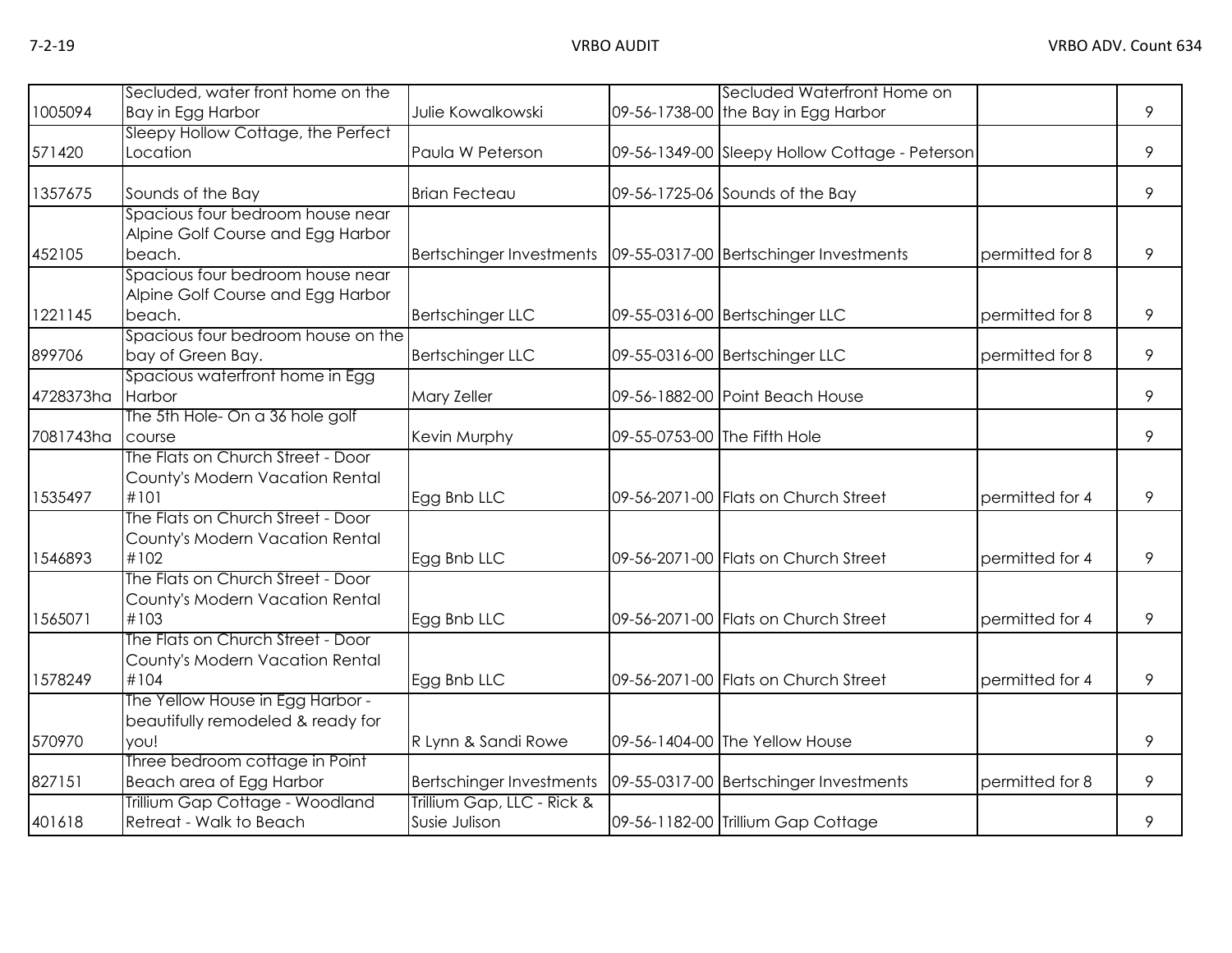| 1618557 | <b>Two Luxurious Waterfront Door</b><br><b>County Properties</b>                          | <b>RPO Holdings</b>                                         | 09-56-1460-00 Mariner II |                                             | Combined listing<br>for both mariner<br>properties | 9  |
|---------|-------------------------------------------------------------------------------------------|-------------------------------------------------------------|--------------------------|---------------------------------------------|----------------------------------------------------|----|
|         | Water Front Home With Spectacular                                                         |                                                             |                          |                                             |                                                    |    |
| 660427  | Sunset View!                                                                              | Jan and Craig Bilgen                                        |                          | 09-55-0817-06 On the Water Escape           |                                                    | 9  |
| 889272  | We offer "country-quiet" a short walk<br>from the village center and town<br>dock.        | <b>Richard Woldt</b>                                        |                          | 09-55-0365-00 Woldts Intowm Farmette        |                                                    | 9  |
| 236719  | White Cliff Water Front Home, the<br>Finest in Door County!                               | Michael & Dawn McCole 09-56-0894-06 White Cliff Cottage     |                          |                                             |                                                    | 9  |
| 515418  | Best Waterview of Egg Harbor -<br><b>Beautiful, Fully Appointed Ground</b><br>Level Condo | <b>JRCH, LLC</b>                                            |                          | 09-59-1345-00 Eames Farm Condo - #M5 - JRCH |                                                    | 9  |
| 1015419 | Meadow Ridge of Door County<br>Resort                                                     | Peri Brown                                                  |                          | 09-59-1717-00 Peri Jackson - Meadow Ridge   |                                                    | 9  |
|         |                                                                                           |                                                             |                          |                                             |                                                    |    |
| 471850  | 2 Bedroom Cottage                                                                         | <b>Stuart Chomeau BTC</b><br><b>HOLDINGS II LLC</b>         |                          | 11-56-1295-19 Beach View Cottage            |                                                    | 11 |
| 1050003 | 4 bedroom home on the water with<br>westerly views of sunset                              | Windsor McCutcheon                                          |                          | 11-56-1724-06 Harbor View on Northshore     |                                                    | 11 |
| 309251  | 5 Star Rating! Check Out Our<br>Reviews! Pet Friendly, Too!                               | Kevin & Janell Hoey                                         |                          | 11-56-1381-00 mingary Cottage               |                                                    | 11 |
| 795001  | Adorable Cottage in the heart of<br>Ephraim!                                              | Kim Cassidy                                                 |                          | 11-56-1574-00 Cassidy's Cottages            |                                                    | 11 |
| 982888  | Beach Access /2BR/ Harbor House<br>Guest Cottage                                          | Kim Cassidy                                                 |                          | 11-56-1383-00 Harbor House & Guest Cottage  | permitted for 2                                    | 11 |
| 555709  | Beautiful Private, Modern Home,<br>Sleeps 12                                              | Patricia Sexton                                             |                          | 11-56-1448-00 Coral Hill Sexton             |                                                    | 11 |
| 1025601 | Beautifully Appointed 4+ Bedroom,<br>Waterfront Home - Sleeps 12                          | Parks Edge Lakeshore LLC 11-55-0411-06 Park's Edge Cottages |                          |                                             |                                                    | 11 |
| 1676970 | <b>Breathtaking Views of Eagle Harbor</b><br><b>Bay and Sunsets!</b>                      | <b>Kim Cassidy</b>                                          | 11-56-2061-00 St         | Cassidy's Cottage - 9963 S Dane             |                                                    | 11 |
| 185458  | Cedar Glen, a fresh, ephraim<br>cottage, one block from water and<br>sunset               | John & Rachel Rothschild 11-55-0758-06 Cedar Glen           |                          |                                             |                                                    | 11 |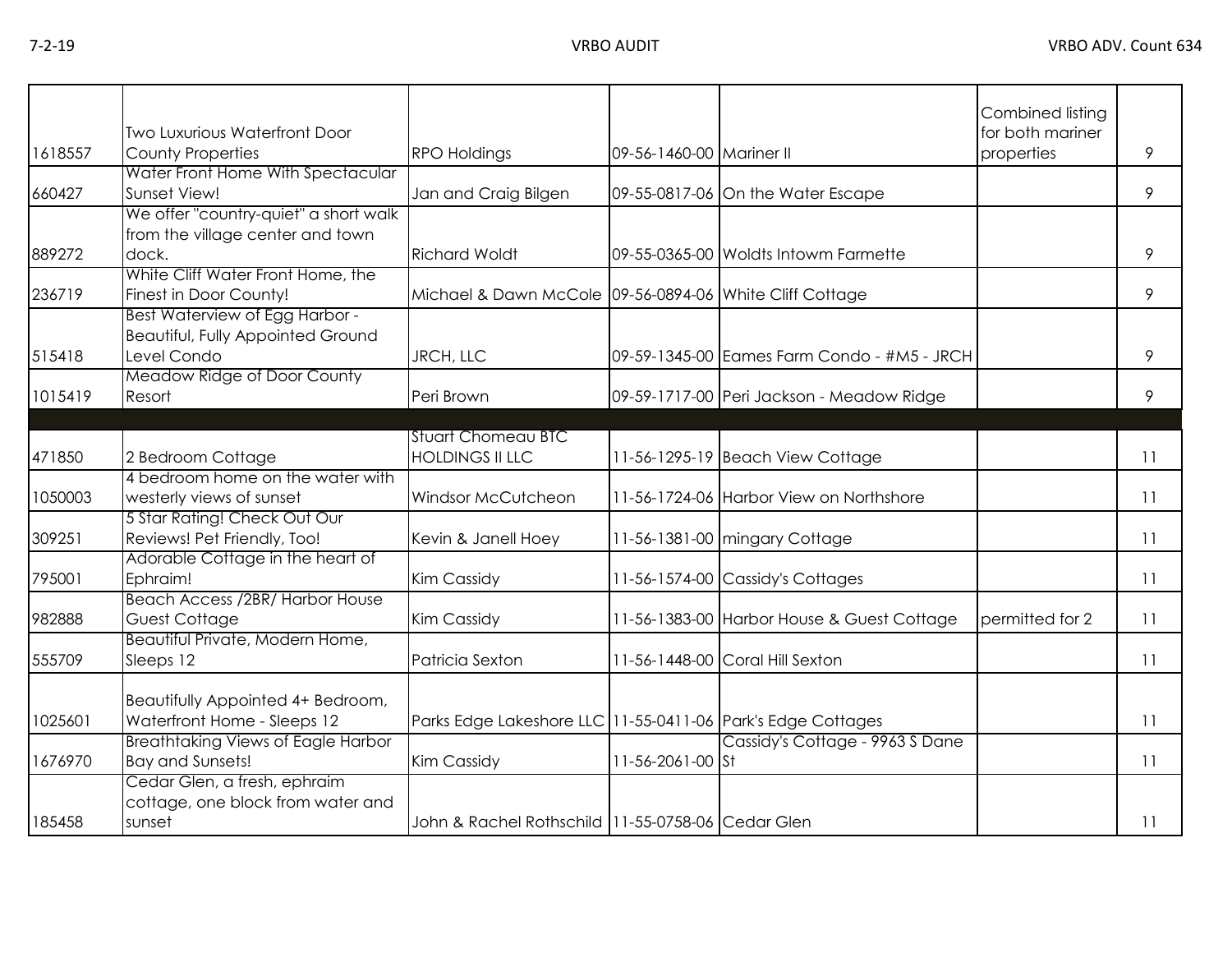| 617107    | Comfy Remodeled House a mile<br>north of downtown Ephraim on Hwy<br>42. Great Location     | Fran Richter                                                |                     | 11-56-1386-00 Tuckaway Cottage            |                 | 11 |
|-----------|--------------------------------------------------------------------------------------------|-------------------------------------------------------------|---------------------|-------------------------------------------|-----------------|----|
| 249849    | Door County Log Cabin in Ephraim,<br>#1 Small Town in Midwest                              | Steve & Susan Schroeder   11-56-1993-00 Log Cabin Place     |                     |                                           | permitted for 2 | 11 |
| 424825    | Door County Log Cabin in Ephraim,<br>#1 Small Town in Midwest                              | Steve & Susan Schroeder   11-56-1993-00 Log Cabin Place     |                     |                                           | permitted for 2 | 11 |
| 442496    | Enjoy Door County at its finest!!                                                          | PKJ2 LLC - Jim Blair                                        |                     | 11-56-1373-00 Evans Woods                 |                 | 11 |
| 710960    | Enjoy Views Of Ephraim And Eagle<br>Harbor While Sitting On The Porch Of<br><b>Bayview</b> | Parks Edge Lakeshore LLC 11-55-0411-06 Park's Edge Cottages |                     |                                           |                 | 11 |
| 677492    | Ephraim Home Away from Home                                                                | John Maher                                                  |                     | 11-56-1528-00 Ephraim Lodge               |                 | 11 |
| 894251    | Ephraim Waterfront Cottage With<br>Private Dock On Green Bay                               | Jaco Mgmt                                                   |                     | 11-56-1662-00 The Shore - Schmeltz        |                 | 11 |
| 1371859   | Experience the feel of staying in a<br>century old farm house with modern<br>amenities     | <b>Roy Elquist</b>                                          |                     | 11-56-1069-06 Townline - 9895 Townline Rd |                 | 11 |
| 485111    | Experience True Door County Charm                                                          | <b>BD</b> Thorp                                             | 11-56-0809-06 Thorp |                                           |                 | 11 |
| 349721    | Family getaway by the beach in<br>beautiful Ephraim                                        | Kathy & Glenn Pentler                                       |                     | 11-56-1119-00 Larson Lane LLC             |                 | 11 |
| 7339901ha | Family Retreat in Heart of Door<br>County - Norra Skogen                                   | Brian & Amanda Jenkins                                      | 11-56-1407-0        | Norra Skogen                              |                 | 11 |
| 307617    | Historic - Waterfront - Family/Pet<br>Friendly                                             | Brad & Amy Russell                                          |                     | 11-56-1265-00 Arbor Cottage               |                 | 11 |
| 990768    | Homestead Rental. Relax in Ephraim.<br>Convienent Home in center of<br>village.            | Glenn Gerdman & Diane<br>Jacobson                           |                     | 11-56-1630-00 Homestead Rental            |                 | 11 |
| 836338    | Ideally located between the towns<br>of Ephraim and Sister Ba                              | Leslee and Morrie<br>Goldman                                |                     | 11-56-1258-06 Coral Hill Cottage          |                 | 11 |
| 177706    | Kulma Cottage in the Heart of<br>Ephraim, blocks away from beach                           | Gregg & Janice Kulma                                        |                     | 11-55-0279-06 Kulma Cottages              | permitted for 3 | 11 |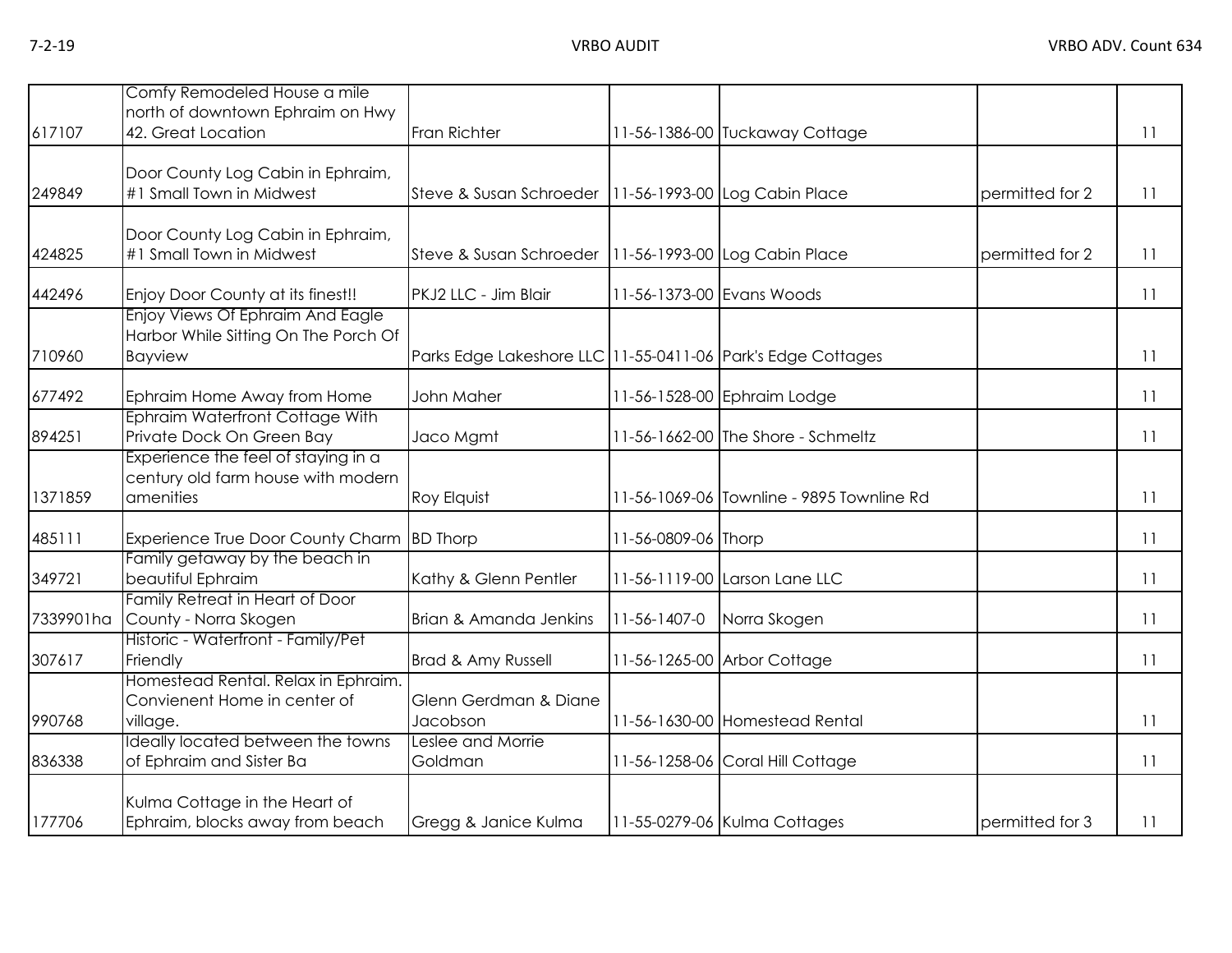|           | Location Location Location between  |                                                        |                       |                                             |                    |                 |
|-----------|-------------------------------------|--------------------------------------------------------|-----------------------|---------------------------------------------|--------------------|-----------------|
| 711105    | Sister Bay and Ephraim              | Cynthia Bungert                                        |                       | 11-56-1515-00 Bungert Haven                 |                    | 11              |
|           | Modern Log Home In The Heart Of     |                                                        |                       |                                             |                    |                 |
| 794986    | Ephraim                             | <b>Kim Cassidy</b>                                     |                       | 11-56-1574-00 Cassidy's Cottages            |                    | 11              |
| 1323313   | Natures Window                      | Bill and Heather Anderson 11-56-1958-00 Natures Window |                       |                                             |                    | $\overline{11}$ |
|           | New Gathering Spot in Heart of Door |                                                        |                       |                                             |                    |                 |
| 1635434   | County!                             | Daniel & Laurel Simons                                 |                       |                                             |                    | 11              |
|           | New Listing: Unequaled Door County  |                                                        |                       |                                             |                    |                 |
|           | Harborview Location For Family Or   |                                                        |                       |                                             |                    |                 |
| 1221684   | Couples                             | Tim Christofferson                                     |                       | 11-56-1595-00 Heritage House                |                    | 11              |
|           | New New New WATER View View         |                                                        |                       |                                             |                    |                 |
| 1591624   | View                                | Tim Christofferson                                     |                       | 11-56-1595-00 Heritage House                |                    | 11              |
|           | NEW 'The Carriage House' Walk to    |                                                        |                       |                                             |                    |                 |
| 7181525ha | Peninsula St Park                   | Deborah Eckert                                         |                       | 11-55-0680-00 Park's Place Cottages         | permitted for 5    | 11              |
|           | NEW! 'Butternut Cottage' in Central |                                                        |                       |                                             |                    |                 |
| 7181473ha | Door County!                        | <b>Deborah Eckert</b>                                  |                       | 11-55-0680-00 Park's Place Cottages         | permitted for 5    | 11              |
|           | NEW! 'Cherry Cottage' near          |                                                        |                       |                                             |                    |                 |
| 7181482ha | Peninsula State Park!               | Deborah Eckert                                         |                       | 11-55-0680-00 Park's Place Cottages         | permitted for 5    | 11              |
|           | NEW! 3BR Ephraim House w/ Harbor    |                                                        |                       |                                             |                    |                 |
| 4712540ha | Views!                              | <b>Carol Corbet</b>                                    |                       | 11-56-1806-00 Harbor View Ephraim - Corbett |                    | 11              |
|           | NEW! Cozy Ephraim 'Cedar Cottage'   |                                                        |                       |                                             |                    |                 |
| 7181476ha | w/Private Deck!                     | Deborah Eckert                                         |                       | 11-55-0680-00 Park's Place Cottages         | permitted for 5    | 11              |
|           | NEW! Ephraim Cottage w/Green Bay    |                                                        |                       | <b>Blue Shutter and Mooring</b>             |                    |                 |
| 7353778ha | View - Near Beach                   | <b>Tony Schmeltz</b>                                   | 11-56-1718-00 Cottage |                                             | new evolve listing | 11              |
|           | NEW! Lakefront Ephraim Cottage -    |                                                        |                       | <b>Blue Shutter and Mooring</b>             |                    |                 |
| 7353874ha | Walk to Beach!                      | <b>Tony Schmeltz</b>                                   | 11-56-1718-00 Cottage |                                             | new evolve listing | 11              |
|           | NEW! Updated Ephraim 'Pine          |                                                        |                       |                                             |                    |                 |
| 7181486ha | Cottage' w/Deck!                    | Deborah Eckert                                         |                       | 11-55-0680-00 Park's Place Cottages         | permitted for 5    | 11              |
|           |                                     |                                                        |                       |                                             |                    |                 |
|           | Newly Remodeled And Only Blocks     |                                                        |                       |                                             |                    |                 |
| 879597    | From Public Beach And Town!         | Jennifer & Bjorn Larson                                |                       | 11-56-1635-06 Cedar Barn Rental             |                    | 11              |
|           | Newly renovated in the heart of     |                                                        |                       |                                             |                    |                 |
| 1427259   | Ephraim, one block from water!      | Robert & Nicole Collins                                |                       | 11-56-1708-06 Ephraim Boat House, The       |                    | 11              |
|           | Nordic Hearth Cabin - Charming and  |                                                        |                       |                                             |                    |                 |
| 926758    | Historic Log Home                   | Thomas & Donna Moretti                                 |                       | 11-56-1677-00 Moretti - 10438 Water St      |                    | 11              |
|           |                                     |                                                        |                       |                                             |                    |                 |
| 690840    | Pine Cone Cottage, Ideal Location!  | Pam Mache                                              |                       | 11-56-1517-00 Pine Cone Cottage             |                    | 11              |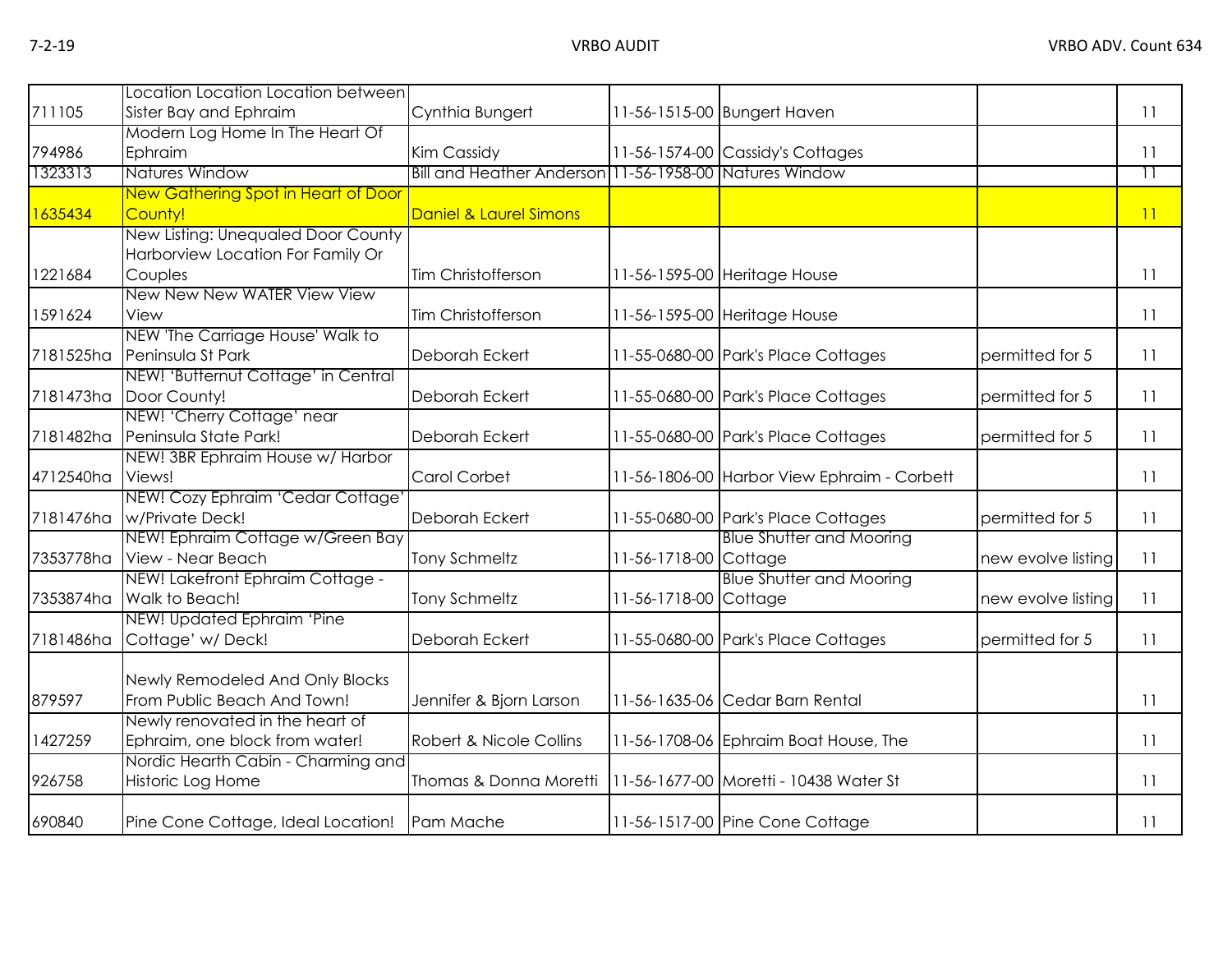|           | Private Sand Beach / 5 Bedroom.                                                                      |                                                  |                           | <b>Harbor House and Guest</b>                                               |                            |    |
|-----------|------------------------------------------------------------------------------------------------------|--------------------------------------------------|---------------------------|-----------------------------------------------------------------------------|----------------------------|----|
| 514956    | Harbor House & Guest Cottage                                                                         | Randall & Elizabeth Frink                        | 11-56-1383-00 Cottage     |                                                                             | permitted for 2            | 11 |
|           | Private Waterfront Property in the                                                                   | Robert Beart/Beart Family                        |                           |                                                                             |                            |    |
| 502544    | Woods                                                                                                | LLC                                              |                           | 11-56-1072-00 All American Green House                                      |                            | 11 |
| 882561    | Professionally decorated home in<br>Ephraim!                                                         | Daniel & Laurel Simons                           |                           | 11-56-1656-00 Elegant Home Ephraim                                          |                            | 11 |
| 475131    | Quaint and Quiet Cottage North of<br>Ephraim, Just of HWY 42 Easy to Find                            | <b>Frances Richter</b>                           |                           | 11-56-1386-00 Tuckaway Cottage/RBs House                                    | permitted for two<br>units | 11 |
| 823896    | Spacious Home On 1.5 Acres<br>Overlooking The Bay In Ephraim                                         | Sandy Van Sickle                                 | 11-55-0057-00 Hobby Horse |                                                                             |                            | 11 |
| 247187    | The beach across from public<br>beach, views of eagle harbor                                         | Chris & Kirsten Bungener                         |                           | 11-56-0954-06 Beach - Bungener                                              |                            | 11 |
| 1656219   | The House at Green Gables - Nestled<br>in the heart of Ephraim!                                      | Colin Welford                                    |                           | 11-56-2133-00 Green Gables                                                  | permitted for 2            | 11 |
| 1658362   | The House at Green Gables- a<br>dream retreat in the heart of<br>Ephraim!                            | Colin Welford                                    |                           | 11-56-2133-00 Green Gables                                                  | permitted for 2            | 11 |
| 1508507   | Unique rental in Ephraim! The<br><b>Rosemailing Cottage</b>                                          | Cathcart Holdings LLC -<br><b>Elliot Taillon</b> |                           | <b>Binkhaven The Rosemaling</b><br>11-56-2028-00 Cottage - 9697 Maple Grove |                            | 11 |
| 390442    | Waterfront Historic Home, Views,<br>Private Beach, Walk to Town                                      | <b>Charles Falwell</b>                           |                           | 11-56-1185-00 Yeoman Cottage                                                |                            | 11 |
|           | Settlement Courtyard Inn &<br>Lavender Spa - Room, 1 King Bed<br>4401790ha with Sofa bed (Courtyard) | Marise Redman                                    |                           | 12-50-0287-00 Settlement Courtyard Inn                                      | permitted for 34           | 12 |
| 7453010ha | Stunning 3800 square penthouse<br>condo                                                              |                                                  |                           | Little Sweden Condo Assc 12-51-0298-00 Little Sweden Condominiums           |                            | 12 |
| 1360182   | 4190 Cottage Row Ct. - New<br>Contruction Downtown Fish Creek -<br>Walk Everywhere!                  | Kurt Doman et al                                 |                           | 12-53-1981-00 Cottage Row Court - Doman                                     |                            | 12 |
| 402228    | Brook Point Luxurious 2 Bedroom 2<br>1/2 Bath Home in Fish Creek                                     | SMC Door County, LLC                             |                           | 12-53-0626-19 Brook Point Condo #4- BRK4                                    |                            | 12 |
| 224945    | Down town Fish Creek                                                                                 | Kathleen & Danny<br>Stanton                      |                           | 12-53-0929-12 Birch Grove Condo Stanton                                     |                            | 12 |
|           | 4840082ha Downtown Fish Creek with a view                                                            | Downtown Fish Creek<br>with a view - Berndt      | 12-53-1855-00 Berndt      | <b>Magnificent Memories - Stacey</b>                                        |                            | 12 |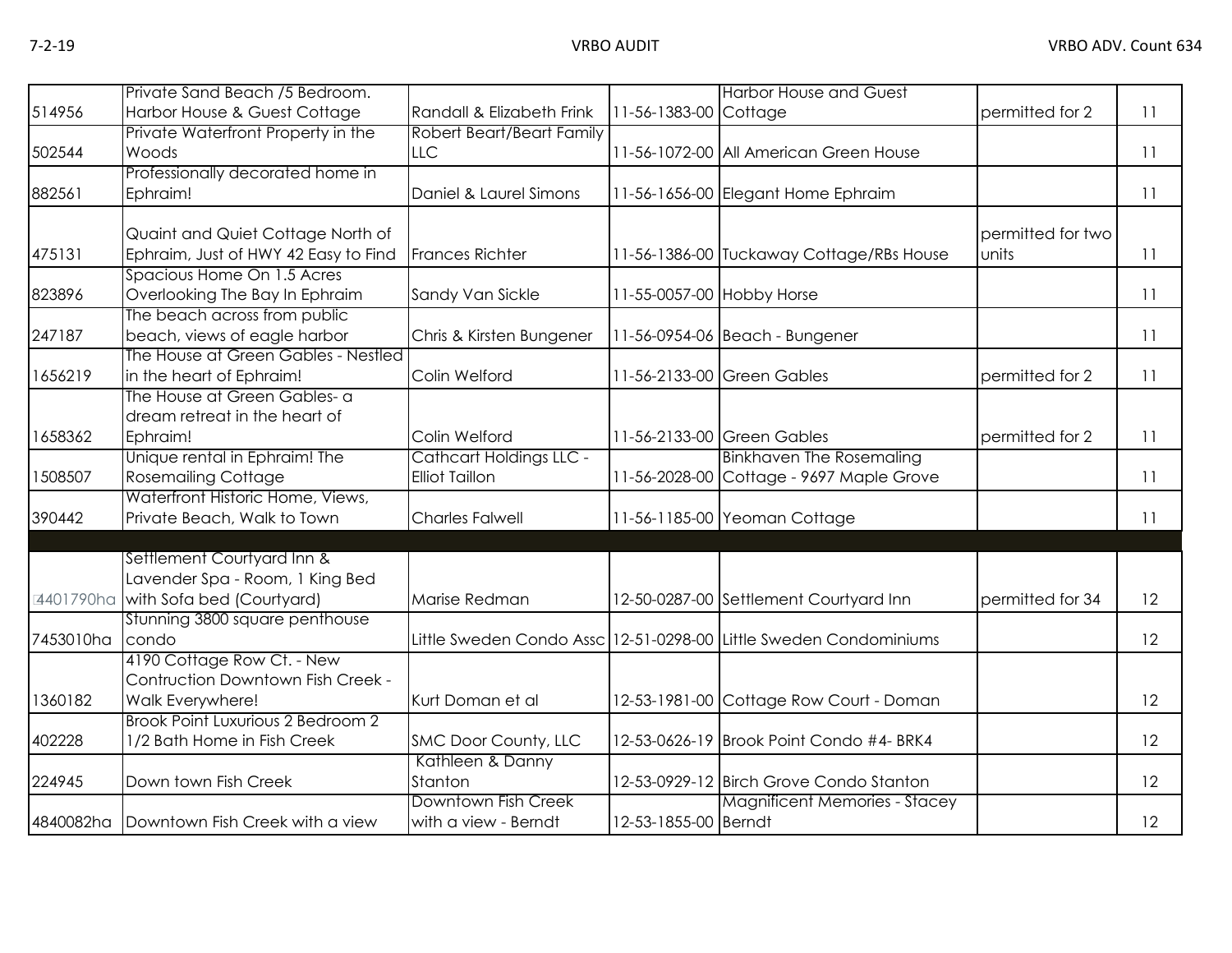|           | Elegant Creekside Cottage in                              |                               |                      |                                                   |                 |
|-----------|-----------------------------------------------------------|-------------------------------|----------------------|---------------------------------------------------|-----------------|
| 1320444   | downtown Fish Creek!                                      | <b>Patricia Culliton</b>      | 12-53-1890-00        | Elegant Creekside Cottage                         | 12              |
|           | Excellent water view from this                            |                               |                      |                                                   |                 |
|           | apartment in perfect Fish Creek                           | Scott Schmitz & Karin         |                      |                                                   |                 |
| 7542655ha | location                                                  | Skare                         |                      | 12-53-1764-00 Fish Creek Beach House, The         | 12              |
|           | Fish Creek Condo/Town Home at                             |                               |                      | Brook Point Condo - Unit 5 -                      |                 |
| 946469    | <b>Brook Point, Door County</b>                           | Karen Berndt                  | 12-53-1681-00 Berndt |                                                   | 12              |
|           | Fish Creek/Northhaven - Beautiful,                        |                               |                      |                                                   |                 |
|           | newly furnished 3 bed, 2.5 bath                           |                               |                      |                                                   |                 |
| 997926    | condo                                                     | Nicholas M Peiffer            |                      | 12-53-1703-00 Northhaven Condo - Peiffer          | 12              |
|           | Fish Creek/Northhaven-3bd/2.5bt -                         |                               |                      |                                                   |                 |
|           | in/Outdr Pools! - Like New-Great                          |                               |                      | Door County Retreat -                             |                 |
| 710547    | Location-Wifi                                             | <b>Heather Paulis</b>         |                      | 12-53-1511-00 Northhaven Unit 17006               | 12              |
| 257802    | Construction - 4BR, 4.5BA Condo-                          | Jason Martone                 |                      | 12-53-1989-00 Bluffs at Cottage Row Court         | $\overline{12}$ |
|           | Luxury Tri-Level Condo Downtown                           |                               |                      |                                                   |                 |
| 1151019   | <b>Fish Creek</b>                                         | Jon and Katie Glapa           |                      | 12-53-1791-00 Luxury Tri-Level Fish Creek - Glapa | 12              |
|           | New Listing in Fish Creek! Quiet                          |                               |                      |                                                   |                 |
|           | Family Friendly Getaway with Access                       |                               |                      | Quiet Family Friendly Getaway                     |                 |
| 1444754   | to It All!                                                | Leslie Vogel                  |                      | 12-53-2070-00 with Access to it all               | 12              |
|           | NEW!!! Spacious 3BR, 3 bath, 2                            |                               |                      |                                                   |                 |
|           | balconies on Main Street! Walkable                        |                               |                      |                                                   |                 |
| 1564582   | to everything!                                            | <b>Bob and Laurie Zanotti</b> | 12-53-2092-00        | Creekside Cove #3 Zanotti                         | 12              |
|           | Northhaven - Great Family Value                           |                               |                      |                                                   |                 |
| 882273    | Retreat! Free WiFi                                        | Carolyn Ahmad                 |                      | 12-53-1643-00 Northhaven Fountain View            | 12              |
|           | Private 3 BR 3 Bath condo on the Fish Peter C Diltz, Sole |                               |                      | Creekside Cove Unit 11 - RRRP                     |                 |
| 1080095   | Creek, overlooking private harbor                         | Member                        | 12-53-1712-00 LLC    |                                                   | 12              |
|           |                                                           | Amanda and Derek              |                      |                                                   |                 |
| 1141807   | Quiet condo in heart of Fish Creek                        | Rhodes                        |                      | 12-53-2098-19 Cedar Court Condo #17               | 12              |
|           | This is the best place we have ever                       |                               |                      |                                                   |                 |
| 353378    | stayed at by far!'                                        | Jennifer & Michael Briggs     | 12-53-0424-00 R & R  |                                                   | 12              |
|           | Walking distance to downtown Fish                         |                               |                      |                                                   |                 |
|           | <b>Creek and Minutes From Peninsula</b>                   |                               |                      |                                                   |                 |
| 920769    | State Park!                                               | Jack & Diane Holzman          |                      | 12-53-1687-00 Top of the Hills Shops - Holzman    | 12              |
|           | Walking distance to downtown Fish                         |                               |                      |                                                   |                 |
|           | Creek, DC Auditorium and Peninsula                        | William and Kathleen          |                      |                                                   |                 |
| 1595723   | State Park.                                               | Kunst                         |                      | 12-53-2082-00 Top of the Hill Shops - Kunst       | 12              |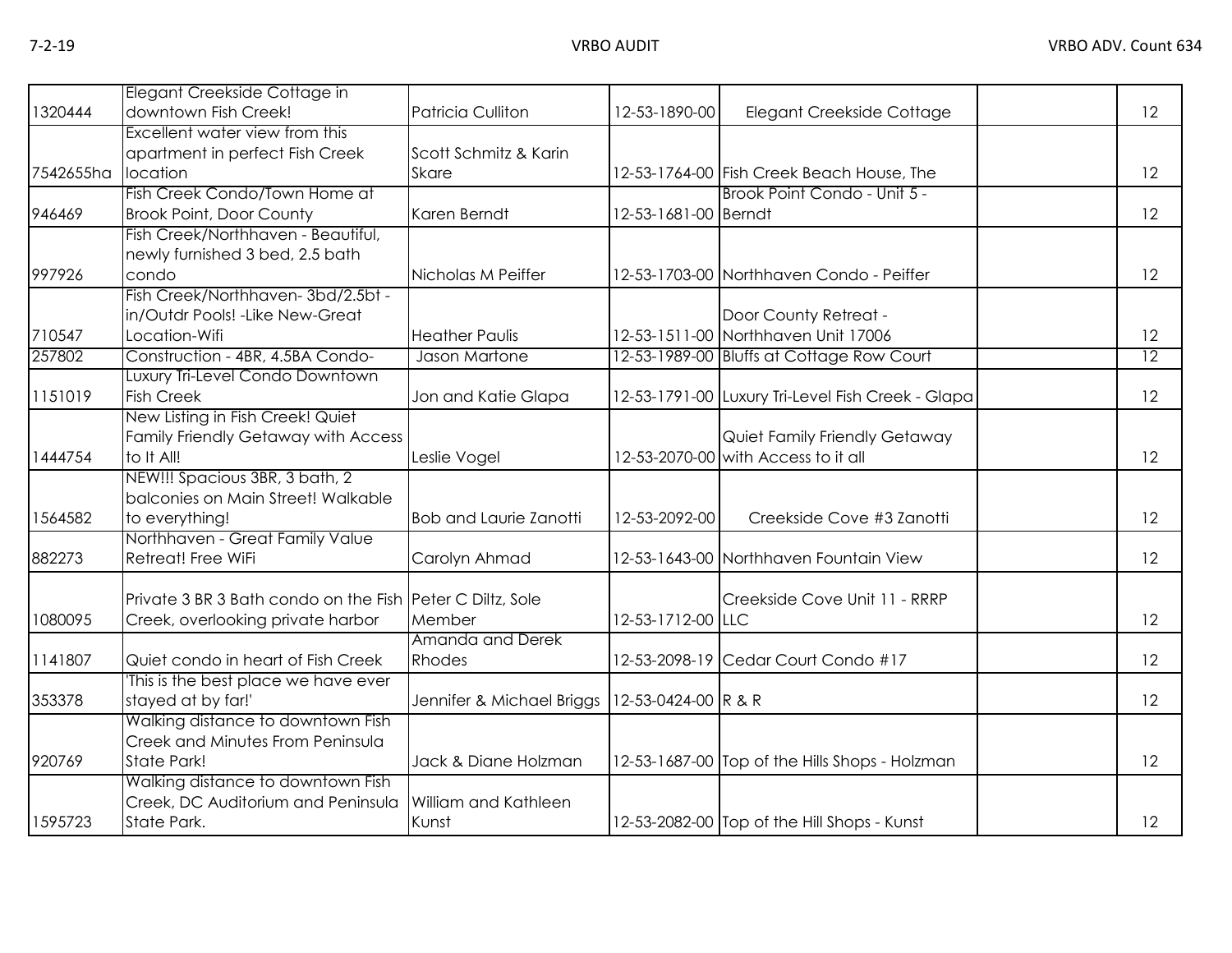|                  | Walking distance to everything in                            |                                                       |                             |                                           |                 |    |
|------------------|--------------------------------------------------------------|-------------------------------------------------------|-----------------------------|-------------------------------------------|-----------------|----|
|                  | Heart of Fish Creek! 3BR/4BA Sleeps 8-                       |                                                       |                             |                                           |                 |    |
| 354913           |                                                              | Kurt Doman et al                                      |                             | 12-53-0898-00 Bluffs at Cottage Row Court |                 | 12 |
|                  | Water view from Beach House! Walk                            | Fish Creek Beach House,                               |                             |                                           |                 |    |
| 3010889ha        | anywhere in town.                                            | The                                                   |                             | 12-53-1764-00 Scott Schmitz & Karin Skare | permitted for 3 | 12 |
|                  | Waterview apartment in downtown                              |                                                       |                             |                                           |                 |    |
|                  | Fish Creek, right across from the town Scott Schmitz & Karin |                                                       |                             |                                           |                 |    |
| 7528189ha beach! |                                                              | <b>Skare</b>                                          |                             | 12-53-1764-00 Fish Creek Beach House, The | permitted for 3 | 12 |
|                  | Wonderful downtown Fish Creek                                |                                                       |                             |                                           |                 |    |
| 7633541ha        | townhome.                                                    | Ron and Melissa Schmitz                               |                             | 12-53-2109-00 Noble Square #104           |                 | 12 |
| 469264           | Irish Hospitality In County Door!                            | Megan O'Meara                                         |                             | 12-54-0685-00 O'Meara's Cottage Loft      |                 | 12 |
|                  | Retro, Cozy Cottage - Peninsula St.                          |                                                       |                             |                                           |                 |    |
|                  | Park, Family/Pet Friendly - Open year                        |                                                       |                             |                                           |                 |    |
|                  | around                                                       |                                                       |                             |                                           |                 |    |
| 1060002          |                                                              | <b>Brad Russell</b>                                   | 12-56-1744-00 Lille Cottage |                                           |                 | 12 |
| 4961062ha        | 'Cliff Cottage' Door County Home -<br>Walk to Bay!           | Jennifer Ciesar                                       |                             | 12-56-1979-00 Cliff Cottage LLC           |                 | 12 |
|                  |                                                              |                                                       |                             |                                           | permitted for 3 |    |
| 619373           | 2 bedroom, Across from the YMCA                              | Troy and Carolee Lasecki   12-56-1450-00 The Treeport |                             |                                           | units           | 12 |
|                  | 4 Bedroom home fully furnished                               |                                                       |                             |                                           | permitted for 3 |    |
| 602669           | wooded lot                                                   | Troy and Carolee Lasecki   12-56-1450-00 The Treeport |                             |                                           | units           | 12 |
|                  | 4188 Cottage Row Ct. - Beautiful                             |                                                       |                             |                                           |                 |    |
|                  | New Construction Condo Downtown                              |                                                       |                             |                                           |                 |    |
| 1361191          | <b>Fish Creek</b>                                            | Kurt Doman et al                                      |                             | 12-56-0898-00 Cottage Row Bluff House     | permitted for 2 | 12 |
|                  | A deluxe vacation rental home in fish                        |                                                       |                             |                                           |                 |    |
| 144492           | creek area open all year                                     | Leon Hasenjager                                       |                             | 12-56-0588-00 Hasenjagers Country Home    |                 | 12 |
| 1351038          | A Truly Luxurious Door County Retreat Carraig Cottages LLC   |                                                       | 12-56-1277-00 Carruag Nua   |                                           |                 | 12 |
|                  | As seen in Door County Magazine!                             |                                                       |                             |                                           |                 |    |
| 453464           | Private, Family Friendly, Sat TV, WIFI                       | Todd and Lisa Mion                                    | 12-56-1261-00 Five Birches  |                                           |                 | 12 |
|                  | Bay View Lodge - Log Home                                    | <b>Bay Breeze Resort Deb</b>                          |                             |                                           |                 |    |
| 431472           | Overlooking Harbor                                           | Krause                                                |                             | 12-56-0476-00 Bayview Lodge               |                 | 12 |
|                  | Cedarwood, Rent 3 Nights & Get                               |                                                       |                             |                                           |                 |    |
| 182426           | One Night Free through June 1                                | Carla Marr                                            |                             | 12-55-0778-00 Cedarwood Marr              |                 | 12 |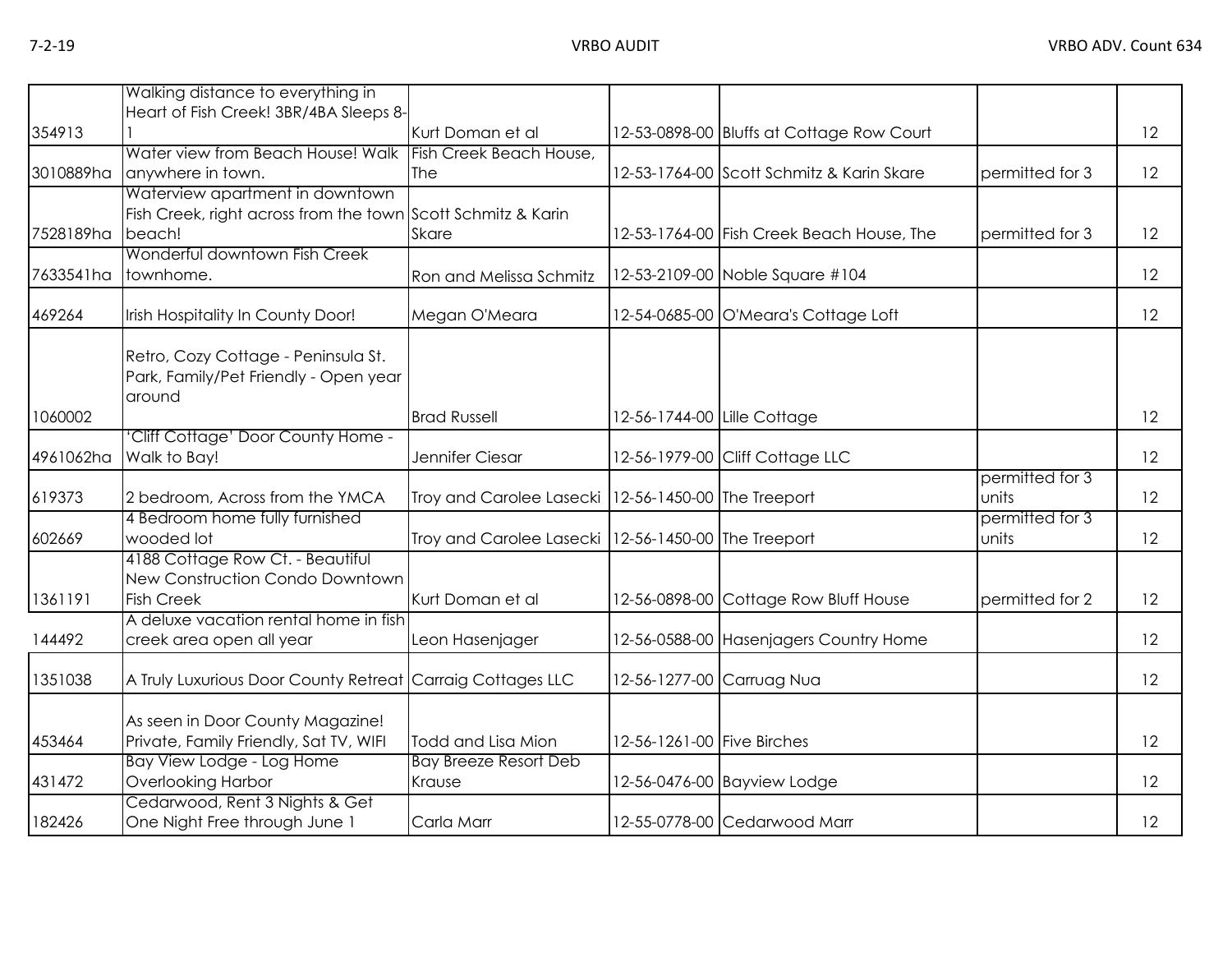|         |                                                          |                                         |                             | <b>Eckert Vacation Home Cape</b>                |                 |    |
|---------|----------------------------------------------------------|-----------------------------------------|-----------------------------|-------------------------------------------------|-----------------|----|
| 1262366 | Charming Cape Cod in Fish Creek                          | Deb Eckert                              | 12-56-0679-00 House         |                                                 |                 | 12 |
|         | Country Chalet, Sleeps 6 Adults, Book                    |                                         |                             |                                                 |                 |    |
| 118184  | Your Mid-week Getaway!!                                  | Dennis & Marla Sunstrom                 |                             | 12-55-0830-00 Country Chalet                    |                 | 12 |
| 1219483 | Country Farm House With 38 Acres.                        | <b>Rick Ripley</b>                      |                             | 12-56-1833-00 Country Farm House - Ripley       |                 | 12 |
|         | Cozy Cabin in the Woods: Between                         |                                         |                             |                                                 |                 |    |
|         | Fish Creek and Ephraim-- Perfect                         | Michelle and Kurt Van                   |                             |                                                 |                 |    |
| 396135  | location!                                                | Thiel                                   |                             | 12-56-1206-00 Cozy Cabin in the Woods           |                 | 12 |
|         | Cozy Cottage in the woods: perfect                       | Michelle and Kurt Van                   |                             |                                                 |                 |    |
| 1219104 | location fish creek                                      | Thiel                                   |                             | 12-56-1206-00 Cozy Cabin in the Woods           |                 | 12 |
|         | Cozy, Comfortable, Quiet Cottage in                      | Pam Olafsson/Beth                       |                             |                                                 |                 |    |
| 642394  | <b>Fish Creek</b>                                        | Collins                                 |                             | 12-56-1275-00 Little Spring Cottage             |                 | 12 |
|         |                                                          |                                         |                             |                                                 |                 |    |
|         | Cozy, Tranquil Home Minutes Away                         |                                         |                             |                                                 |                 |    |
| 1508518 | from the Heart of Fish Creek                             | Paul and Tricia Kaye<br>Steven and Lisa |                             | 12-56-2054-00 Kayes Hideaway                    |                 | 12 |
|         | <b>DOOR COUNTY HOME RETREAT IN</b><br><b>FISH CREEK</b>  |                                         |                             |                                                 |                 | 12 |
| 976203  | Ephraim/Fish Creek, House AND                            | Pachonphai                              |                             | 12-56-1692-00 DC Home - Pachonphai              |                 |    |
| 1533213 | available Cabin!                                         | Jay Chomeau                             |                             | 12-56-1330-00 Maple Grove LLC                   |                 | 12 |
|         | Exceptional Home in Tranquil Door                        |                                         |                             |                                                 |                 |    |
| 1351075 | County Setting                                           | Carraig Cottages LLC                    | 12-56-1276-00 Carriag Dale  |                                                 |                 | 12 |
|         | <b>Family Friendly Cabin With Modern</b>                 |                                         |                             |                                                 |                 |    |
|         | Kitchen, Working Fireplace, Wrap                         |                                         |                             |                                                 |                 |    |
| 896105  | Around Porch!                                            | Eric Simonson                           | 12-56-1572-00 DC Thunder    |                                                 |                 | 12 |
|         |                                                          |                                         |                             |                                                 |                 |    |
|         | <b>FANTASTIC WATER VIEWS, Newly</b>                      |                                         |                             |                                                 |                 |    |
| 1497755 | Renovated, Secluded, Pet-Friendly                        | Jennifer Ninivaggi                      | 12-56-1748-00 Casita Vistas |                                                 |                 | 12 |
|         |                                                          |                                         |                             |                                                 |                 |    |
| 813262  | Fish Creek- Gibraltar Rd.- Near YMCA Roger & Jeni Ripley |                                         |                             | 12-56-1618-00 Gibraltar Road Ripley             |                 | 12 |
|         |                                                          |                                         |                             |                                                 |                 |    |
| 503056  | Fish Creek- Near Peninsula State Park Rick Ripley        |                                         |                             | 12-56-1114-00 Ripley - 3802 & 3806 Gibraltar Rd | permitted for 2 | 12 |
| 1071057 | Fish Creek WIFI Fire Pit                                 | Ryan and Karilyn Dayton                 |                             | 12-56-1743-13 Manistique Stone Cottage          |                 | 12 |
|         | Fish Creek, 4 Bed, Near Ymca/                            |                                         |                             |                                                 |                 |    |
| 347567  | Peninsula State Park.                                    | <b>Ripley Properties, LLC</b>           |                             | 12-56-1114-00 Ripley - 3802 & 3806 Gibraltar Rd | permitted for 2 | 12 |
|         | Gingerbread Cottage - Forest                             |                                         |                             |                                                 |                 |    |
| 42183   | Setting - Available Winter Too!                          | Daryle Capelle                          |                             | 12-56-1266-00 Gingerbread Cottage               |                 | 12 |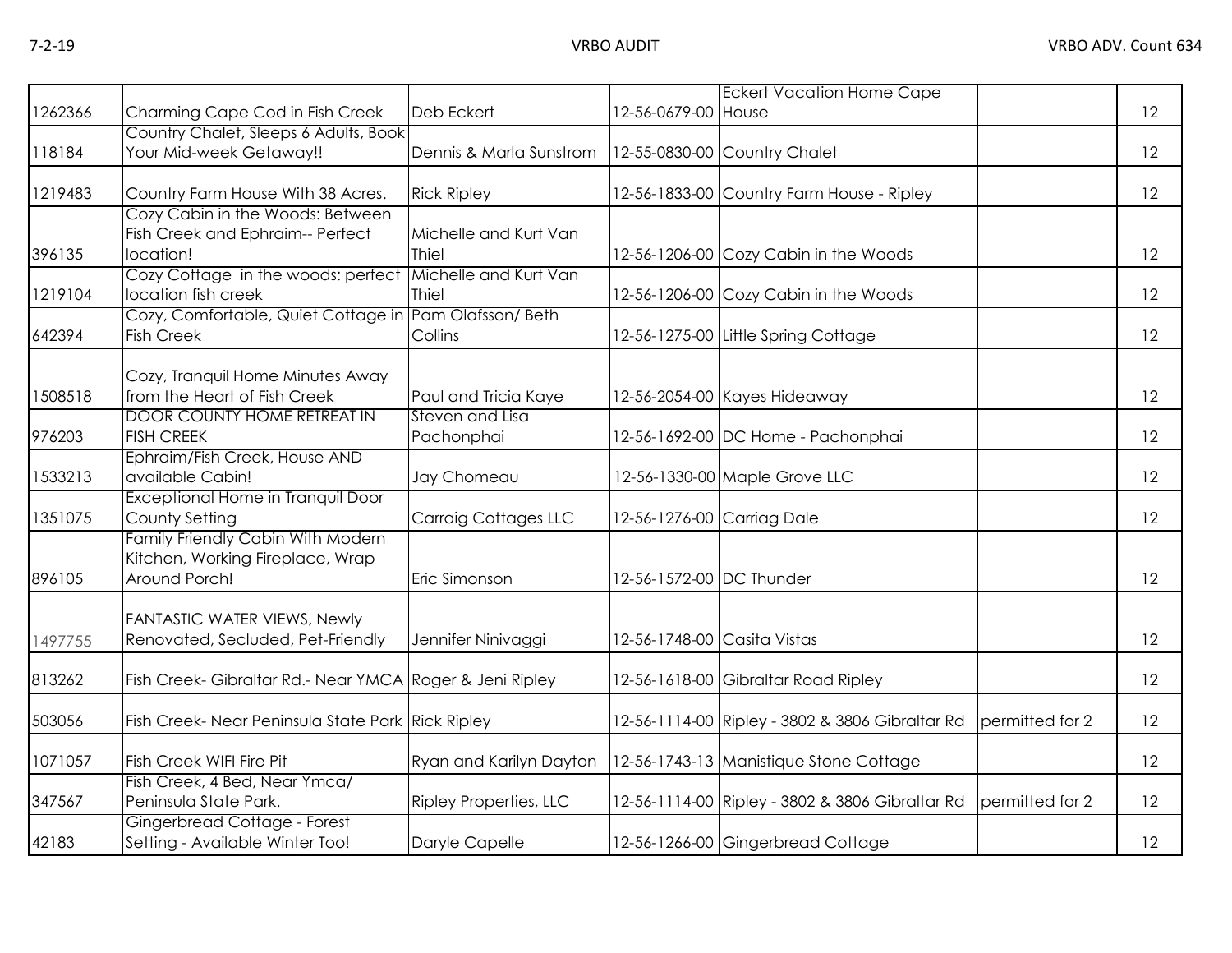|                | <b>Great Family Vacation Spot! Across</b><br>from Fish Creek Beach. Sept/Oct                        | Marlin Volz Jr.-Karen Volz   |                            |                                                               |                          |    |
|----------------|-----------------------------------------------------------------------------------------------------|------------------------------|----------------------------|---------------------------------------------------------------|--------------------------|----|
| 385243         | Available!                                                                                          | Campbell                     | 12-56-0321-00 Louisvilla   |                                                               |                          | 12 |
| 1328037        | Guest Bedroom at the Quarry House                                                                   | Mitchel & Mary Heinrichs     | 12-56-0805-00 Quarry House |                                                               | permitted for 2          | 12 |
| 614537         | Home on 5 acres just 1 mile from<br>town                                                            | Paul & Amy Devine            |                            | 12-56-1439-06 Gibraltar House                                 |                          | 12 |
| 1671663        | In town, on the water, dock, sleeps<br>12, brand new construction!                                  | Wickman LLC                  |                            | 12-56-2142-06 Fish Creek Beach House                          |                          | 12 |
| 1292282        | <b>Island View! Beautiful View Of The</b><br>Bay! Perfect Location. Hot Tub and<br><b>Boat Too!</b> | <b>Charles Paschke</b>       |                            | Island View Vacation Home -<br>12-56-1894-00 8750 Island View |                          | 12 |
| 833837         | Large Guest House located within<br>the town of Fish Creek                                          | <b>Greg Lawler</b>           |                            | 12-56-1573-00 Lawler Guest House                              |                          | 12 |
| 1680472        | Located on the northside of town,<br>walking distance to beach,<br>shopping and more!               | <b>Brett Lecy</b>            |                            | 12-56-2147-06 Fish Creek Central Home                         |                          | 12 |
| 426335         | Log Retreat At Fish Creek                                                                           | <b>Bill Anderson</b>         |                            | 12-56-1225-06 Log Retreat at Fish Creek                       |                          | 12 |
| 348054         | Modernized Classic Log Home Close<br>to Shopping and Sunset Walks                                   | James Graham                 |                            | 12-56-1294-00 Modern Classic Log Home                         |                          | 12 |
| 1216466        | New Construction - 2 Story - 4<br>bedroom, 3.5 bath                                                 | DCLife LLC - Pamela<br>Hoppe | 12-56-1840-00 DCLife LLC   |                                                               |                          | 12 |
| 7181479ha      | NEW Family-Friendly Fish Creek 'Cape Eckert Vacation Home<br>House' w/Yard                          | Cape House                   | 12-56-0679-00 Deb Eckert   |                                                               | duplicate listing        | 12 |
| 1671773 Creek! | New home sleeps 10 downtown Fish                                                                    | Wickman LLC                  |                            | 12-56-2141-06 The Road House                                  |                          | 12 |
| 1127055        | NEW home. GREAT location across<br>from YMCA. Can accommodate<br>LARGE groups                       | The Treeport                 |                            | 12-56-1450-00 Troy and Carolee Lasecki                        | permitted for 3<br>units | 12 |
| 4841776ha      | NEW! Custom 3BR Home 3 Min from<br><b>Fish Creek Harbor</b>                                         | <b>Bluff Barn</b>            |                            | 12-56-1858-00 Beth and Karen Ciesar                           |                          | 12 |
| 4713533ha      | NEW-GREAT LOCATION-SLEEPS 14-<br><b>INDOOR &amp; OUTDOOR POOLS</b>                                  | Park House                   |                            | 12-56-1801-00 PDW Rentals LLC                                 |                          | 12 |
| 7680927        | Newly renovated farmhouse in Fish<br>Creek!                                                         | <b>JJ JETTS LLC</b>          |                            | 12-56-2078-00 Triangle Farmhouse                              |                          | 12 |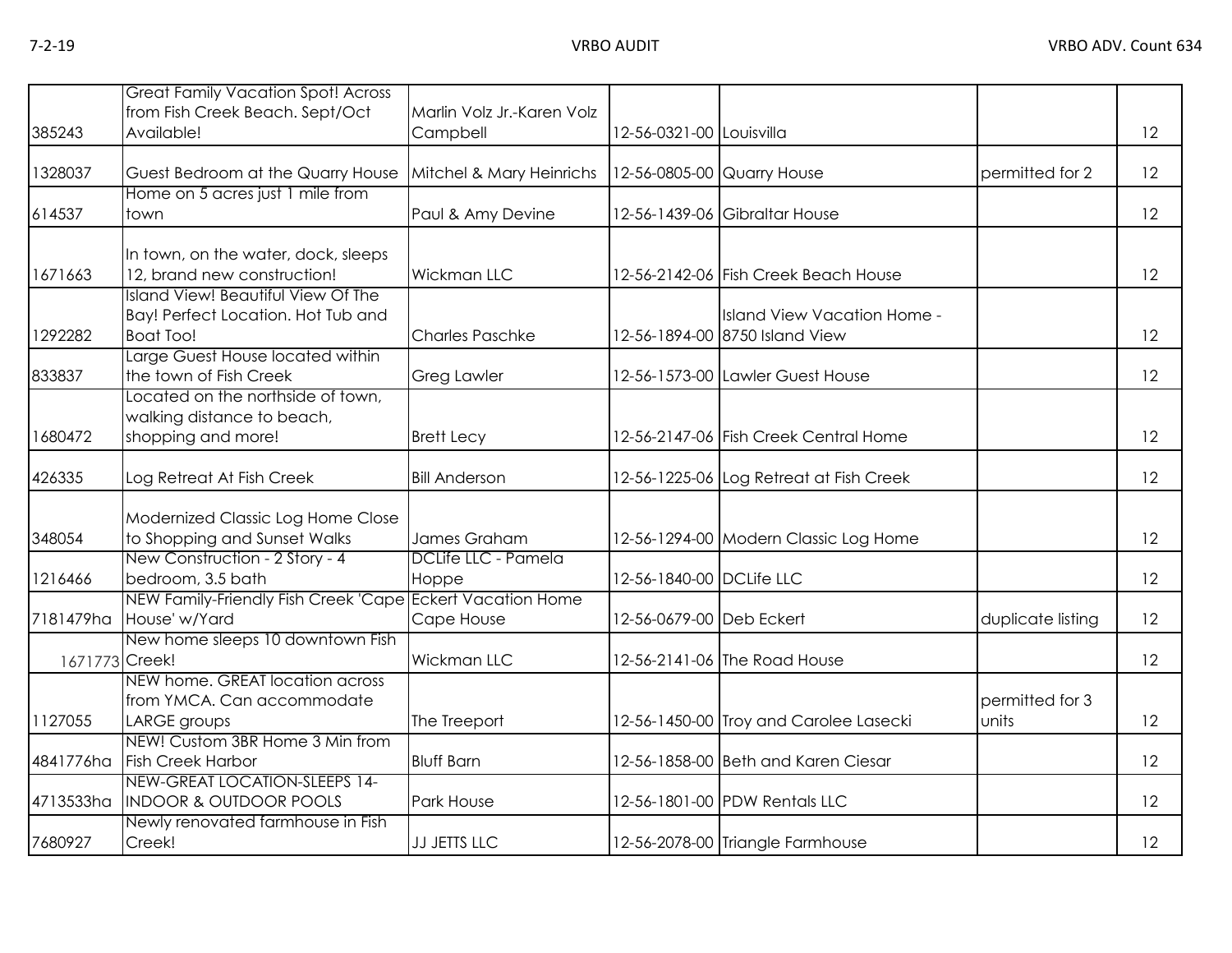|         | Nicely located Near Fish Creek,                  | Klems Investment               |                            |                                             |                 |    |
|---------|--------------------------------------------------|--------------------------------|----------------------------|---------------------------------------------|-----------------|----|
|         | Ranch home, 4 bedroom, 2 bath.                   | Properties LLC - Mary          |                            | Klems Investments - Klimczyk 8580           |                 |    |
| 1444826 | NEW OWNERSHIP.                                   | Klimczyk<br>Kenneth and Maxine | 12-56-2027-00 STH 42       |                                             |                 | 12 |
|         | Perfect for Family Reunions &                    |                                |                            |                                             |                 |    |
| 418193  | Weekend Getaways, sleeps 12                      | Riche                          |                            | 12-56-1241-00 Riche - 9419 Tree Top         |                 | 12 |
|         | Perfect Location for Family, spotlessly          |                                |                            |                                             |                 |    |
| 503970  | clean sleeps 18 friendly owners                  | Michael Servais                |                            | 12-56-1357-00 Cedar Creek Lodge II          |                 | 12 |
|         |                                                  | Minerva & Armando              |                            |                                             |                 |    |
| 723814  | Pine Cone Guest House                            | Mejia                          |                            | 12-56-0525-00 Pine Cone Guest House         |                 | 12 |
|         | Quiet Cottage in the Woods - Door                |                                |                            |                                             |                 |    |
| 223983  | County Remote Seclusion                          | Charlie Eckhardt               |                            | 12-56-0910-00 Eckhardt - 3003 Sugar Bush Rd |                 | 12 |
|         |                                                  |                                |                            |                                             |                 |    |
|         | Remodeled Cottage in Downtown                    |                                |                            |                                             |                 |    |
| 410989  | Fish Creek-the Cookery's Lodging                 | <b>Richard Skare</b>           |                            | 12-55-0122-00 Cookery Suites & Cottages     | permitted for 2 | 12 |
|         | Spacious Custom 4bedroom a Mile                  |                                |                            |                                             |                 |    |
| 997318  | from Fish Creek                                  | Ross Lunn                      |                            | 12-56-1033-00 Gibraltar Lodge               |                 | 12 |
| 824134  | Spectacular Views of Eagle Harbor<br>and Ephraim | Nancy Claypool                 |                            | 12-56-1570-06 Eagle Harbor View             |                 | 12 |
|         | SPRING ROAD HOME, JUST MINUTES                   |                                |                            |                                             |                 |    |
| 473918  | FROM FISH CREEK                                  | <b>Jeff Herbst</b>             |                            | 12-56-1318-00 Herbst Spring Road            |                 | 12 |
|         |                                                  | Coffee & Crossbones            |                            |                                             |                 |    |
| 424315  | The Java Hut, a cottage with 'perks'             | LLC/Carina Helm                |                            | 12-56-1188-00 Java Hut, The                 |                 | 12 |
|         | The Log Home at Fish Creek-In the                |                                |                            |                                             |                 |    |
| 272736  | <b>Heart of Door County</b>                      | David & Linda Horne            |                            | 12-56-1023-00 The Log Home at Fish Creek    |                 | 12 |
|         | The Perfect Year-Round Vacation                  |                                |                            |                                             |                 |    |
| 90461   | Home for All to Enjoy                            | Donald Rubin                   |                            | 12-56-0645-00 Fish Creek Retreat            |                 | 12 |
| 238110  | Unique Setting - Built on Quarry Bed             | Mitchel & Mary Heinrichs       | 12-56-0805-00 Quarry House |                                             | permitted for 2 | 12 |
|         | Updated Retro Retreat! Indoor &                  |                                |                            |                                             |                 |    |
|         | Outdoor Fireplace, Backyard Oasis                |                                |                            |                                             |                 |    |
| 569210  | With Waterfall                                   | Mark Schneider                 |                            | 12-56-1719-00 Fish Creek Beginnings         |                 | 12 |
|         | Walk to downtown Fish Creek and                  |                                |                            |                                             |                 |    |
| 587050  | Peninsula State Park!                            | Michael & Diane Cotter         |                            | 12-56-1410-00 Birch Grove II - Unit #2      |                 | 12 |
|         | Water View in Downtown Fish Creek                |                                |                            |                                             |                 |    |
| 391901  | The Cookery's Lodging.                           | Cookery Inc                    |                            | 12-55-0122-00 Cookery Suites & Cottages     | permitted for 2 | 12 |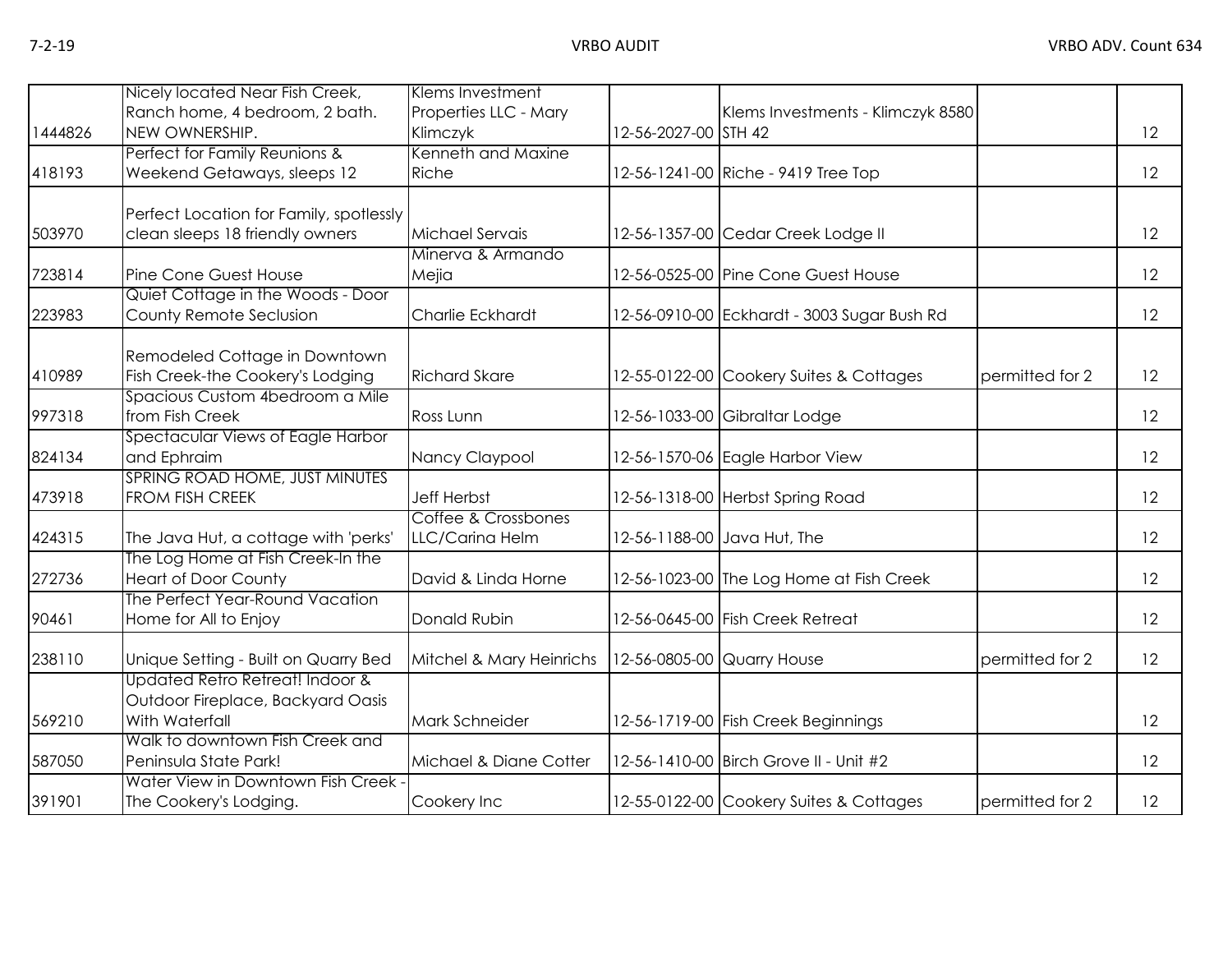| 365869  | Wooded Chalet in Fish Creek - Pet<br>Friendly, small dogs only, no more<br>then $40$ #    | Allen & Emelie Franke                                                                                  |                          | 12-55-0021-00 High Ridge Chalet            |                  | 12 |
|---------|-------------------------------------------------------------------------------------------|--------------------------------------------------------------------------------------------------------|--------------------------|--------------------------------------------|------------------|----|
| 715374  | Woodlands 3 Bedroom, 1 1/2 Bath<br>Fish Creek, Vacation Getaway                           | Tim & Bonnie Mirkiewicz                                                                                | 12-56-1363-00 Woodlands  |                                            |                  | 12 |
| 559794  | 30+ day rental - no permit needed                                                         |                                                                                                        |                          |                                            |                  | 12 |
| 993369  | 30+ day rental - no permit needed                                                         | <b>WATERFRONT COTTAGE</b><br>ROW CONDO IN THE<br><b>HEART OF FISH CREEK!</b><br>SUNSETS! PET FRIENDLY! |                          |                                            |                  | 12 |
|         | 4 Bedroom, 4 Bath, 2 Story Home,                                                          |                                                                                                        |                          |                                            |                  |    |
| 555337  | 58+A335:H3 Sand Beach, Handicapped Access,<br>Wifi, sleeps 12                             | Sunrise Shores #7 -<br><b>DCRMAALLC</b>                                                                |                          | 15-53-1431-00 DCRMAA LLC                   |                  | 15 |
| 1335047 | Door County June 1-8 2 bedroom 2<br>bath Condo at The Rushes Baileys<br><b>Harbor</b>     |                                                                                                        |                          | owner info unfound                         | \$0 nightly rate | 15 |
| 505152  | Fantastic Sandy Beach Condo for<br>Family and Friends. Spectacular<br>Sunrises!           | Sanata & Catherine Lau                                                                                 |                          | 15-53-1362-00 Sunrise Shores #6 - Lau      |                  | 15 |
| 171303  | Special \$150/nt Thru 6/17:<br>Beautiful, Clean, Sand Beach Condo,<br>Amazing Views, Wifi | Sunrise Shores #4                                                                                      |                          | 15-53-1153-00 Jeanne & Paul Wiesner        |                  | 15 |
| 125749  | Sunrise Shores Condo 3, Beautiful<br>Sand Beach, CLEAN condo                              | Sunrise Shores ASH                                                                                     | 15-53-0492-00 Mark Ash   |                                            |                  | 15 |
| 414415  | Arts & Crafts Masterpiece                                                                 | Craig Nelson                                                                                           |                          | 15-56-0235-00 Nelson House                 |                  | 15 |
| 352035  | Beachfront Cottage, Spring 2018<br>Special 3 nights w/ 4th night free                     | Quietside Leadership LLC                                                                               | 15-55-0398-00 house"     | Quietside Cottages "the beach              | permitted for 2  | 15 |
| 1432604 | <b>Beautiful Clark Lake Cottage</b>                                                       | Scot and Kerri Hunt                                                                                    | 15-56-1998-00 Clark Lake | <b>Beautiful Waterfront Cottage on</b>     |                  | 15 |
| 744695  | <b>Beautiful Sunsets On Clark Lake</b><br>Located in Door County, Wi                      | Kaufman                                                                                                |                          | 15-56-1536-00 Kaufman - 5543 Clark Lake Dr |                  | 15 |
| 97026   | Book Summer '18 Now! - Prime Weeks<br><b>Book Quickly!</b>                                | Mary Jo Jump                                                                                           | 15-56-1263-04 Jump Inn   |                                            | permitted for 2  | 15 |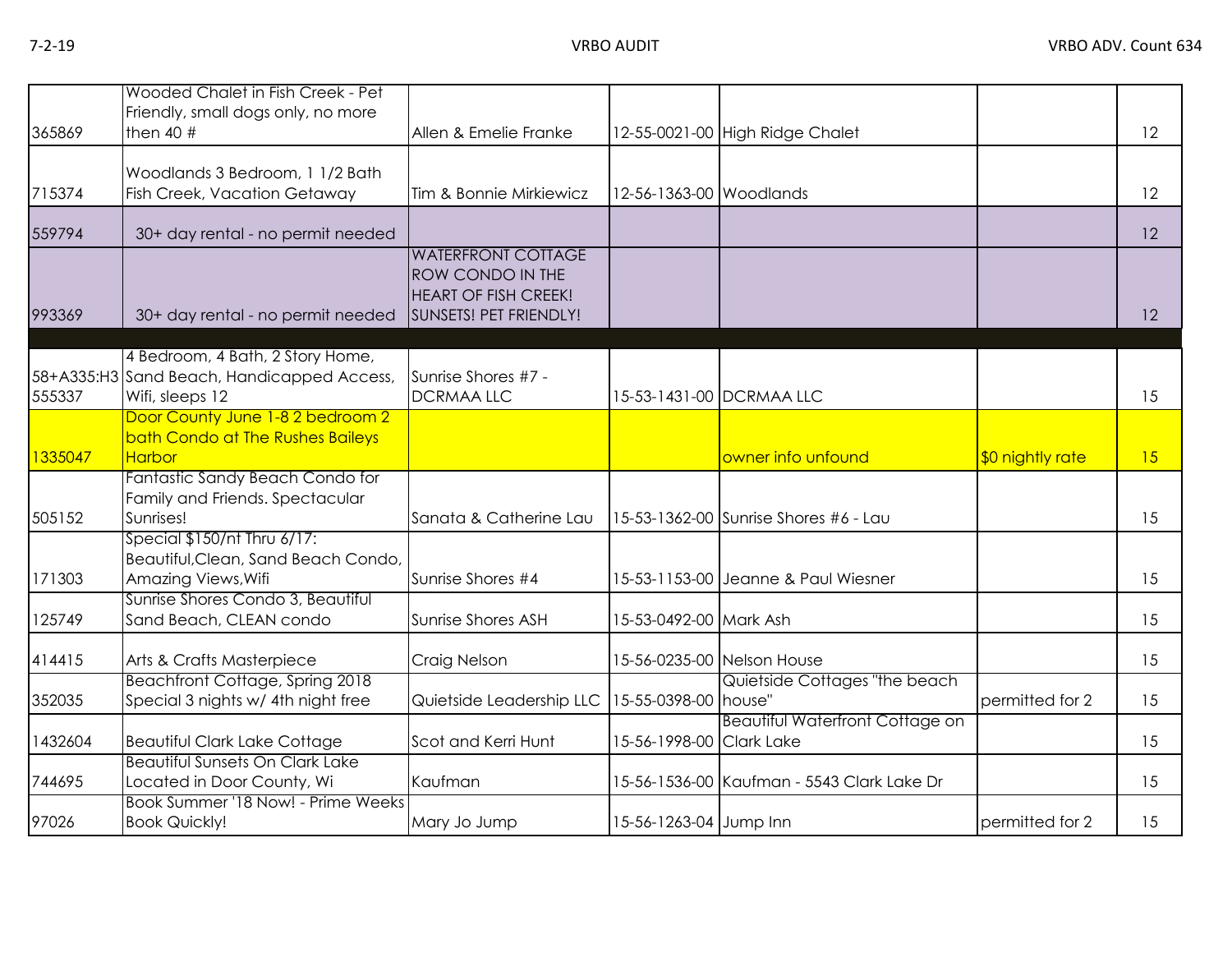| 216654  | <b>CEDAR SHORES IS EXPANDING!-ON</b><br>SCHEDULE! 1 Aug Wk Open. Book<br><b>CHOICE FALL DATES.</b>               | Linda Schaap                                  |                           | 15-55-0831-00 Cedar Shores - Beach Front                       |                                                                                                                | 15              |
|---------|------------------------------------------------------------------------------------------------------------------|-----------------------------------------------|---------------------------|----------------------------------------------------------------|----------------------------------------------------------------------------------------------------------------|-----------------|
|         |                                                                                                                  |                                               |                           |                                                                |                                                                                                                |                 |
| 1628001 | Jacksonport Lakeside Park Home                                                                                   | Jacksonport Home                              | 15-56-1944-00 Rob Geitner |                                                                |                                                                                                                | 15              |
| 852534  | Springl Special 3 Nights/4th free                                                                                | Quietside Leadership LLC 15-55-0398-00 house" |                           |                                                                | permitted for 2                                                                                                | $\overline{15}$ |
| 717637  | Lake Michigan Sand Beach!!                                                                                       | Les Kiehnau                                   |                           | 15-56-1531-12 The Beach at Lakeside Park                       |                                                                                                                | 15              |
| 848144  | Lakefront Cottage with Sensational<br>Sunsets!                                                                   | Paul & Tricia Kaye                            |                           | 15-56-1621-00 Kaye Cottage                                     |                                                                                                                | 15              |
| 244227  | Lakefront Home, Architect Designed<br>for His Family and Friends                                                 | Janet Slater                                  |                           | 15-56-1085-00 Lakeside Paradise - Slater                       |                                                                                                                | 15              |
| 1665895 | Logan Creek Cottage - Jacksonport Rob Geitner                                                                    |                                               |                           | 15-56-2105-00 Logan Creek Cottage                              |                                                                                                                | 15              |
| 746483  | Neat Cottage getaway on the Lake<br>Michigan Rugged Shore=Relax-<br>Romantic-Restore-ah                          | Sommer Property Mgmt<br><b>LLC</b>            |                           | All about the lake shore Door<br>15-56-0023-00 County Cottages | permitted for 3:<br>1)Shadow of<br>Seagulls 2) It's All<br>About the<br>Lakeshore<br>3) same time<br>next year | 15              |
| 1055782 | Neat Cottage Getaway On The Lake<br>Michigan Rugged Shore=relax-<br>romantic-restore-ah                          | Sommer Property Mgmt<br><b>LLC</b>            |                           | All about the lakeshore Door<br>15-56-0023-00 County Cottages  |                                                                                                                | 15              |
| 1361580 | <b>NEW LISTING: Spacious Cottage</b><br>Close to Lake Michigan with Heated<br>Pool!                              | Michael and Amanda<br>Warecki                 |                           | 15-56-1948-00 Cottage at Cave Point, The                       |                                                                                                                | 15              |
| 825405  | New Rental w/Lake & Beach Access   Boathouse LLC                                                                 | Dan Rehberg - Rehberg                         |                           | 15-56-1593-12 Cottage at Trails End                            |                                                                                                                | 15              |
| 1697009 | New! Door County Cottage on Lake<br>Michigan                                                                     | Tamara Faulkner Milgen<br>Woods LLC           |                           | 15-56-2086-04 Milgen Woods LLC - Rustic Charm                  |                                                                                                                | 15              |
| 1621220 | NEW! Door County Lake Cabin on<br>Private Peninsula with an East & West Jeremy and Caitlyn<br><b>Facing Dock</b> | Jeffery                                       |                           | 15-56-2060-00 The Point on Clark Lake                          |                                                                                                                | 15              |
| 333509  | Newer Log Home on Clarks Lake with Vans Log Home on Clark<br>Dock and Boats                                      | Lake                                          |                           | 15-56-0308-06 Vans Log Home                                    |                                                                                                                | 15              |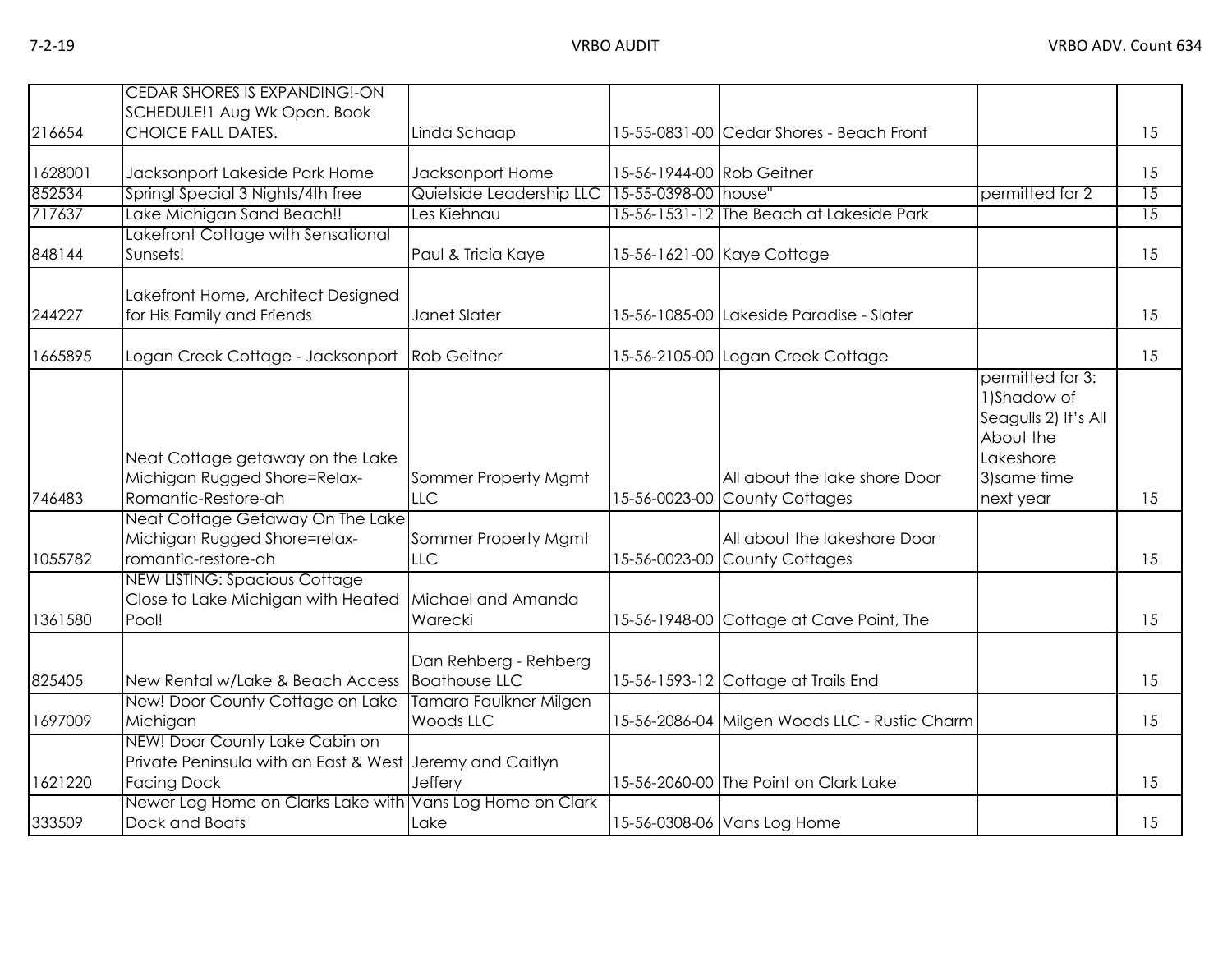|         | Prime Time Going Fast! May/June                      | Kris Zeile et al & Mary Jo |                          | Shoreline Ventures Inc & Jump               |                 |    |
|---------|------------------------------------------------------|----------------------------|--------------------------|---------------------------------------------|-----------------|----|
| 414043  | Dates Still Available!                               | Jump                       | 15-56-1263-04 Inn        |                                             | permitted for 2 | 15 |
|         | Quintessential Door County Cabin on                  |                            |                          |                                             |                 |    |
| 34399   | Lake Michigan                                        | Carolyn Brzezinski         |                          | 15-56-0713-00 Killasonna Lodge - Brzezinski |                 | 15 |
|         | Romantic Classic Cedar Cottage-                      |                            |                          |                                             |                 |    |
|         | door-county-rentals.com//-                           | Sommer Property Mgmt       |                          | All about the lakeshore Door                |                 |    |
| 1055804 | Brochure.pdf<br>Sand beach retreat. Play in the sand | LLC                        |                          | 15-56-0023-00 County Cottages               |                 | 15 |
|         | or just look at the water. Great                     |                            |                          |                                             |                 |    |
| 114970  | location!                                            | <b>Emerald Surf</b>        |                          | 15-56-0501-00 Eugene Takle                  |                 | 15 |
|         |                                                      |                            |                          |                                             |                 |    |
|         |                                                      |                            |                          | Stella Maris Beach House/Stella             |                 |    |
| 369476  | Stella Maris Beach House                             | Michael & Valerie Schierl  |                          | 15-56-1170-00 Vista Beach House             | permitted for 2 | 15 |
|         |                                                      |                            |                          |                                             |                 |    |
|         |                                                      |                            |                          | Stella Maris Beach House/Stella             |                 |    |
| 432667  | Stella Vista Beach House                             | Michael & Valerie Schierl  |                          | 15-56-1170-00 Vista Beach House             | permitted for 2 | 15 |
|         |                                                      | Anthony & Patricia         |                          |                                             |                 |    |
| 1655426 | The Sunrise Beach House                              | Waldron                    |                          | 15-56-2135-12 The Sunrise Beach house       |                 | 15 |
|         |                                                      |                            |                          |                                             |                 |    |
| 1397692 | Beach House at Beach Harbor                          | <b>Beach Harbor Resort</b> | 27-51-0807-00 Jon Hanson |                                             |                 | 27 |
| 1397724 | Cozy Studio Cottage Near Water                       | <b>Beach Harbor Resort</b> | 27-51-0807-00 Jon Hanson |                                             |                 | 27 |
|         |                                                      |                            |                          |                                             |                 |    |
| 921123  | Cozy Studio Cottage Near Water                       | <b>Beach Harbor Resort</b> | 27-51-0807-00 Jon Hanson |                                             |                 | 27 |
|         | 1930 Door County Home on the                         |                            |                          |                                             |                 |    |
| 1493156 | Water   175' dock                                    | Steve Sullivan             |                          | 27-55-0471-17 Merdith House                 |                 | 27 |
| 112606  | Country setting just outside the city!!!             | <b>Terry Kinney</b>        |                          | 27-55-0737-00 Door County Country Home      |                 | 27 |
|         |                                                      | <b>Hideaway Cottage</b>    |                          |                                             |                 |    |
| 747958  | Cozy retreat Off the beaten path.                    | Smola                      | 27-56-1542-0             | Connel Smola                                |                 | 27 |
|         | Eagle View a Year-Round Country                      |                            |                          |                                             |                 |    |
| 409619  | Home Sleeps 8                                        | Lisa B Goldney             | 27-56-1228-00 Eagleview  |                                             |                 | 27 |
|         |                                                      |                            |                          |                                             |                 |    |
|         | Family friendly updated home in                      | <b>Richard and Judith</b>  |                          |                                             |                 |    |
| 1405853 | Idlewild Peninsula, Door County, WI                  | Laessig                    |                          | 27-56-1995-00 Uncle Bob's Guest House       |                 | 27 |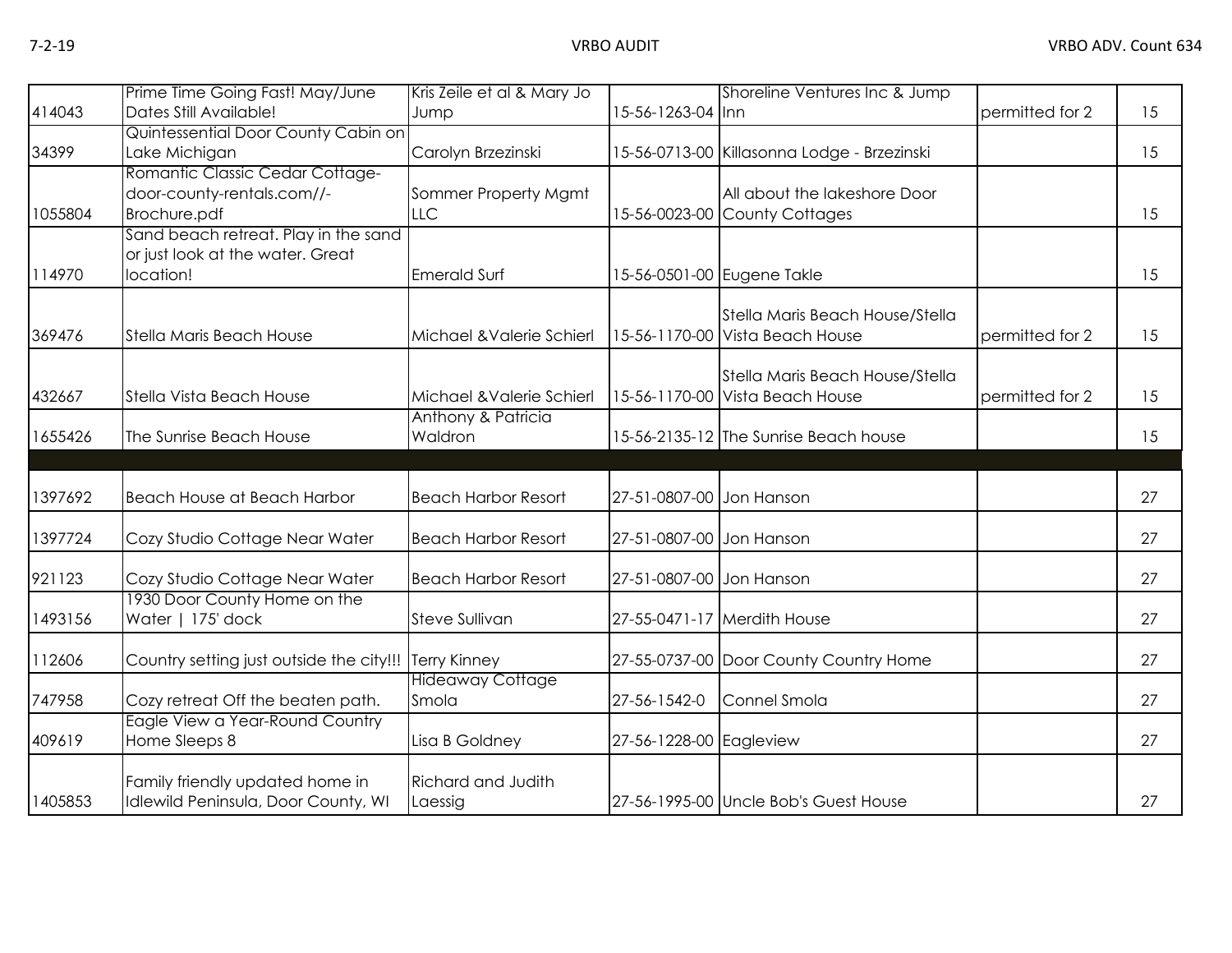|          | Located at the end of the road,                                |                                                               |                            |                                              |    |
|----------|----------------------------------------------------------------|---------------------------------------------------------------|----------------------------|----------------------------------------------|----|
| 1062307  | waterfront home with quiet feel of<br>northwoods!              | Cabot's Point                                                 |                            | 27-56-1729-06 Cabot's Point Properties LLC   | 27 |
|          | Log Cabin House on the Water                                   |                                                               |                            |                                              |    |
| 1688165  | (Waterfront)                                                   |                                                               |                            |                                              | 27 |
|          |                                                                | Nasewaupee Trail Log                                          |                            |                                              |    |
| 1368363  | Nasewaupee Trail Log Home                                      | Home react 5/29/18                                            | 27-56-1841-00 Terry Kinney |                                              | 27 |
|          | NEW LISTING • Great Getaway with                               |                                                               |                            |                                              |    |
| 1449030  | Lots of Comfort and Charm!                                     | Steve and Joan Rockwell 27-56-2008-00 The Doorstop - Rockwell |                            |                                              | 27 |
|          | Newly updated cottage on 12 acres                              |                                                               |                            |                                              |    |
|          | only minutes from Potawatomi State                             | <b>Bungalow at Potawatomi</b>                                 |                            |                                              |    |
| 1450867  | Park!<br>One of a Kind Door County                             | Park-Isaacson                                                 |                            | 27-56-2011-00 Andrew and Erin Isaacson       | 27 |
| 267726   | <b>Boathouse Waiting for Your Visit</b>                        | Deb Robinson                                                  | 27-56-1050-00 House        | One of a kind Door County Boat               | 27 |
|          | <b>Outback Cottages in Door County -</b>                       |                                                               |                            |                                              |    |
|          | near beach, modern, private,                                   |                                                               |                            |                                              |    |
| 902029ha | peaceful                                                       | Outback Cottages                                              |                            | 27-56-1143-00 Galen & Pam Carpenter          | 27 |
|          | Sand Bay Lodge And Cottages                                    |                                                               |                            |                                              |    |
| 312662   | Waterfront Sleeps 23                                           | Sand Bay Lodge                                                | 27-55-0667-00 Dan Farah    |                                              | 27 |
|          |                                                                |                                                               |                            |                                              |    |
| 735264   | Spectacular Water View                                         | Karen Hyttel                                                  |                            | 27-56-1540-00 Bay House - Hyttel             | 27 |
|          | Trillium Cottage - Family Friendly                             |                                                               |                            |                                              |    |
|          | Retreat on Sand Bay Point in Door                              | Trillim Cottage - 4088                                        |                            |                                              |    |
| 1629251  | County                                                         | <b>Snake Island Road</b>                                      |                            | 27-56-2118-00 Andrew Swartz and Kristin Long | 27 |
|          | Waterfront 2 b.r. Bay View                                     |                                                               |                            |                                              |    |
|          | Cottage/sunsets/wineries/lighthouses                           |                                                               |                            |                                              |    |
| 642597   | /beaches/fishing                                               | Sand Bay Lodge                                                | 27-55-0667-00 Dan Farah    |                                              | 27 |
|          | Waterfront 4 b.r./3                                            |                                                               |                            |                                              |    |
|          | ba/beaches/fishing/sunsets/wineries                            |                                                               |                            |                                              |    |
| 642598   | /lighthouses/state parks<br>Waterfront Cottage: 2 bedroom, 1.5 | Sand Bay Lodge<br>McComb's= 4143 Snake                        | 27-55-0667-00 Dan Farah    |                                              | 27 |
| 802382   | bathrooms                                                      | <b>Island Road</b>                                            |                            | 27-56-1598-00 John McCombs                   | 27 |
|          | Waterfront Swedish-style Log Cabin                             |                                                               |                            |                                              |    |
|          | on Sand Bay, Door County -                                     |                                                               |                            |                                              |    |
| 135683   | Moonlight Magic                                                | Tammy M Leemon                                                |                            | 27-56-1014-00 Moonlight Magic                | 27 |
|          | Waterside Retreat -- Swedish Stuga                             |                                                               |                            |                                              |    |
| 154010   | (Cottage)                                                      | Barbro & Glen Wilson                                          |                            | 27-56-0948-00 Wilson Sherwood Point          | 27 |
|          |                                                                |                                                               |                            |                                              |    |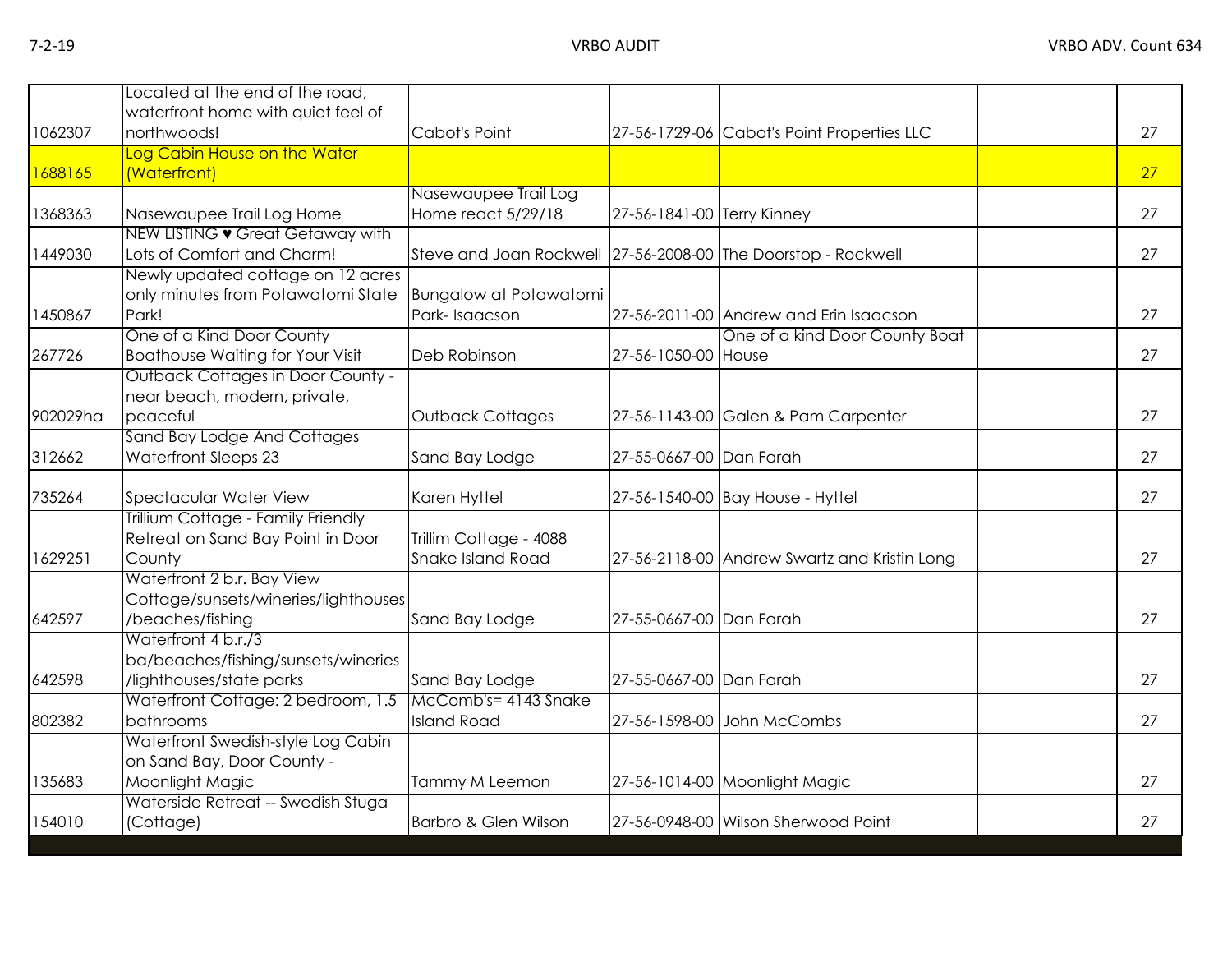|           |                                                            | Shoreline Resort and                                   |                             |                                         |                 |    |
|-----------|------------------------------------------------------------|--------------------------------------------------------|-----------------------------|-----------------------------------------|-----------------|----|
| 1576440   | <b>Beautiful Shoreline Condominium</b>                     | Condos                                                 |                             | 32-51-0796-00 Rockton-Shoreline LLC     |                 | 32 |
|           | Water View Condominium at                                  | Shoreline Resort and                                   |                             |                                         |                 |    |
| 294853    | Shoreline Resort in Gills Rock                             | Condos                                                 |                             | 32-51-0796-00 Rockton-Shoreline LLC     |                 | 32 |
|           | Ellison Bay Bluff Waterview Condo                          |                                                        |                             | Daniel & Cynthia Shaulis                |                 |    |
| 3915169ha | Retreat                                                    | Ellison Bay Bluff Retreat                              |                             | 32-53-1533-00 Revocable Trust           |                 | 32 |
|           |                                                            |                                                        |                             |                                         |                 |    |
|           | Great Waterview Home in Door                               |                                                        |                             |                                         |                 |    |
| 84278     | County. Fabulous Home Sleeps 14!!                          | Hale - 1615 Big Pine Ln                                | 32-53-0717-00 Lyn Hale      |                                         |                 | 32 |
|           | The Hideaway: New Construction                             |                                                        |                             |                                         |                 |    |
| 340966    | walk to Beach and Town<br>220 FEET OF SHORELINE W/ PRIVATE | Hideaway the Herman                                    | 32-53-0955-06 Greg Herman   |                                         |                 | 32 |
|           |                                                            |                                                        |                             |                                         |                 |    |
| 7686109ha | BEACH, PIER, PATIO, & HOT TUB FOR<br><b>ALL DAY FUN</b>    | Loon Lady Lodge                                        |                             | 32-56-2062-00 Joanne Schaumburg         |                 | 32 |
|           | 2500 sq ft open floor plan short walk                      |                                                        |                             |                                         |                 |    |
| 567511    | to water!                                                  | <b>Arnies Sanctuary</b>                                |                             | 32-56-1352-06 James Arneson             |                 | 32 |
|           | 4 Bedrm, 3 Bath! Between Sister Bay                        |                                                        |                             |                                         |                 |    |
|           | & Ellison Bay. New on VRBO, Spring,                        |                                                        |                             |                                         |                 |    |
| 1161665   | 2018.                                                      | Woodfield House                                        |                             | 32-56-1710-00 Susanne Beaumont          |                 | 32 |
|           | 4 bedroom countryside home yet                             |                                                        |                             |                                         |                 |    |
| 1691117   | close to town!                                             | Greg & Suzanne Sunstrom 32-56-2144-06 Counry Lane Home |                             |                                         |                 | 32 |
|           | 4 Bedroom Water Front Home, Sunset                         |                                                        |                             |                                         |                 |    |
| 1650318   | Views!                                                     | Windermere                                             |                             | 32-56-2103-06 Barton Warner             |                 | 32 |
|           | Beach @ Sky Ledge - Spectacular                            |                                                        |                             |                                         |                 |    |
| 177327ha  | <b>Water Views</b>                                         | Beach at Sky Ledge                                     |                             | 32-56-0403-00 Daniel & Cynthia Schaulis |                 | 32 |
|           | Beautiful 3 Bedroom Door County,                           |                                                        |                             |                                         |                 |    |
| 1140156   | Heavily Wooded, Pet Friendly, NOW<br><b>OFFERS WIFI</b>    | Door Stop                                              |                             | 32-56-1612-00 Terrence Rogers           | permitted for 2 | 32 |
|           |                                                            | On the Rocks - Gills Rock-                             |                             |                                         |                 |    |
| 4039459ha | <b>Beautiful Bayfront Sunset Views</b>                     | Steeno                                                 |                             | 32-56-1464-00 David and Susan Steeno    |                 | 32 |
|           | Beautiful Cottage on the Green Bay                         |                                                        |                             |                                         |                 |    |
| 133165    | Waterfront                                                 | Schwandt Cottage                                       |                             | 32-55-0177-00 Georgina Schwandt         |                 | 32 |
|           |                                                            |                                                        |                             |                                         |                 |    |
|           | <b>Beautiful Home with specatcular</b>                     |                                                        |                             |                                         |                 |    |
| 45293ha   | views of Garrett Bay and Gills Rock!                       | <b>Garret Bay Bluff</b>                                | 32-56-1641-06 William Berry |                                         |                 | 32 |
|           | <b>Beautiful Home With Water Views in</b>                  | <b>Hedgehog Harbor House</b>                           |                             |                                         |                 |    |
| 996903    | <b>Peaceful Gills Rock</b>                                 | & Cottage                                              |                             | 32-56-1506-00 David & Patricia Bernhard |                 | 32 |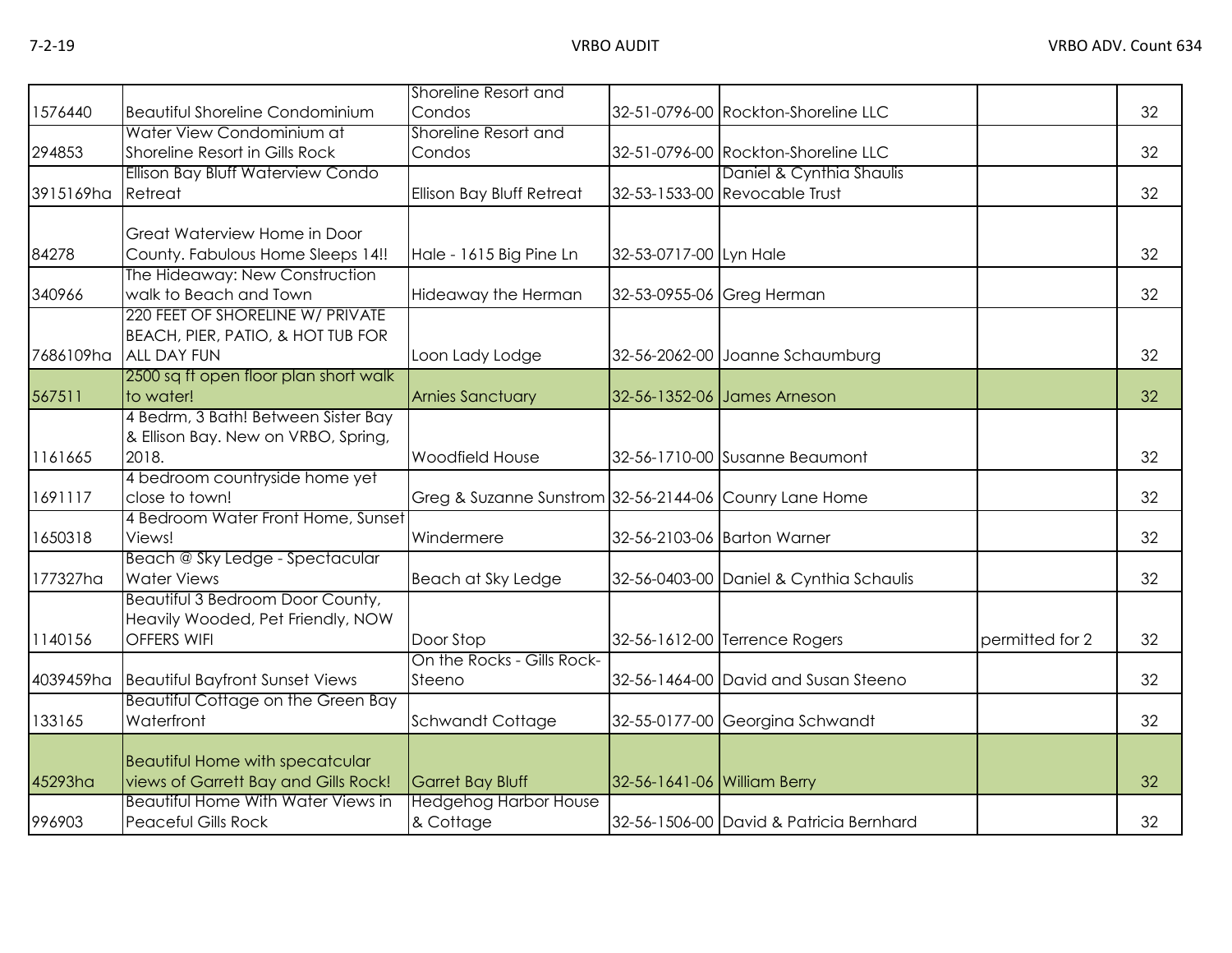| 659326    | Beautiful log home on 5 acres just<br>steps away from Lake Michigan               | <b>Hoffmans Up North</b>   | 32-56-1463-06 Hoffman      | Hoffman's Up North LLC - Matthel         |                 | 32 |
|-----------|-----------------------------------------------------------------------------------|----------------------------|----------------------------|------------------------------------------|-----------------|----|
|           |                                                                                   | The Refuge/Appleport       |                            |                                          |                 |    |
| 116351    |                                                                                   | Enterprises                |                            | 32-55-0623-00 Marc & Lori Maillefer      |                 | 32 |
|           | Beautiful Log Home on 5 quiet acres<br><b>Beautiful, Newly Renovated Peaceful</b> |                            |                            |                                          |                 |    |
| 788481    |                                                                                   | <b>Beach Road Rentals</b>  |                            |                                          |                 | 32 |
|           | Place                                                                             |                            |                            | 32-56-1541-00 Alma Vaicekauskas          |                 |    |
|           | Cappy Cottage, Over 300 Ft. of                                                    |                            |                            |                                          |                 |    |
| 340765    | Private Shoreline on North Bay                                                    | Cappy Cottage              |                            | 32-56-1132-06 Hakes Family Trust         |                 | 32 |
|           | Cedar Dell Chalet is the                                                          |                            |                            |                                          |                 |    |
| 601468    | quintessential Door county cabin                                                  | <b>Cedar Dell Chalet</b>   |                            | 32-56-1203-06 Vicky Kalscheur            |                 | 32 |
|           | Charming cedar log cabin nestled in                                               |                            |                            |                                          |                 |    |
|           | the woods, footsteps from Rowley's                                                | Wagon Trail Dombrowski -   |                            |                                          |                 |    |
| 1217459   | Bay                                                                               | Unit 1                     |                            | 32-56-1831-00 Edward and Jill Dombrowski |                 | 32 |
|           | Charming Cottage On The Shore Of                                                  |                            |                            |                                          |                 |    |
| 482895    | Lake Michigan!                                                                    | <b>Appleport Sunrise</b>   |                            | 32-56-1913-06 Kathleen & Edward Callahan |                 | 32 |
|           | <b>Charming Traditional Cottages</b>                                              |                            |                            |                                          |                 |    |
| 343690    | Affordable and Travel Green                                                       | Terra Cottages             |                            | 32-55-0124-00 Deborah Taubert Gehan      | permitted for 5 | 32 |
|           |                                                                                   |                            |                            |                                          |                 |    |
|           | Charming, Warm, and Naturally Well- Wagon Trail #26 Lengh-                        |                            |                            |                                          |                 |    |
| 706539    | Lit with Wooded Privacy                                                           | Little House in the Woods  |                            | 32-56-1589-00 Carolyn Lengh              |                 | 32 |
|           | Classic 1927 Shore Log Home. Sleeps                                               |                            |                            |                                          |                 |    |
|           | 8. Enjoy water views from 7 of 9                                                  | Northern Lights Properties |                            |                                          |                 |    |
| 571419    | rooms!                                                                            | Summer Joy & Windsong      | 32-56-1325-00 Alan Frisoni |                                          | permitted for 2 | 32 |
|           |                                                                                   |                            |                            |                                          |                 |    |
|           | <b>Classic Waterfront Estate,</b>                                                 |                            |                            |                                          |                 |    |
| 1603939   | Spectacular Sunset Views, Sleeps 20                                               | Shadow Lawn                |                            | 32-56-0190-06 John Peterson              |                 | 32 |
|           |                                                                                   |                            |                            |                                          |                 |    |
| 7064918ha | Country Haven on Mink River Road                                                  | <b>Country Haven</b>       |                            | 32-55-0329-00 Myron & Andrea Beard       | permitted for 2 | 32 |
|           | Ellison Bay bluff retreat with water                                              | The Refuge/Appleport       |                            |                                          |                 |    |
| 571451    | views                                                                             | Enterprises                |                            | 32-55-0623-00 Marc & Lori Maillefer      |                 | 32 |
|           | Ellison Bay Door Bluff Road Lakeshore                                             |                            |                            |                                          |                 |    |
| 7843232   | Getaway                                                                           | <b>Tree Brook</b>          | 32-56-1513-00 Ann Krueger  |                                          |                 | 32 |
|           |                                                                                   |                            |                            |                                          |                 |    |
|           | Ellison Bay tranquility close to Europe                                           |                            |                            |                                          |                 |    |
| 4555418ha | Lake and Newport State Park!                                                      | <b>Country Comfot</b>      |                            | 32-56-1753-00 Daniel & Valerie Austgen   |                 | 32 |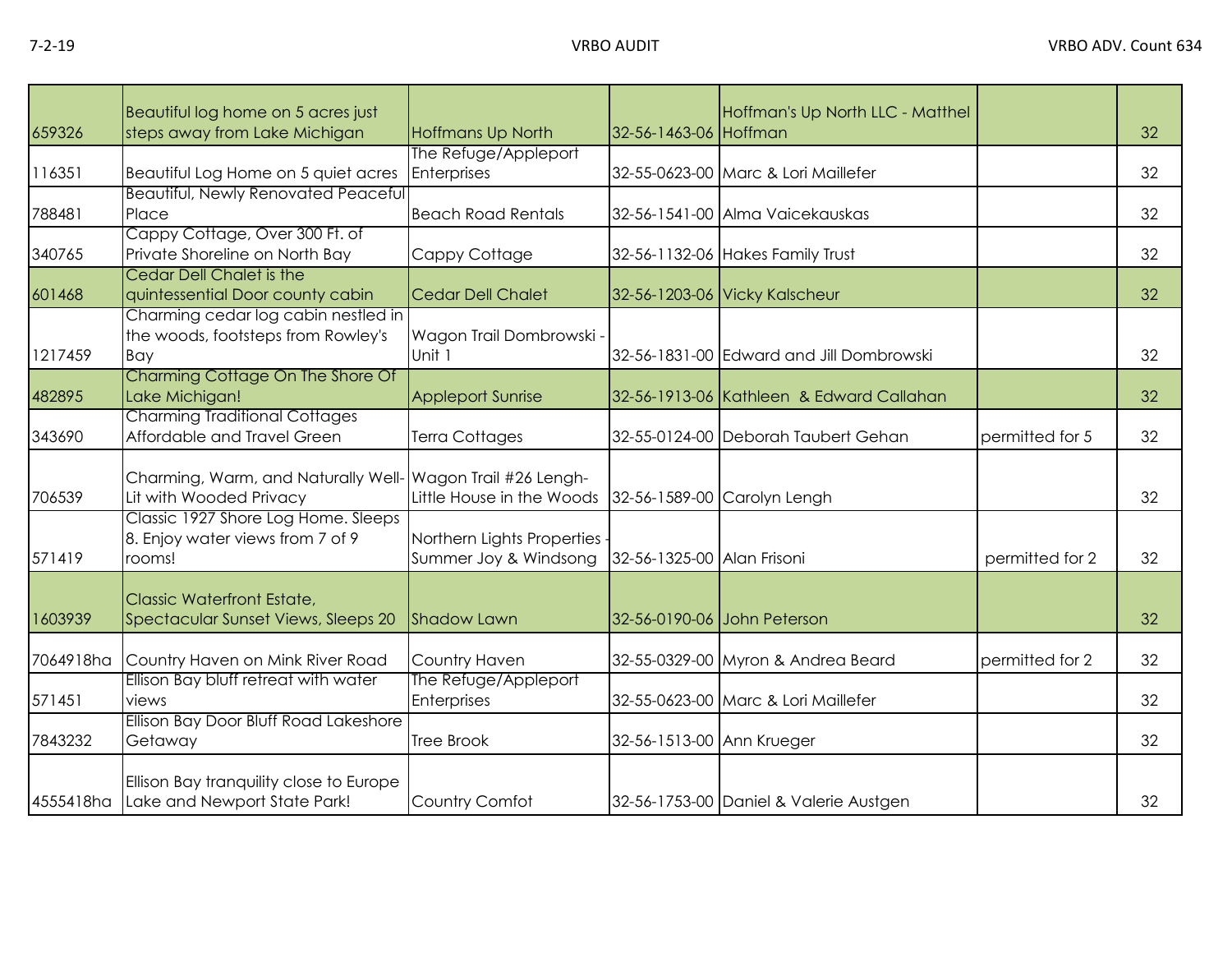|          | Enjoy Your Own Private View Of Sister                                                             |                                                  |                           |                                               |                 |    |
|----------|---------------------------------------------------------------------------------------------------|--------------------------------------------------|---------------------------|-----------------------------------------------|-----------------|----|
| 724130   | <b>Bay Sunsets on the Waterfront</b>                                                              | The Nest                                         |                           | 32-56-1514-06 Paul O'Keeffe & Tiffany Hubbard |                 | 32 |
| 1022944  | Family Retreat Lake Front Wifi Bikes<br>Grill Lakeshore Fire Pits                                 | <b>Sunset Shore Cottages</b>                     |                           | 32-56-1720-00 David & Deborah Cresto          | permitted for 2 | 32 |
| 1036054  | Family Retreat Lake View Wifi Cable<br>Tv Grill Lakeshore Fire Pits Dog<br>Friendly               | <b>Sunset Shore Cottages</b>                     |                           | 32-56-1720-00 David & Deborah Cresto          | permitted for 2 | 32 |
| 998960   | Great water view in peaceful<br>Northern Door                                                     | <b>Hedgehog Harbor House</b><br>& Cottage        |                           | 32-56-1506-00 David & Patricia Bernhard       | permitted for 2 | 32 |
| 254081   | Historic Log Cabin (winter rate)                                                                  | Docs Hideaway                                    |                           | 32-55-0770-00 Terry & Kermit Bott             |                 | 32 |
| 468070   | Lake Front Home At The End Of The<br>Road On Peninsula                                            | Point, The                                       |                           | 32-56-1292-06 Heather Erickson                |                 | 32 |
| 396817ha | Little House on the Bay---Door<br>County Retro Style/ Comfortable--                               | Little House on the Bay                          | 32-56-1142-00 Schaulis    | Schaulis & Schaulis & Werdeard &              |                 | 32 |
| 821538   | Located in Ellison Bay, less than $\frac{1}{4}$<br>mile from a public boat launch on<br>beautiful | <b>Beechers Cabin</b>                            |                           | 32-56-1571-06 Susan Szabo & Mark Beecher      |                 | 32 |
| 1459031  | Lovely Moonbird Cottage                                                                           | Moonbird                                         |                           | 32-56-2015-00 Desire Bromstad                 |                 | 32 |
| 1236321  | Luxurious and spacious Door County<br><b>Waterfront Home</b>                                      | <b>Waterfront Home</b><br><b>Bruckner</b>        | 32-56-1865-00 Dan Brucker |                                               |                 | 32 |
| 181532   | Marina Breeze, Spectacular Ellison<br>Bay View & Dbl Master Suites                                | Marina Breeze                                    |                           | 32-55-0759-00 Robert & Sherry Stein           |                 | 32 |
| 1185191  | Murphy's "KipDee" Cottage                                                                         | Murphy's Kipdee Cottage 32-56-1827-00 Jon Murphy |                           |                                               |                 | 32 |
| 581649   | Nestled amongst the trees with<br>commanding views of Green Bay!                                  | A Pearl                                          |                           | 32-56-1409-06 Jeffrey & Allison Ockwood       |                 | 32 |
| 1362190  | NEW IN 2018! Serendipity Meadow:<br>Family-friendly, 7-acre oasis                                 | Serendipity Meadow                               |                           | 32-56-1963-00 Cecilia & Dennis Lindell        |                 | 32 |
| 1409799  | NEW! DOOR 42- minutes away from<br>the hustle and bustle of Sister Bay!                           | Door 42                                          |                           | 32-56-1976-00 Shawn and Kim Marshall          |                 | 32 |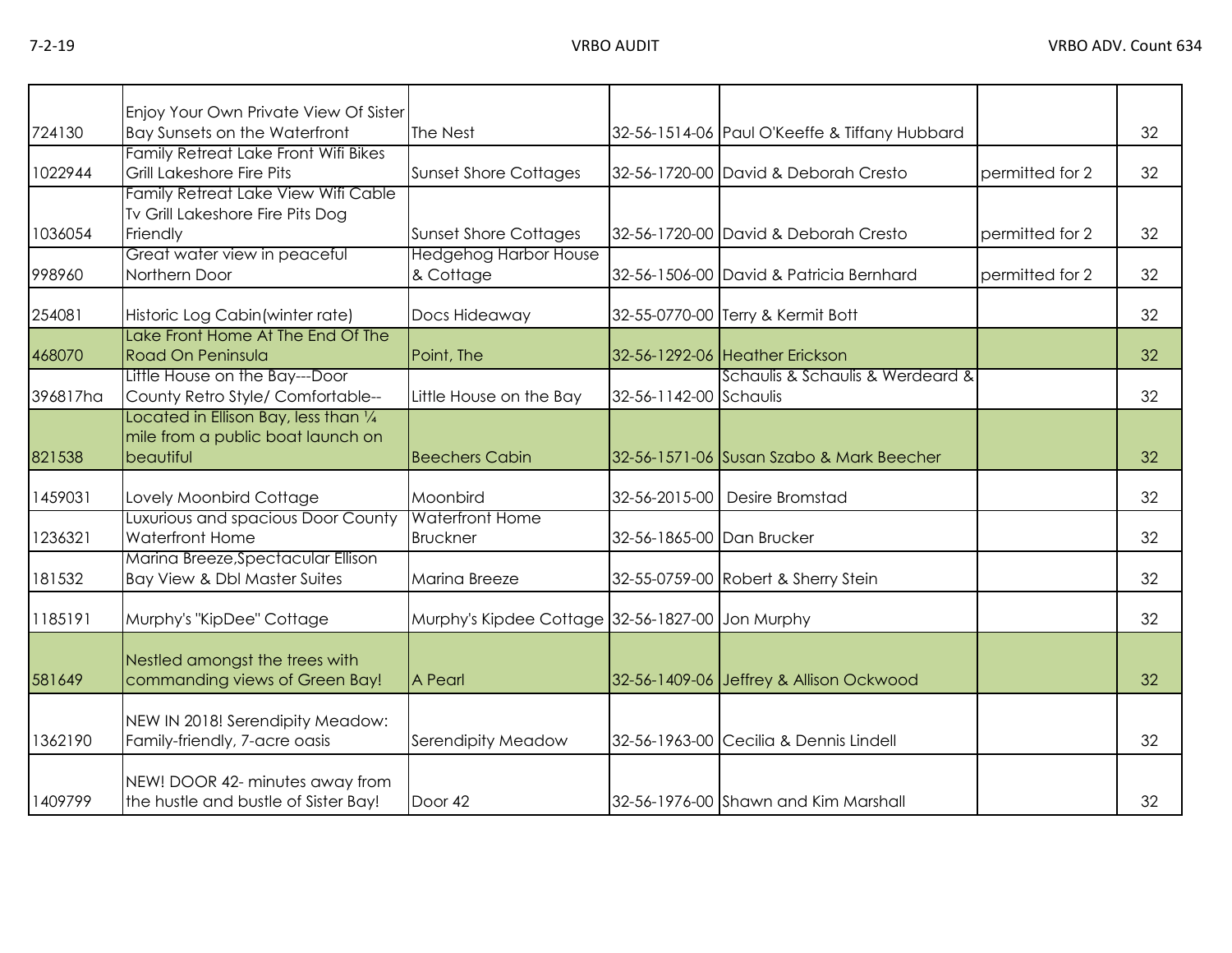| 1152974  | New! Enjoy sunrise on Lake Michigan<br>in a 1969 Lakefront A-Frame                                         | Hazen Cabbage                                                   |                             | 32-56-1496-00 Kimberly Hazen                                    |                 | 32              |
|----------|------------------------------------------------------------------------------------------------------------|-----------------------------------------------------------------|-----------------------------|-----------------------------------------------------------------|-----------------|-----------------|
| 1032665  | On the Shore of Deaths Door                                                                                | On the Shore of Deaths<br>Door                                  | 32-56-1745-00 Todd Frisoni  |                                                                 |                 | 32              |
| 886997   | Porcupine Shores Has An Elevated<br><b>View And Access To The Water</b>                                    | <b>Porcupine Shores</b>                                         |                             | 32-56-1603-06 Brian Bartell & Kim Winburn                       |                 | 32              |
| 1177141  | Walk to The Heart of Sister Bay!!                                                                          | <b>Sister Bay Respite</b>                                       |                             | 32-56-1838-00 Todd and Michelle Cox                             |                 | $\overline{32}$ |
| 835033   | Premier Vacation Rental, Pet<br>Friendly, Walk to Water, Restaurant,<br>Shopping, WiFi                     | Door Stop                                                       |                             | 32-56-1612-00 Terrence Rogers                                   | permitted for 2 | 32              |
| 403817   | Romantic Waterfront Suite with<br>amazing water views (Cherry)                                             | Dan's Fish, Inc. d/b/a                                          |                             | Hedgehog Harbor Rental 32-56-1195-00 Daniel and Sherrie Schwarz |                 | 32              |
| 981731   | Serenity House located in quiet<br>Rowleys Bay offering water, woods<br>and beauty                         | Serenity House                                                  |                             | 32-56-0438-00 James K Larson                                    |                 | 32              |
| 59435    | <b>Sister Bay Door County Private</b><br><b>Vacation Paradise</b>                                          | <b>Dovetail Acres</b>                                           | 32-55-0422-00 Terry Wurster |                                                                 |                 | 32              |
| 1153343  | Spacious Lakefront Home Minutes<br>From Sister Bay                                                         | Wagon Trail #20 - DiSalvo 32-56-1786-00 Michah & August DiSalvo |                             |                                                                 |                 | 32              |
| 482130   | Summer Joy Cottage in Sister Bay,<br>WIYou Can't Get Any Closer to the Northern Lights Properties<br>Water | Summer Joy & Windsong                                           | 32-56-1325-00 Alan Frisoni  |                                                                 | permitted for 2 | 32              |
| 738760   | Sunny Cottage in Ellison Bay                                                                               | <b>Terra Cottages</b>                                           |                             | 32-55-0124-00 Deborah Taubert Gehan                             | permitted for 5 | 32              |
| 245293ha | The Cro's Nest - The Rat Race Stops<br>here!                                                               | The Cros Nest                                                   |                             | 32-56-0486-00 Nicholas J Kerpan                                 |                 | 32              |
| 1639724  | The Goddess Door Family Home near<br>The Clearing                                                          | <b>Goddess Door</b>                                             |                             | 32-56-2126-00 Jennifer Gaddes                                   |                 | 32              |
| 4465521  | Three Sisters Meadow Sweet Retreat-<br>a quiet, spacious relaxation haven to<br>unwind                     | Three Sisters Farm                                              |                             | 32-56-1523-00 Tim and Kathleen Kay                              |                 | 32              |
| 611204   | <b>Totally Remodeled 2012 Brenner</b><br>Tower!                                                            | <b>Brenner Tower</b>                                            |                             | 32-56-1227-06 Brenner Tower, LLC                                |                 | 32              |
| 431068   | Two person efficiency cottage on<br>green bay                                                              | <b>Door County Vacation</b><br>Cottage                          |                             | 32-56-0932-00 John Finn & Carol Molepske                        | permitted for 2 | 32              |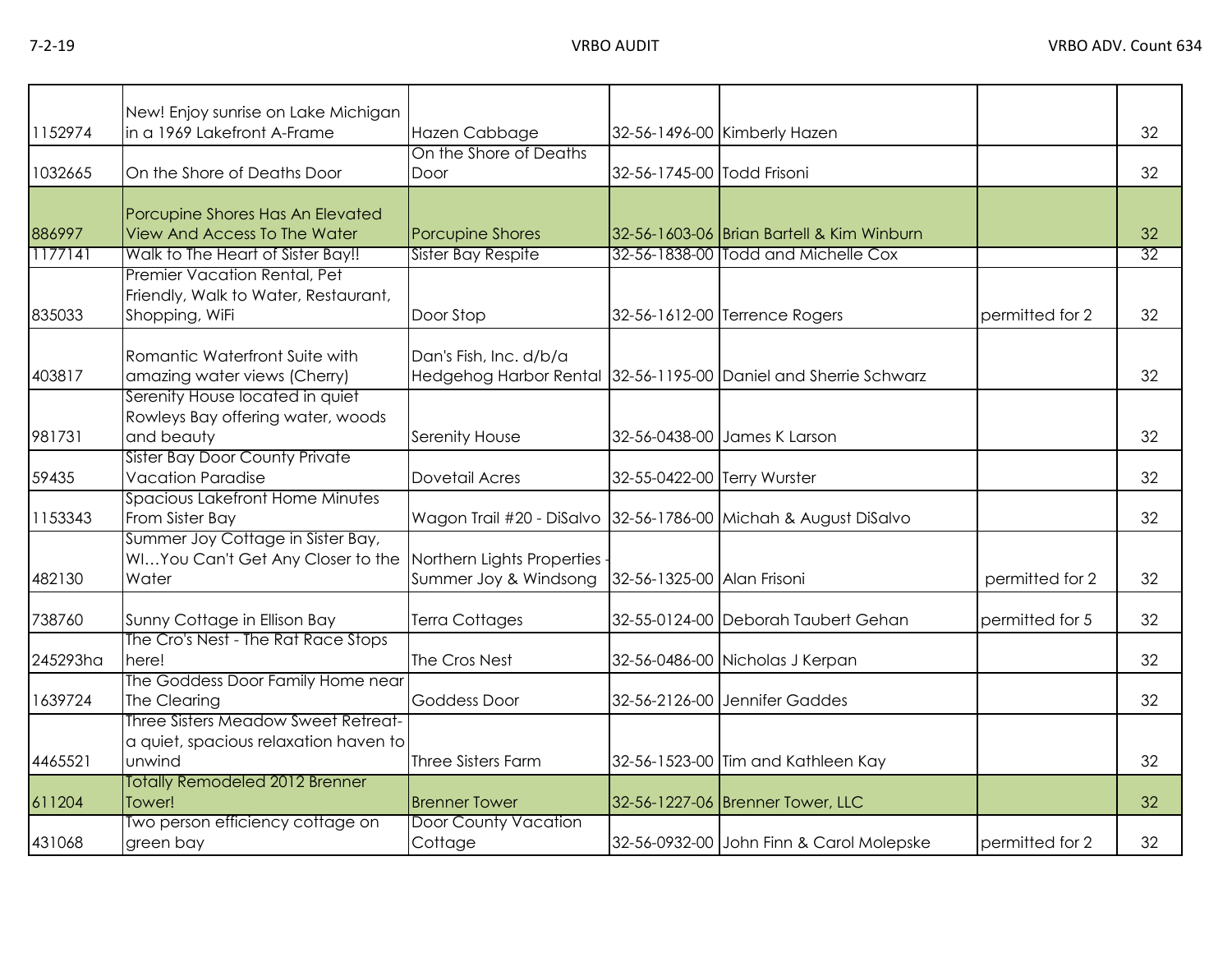| 1519464   | Unique architect designed home on<br>waterfront bluff                                                      | Vinkelhus-Vest                                  |                           | 32-56-1971-00 Kimberly Hazen                                    |                   | 32 |
|-----------|------------------------------------------------------------------------------------------------------------|-------------------------------------------------|---------------------------|-----------------------------------------------------------------|-------------------|----|
| 336228    | View the Lake from Every Room -<br>Hedgehog Harbor--                                                       | <b>Hedgehog Harbor</b><br>Retreat               |                           | 32-56-0404-00 Daniel & Cynthia Schaulis                         |                   | 32 |
| 839291    | Water Front Log Cabin!                                                                                     | <b>East Haven</b>                               |                           | 32-56-1592-06 Barbara Moline                                    |                   | 32 |
| 241353    | Waterfront Cottage Nestled in<br>Picturesque Setting, Gills Rock                                           | Teskies Cottage                                 | 32-56-0962-00 Lyle Teskie |                                                                 |                   | 32 |
| 350098    | Waterfront Cottage with Views of<br>Deaths Door, New Kitchen                                               | Bells Cottage - 12748 N<br>Port Des Mortes      |                           | 32-56-1131-06 Matt & Ryan Bell                                  |                   | 32 |
| 403462    | Waterfront Dream Cottage with a<br>Million Dollar View (Apple)                                             | Dan's Fish, Inc. d/b/a                          |                           | Hedgehog Harbor Rental 32-56-1195-00 Daniel and Sherrie Schwarz |                   | 32 |
| 1351557   | Your own sandy shore on the most<br>pleasant bay in Door County!                                           | <b>Vandelay Shore</b>                           |                           | 32-56-1870-06 Matthew P Shumway                                 |                   | 32 |
| 847672    | 240' of Lake Michigan Sandy Beach<br>awaits! Have some fun in the sun<br>and sand!                         | Linzmeier's on Glidden                          |                           | 33-56-1604-00 Mark & Margaret Linzmeier                         |                   | 33 |
| 130307ha  | 8 miles of Sand Beach and 1/2 price<br>rates Monday - Thurs                                                | Mary Spangler                                   |                           | 33-56-0400-00 Mary's Beach House                                |                   | 33 |
| 137311    | A Waterfront Home for All-Seasons in<br>Door County!                                                       | Killkare                                        | 33-55-0483-00 Tom Nebel   |                                                                 | 369083ha          | 33 |
| 369083ha  | A Waterfront Home for All-Seasons in<br>Door County!                                                       | Killkare                                        | 33-55-0483-00 Tom Nebel   |                                                                 | duplicate listing | 33 |
| 371719    | At-The-Lake Lake Michigan Cape<br>Cod Home with Sand Beach Access<br>to Lake Mich.                         | At the Lake                                     | 33-56-0350-00 Sally Jilot |                                                                 |                   | 33 |
| 114234    | <b>Beachfront Cottage with Rustic</b><br>Charm and Beautiful Sunsets                                       | BayShore Sunset Cottage 33-55-0240-00 Paul Peot |                           |                                                                 |                   | 33 |
| 330470    | Best Location, ON THE BEACH.<br>borders Whitefish Dunes State Park<br>Big Sully's Bay Shore House! July is | William Thornton                                |                           | 33-56-2075-00 Door County Beach Home                            |                   | 33 |
| 3554564ha | Booked. August Has Limited<br>Availability.                                                                | <b>Tim Sullivan</b>                             |                           | 33-55-0829-00 Hidden Gem Cottages                               |                   | 33 |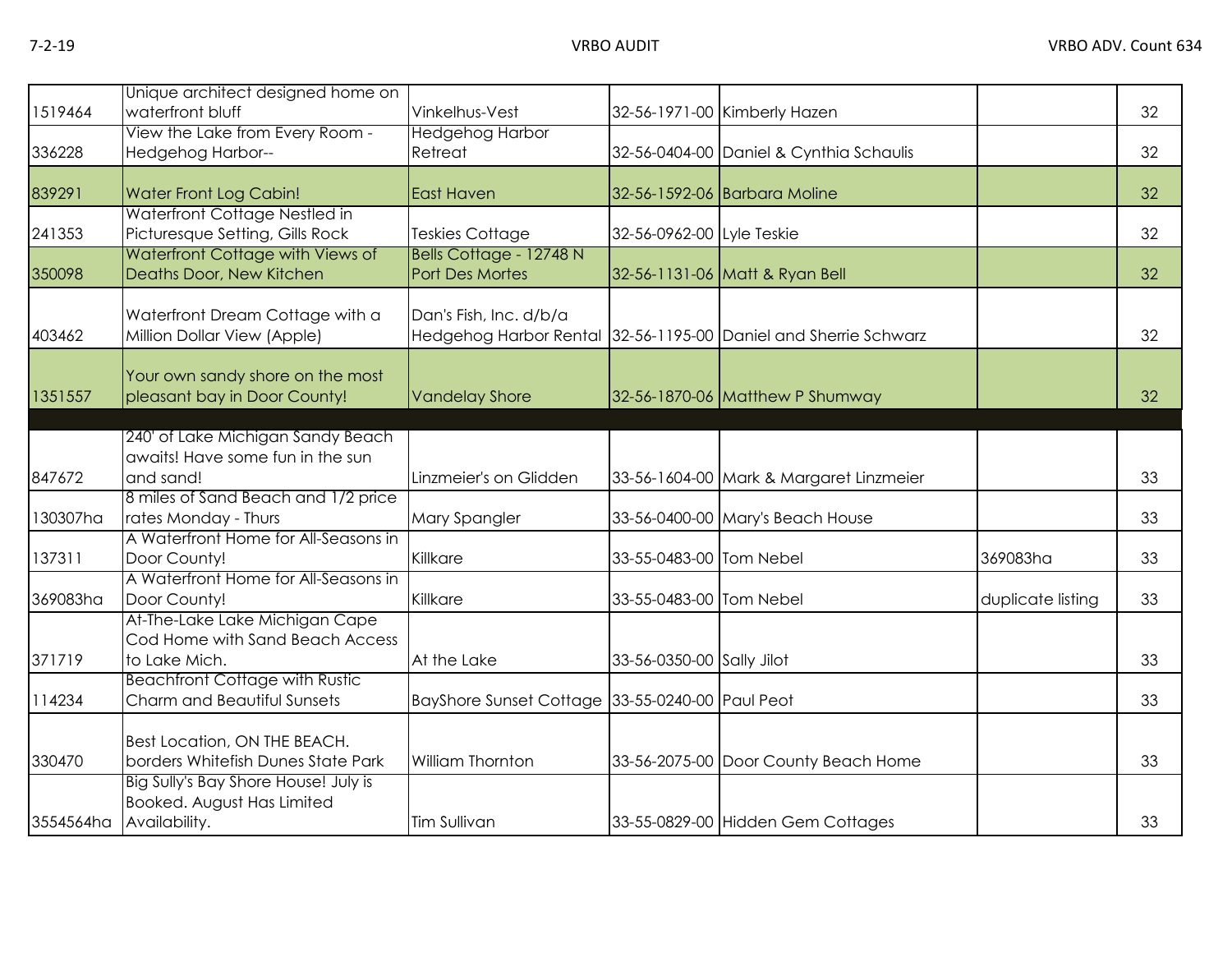|          | Borders the Whitefish Dunes State                              |                                                      |                           |                                                               |                 |    |
|----------|----------------------------------------------------------------|------------------------------------------------------|---------------------------|---------------------------------------------------------------|-----------------|----|
|          | Park, Private Sand Beach - Best                                |                                                      |                           |                                                               |                 |    |
| 327497ha | Beach in Dc!!                                                  | William Thornton                                     |                           | 33-55-0726-00 Door County Beach Retreat                       |                 | 33 |
|          | <b>Camelot Cliffs-Making Magical</b>                           |                                                      |                           |                                                               |                 |    |
| 1024399  | Memories                                                       | <b>Brian Dougal</b>                                  |                           | 33-56-1740-00 Camelot Cliffs                                  |                 | 33 |
|          | Clark Lanke - Door County's Best                               |                                                      |                           |                                                               |                 |    |
| 804324   | Kept Secret                                                    | Chuck & Kathy Steinmetz 33-56-1581-12 Steinmetz Home |                           |                                                               |                 | 33 |
|          | Clean Cozy Cottage On Waterfront                               | Andrew J & Annette J                                 |                           | Andropolis Waterfront Cottages -                              |                 |    |
| 1154220  | Property Privacy Yet Close To Town                             | Andropolis                                           |                           | 33-55-0030-00 4309 Bay Shore                                  | permitted for 4 | 33 |
|          | Clean Cozy Door County Cottage                                 | Andropolis Waterfront                                |                           |                                                               |                 |    |
| 1154198  | On A Quiet Resort Property                                     | Cottages                                             |                           | 33-55-0030-00 Andrew J & Annette J Andropolis permitted for 4 |                 | 33 |
|          | Clean Cozy Door County Cottage.                                |                                                      |                           |                                                               |                 |    |
| 1123981  | Waterfront Property, Free row boat<br>use + WiFi.              | Andropolis Waterfront<br>Cottages                    |                           | 33-55-0030-00 Andrew J & Annette J Andropolis Permitted for 4 |                 | 33 |
|          | Coastal Cottage Resort. Comfy Cozy                             |                                                      |                           |                                                               |                 |    |
|          | Cottage. Sleeps upto 5, Free WiFi,                             | Andropolis Waterfront                                |                           |                                                               |                 |    |
| 1108105  | secluded                                                       | Cottages                                             |                           | 33-55-0030-00 Andrew J & Annette J Andropolis permitted for 4 |                 | 33 |
|          | Country Charm-North Of Sturgeon                                |                                                      |                           |                                                               |                 |    |
| 569474   | Bay On Hwy 42                                                  | Country Charm                                        | 33-56-1436-00 Nancy Raye  |                                                               |                 | 33 |
| 26252    | Cozy Cottage Newly Available for<br>Winter and All 2019 Dates! | Kevin & Laura Forrest                                |                           | 33-55-0619-00 Hidden Glidden                                  |                 | 33 |
|          | Cozy Fireplace, Waterfront Grill,                              | Jon Hanson / Snug                                    |                           |                                                               |                 |    |
| 579668   | <b>Campfires &amp; Gorgeous Sunsets</b>                        | Harbor                                               |                           | 33-56-0906-00 Little Harbor Cottages                          |                 | 33 |
|          | Door County Bayside Waterfront                                 |                                                      |                           |                                                               |                 |    |
| 1370751  | Home                                                           | Scott & Tammy Duncan                                 |                           | 33-56-2018-00 Duncan - 5092 Bay Shore Dr                      |                 | 33 |
|          |                                                                | Polly and Doug Kerkman -                             |                           |                                                               |                 |    |
| 1469978  | Door County Waterfront                                         | <b>Shirley Becker Trust</b>                          |                           | 33-56-1492-17 Lodge on Laurie Lane                            |                 | 33 |
|          | 'Dream Home' Borders Whitefish                                 |                                                      |                           |                                                               |                 |    |
| 235306ha | Dunes Park, Private Sand Beach - Wifi Fred Suchy               |                                                      |                           | 33-56-0695-00 Door County Dream Home                          |                 | 33 |
|          | Enjoy beautiful sunset on the bay in                           |                                                      |                           |                                                               |                 |    |
| 813345   | this large lakefront family retreat                            | Ian & Lindsey Kazian                                 | 33-56-1584-00 Camp Sunset |                                                               |                 | 33 |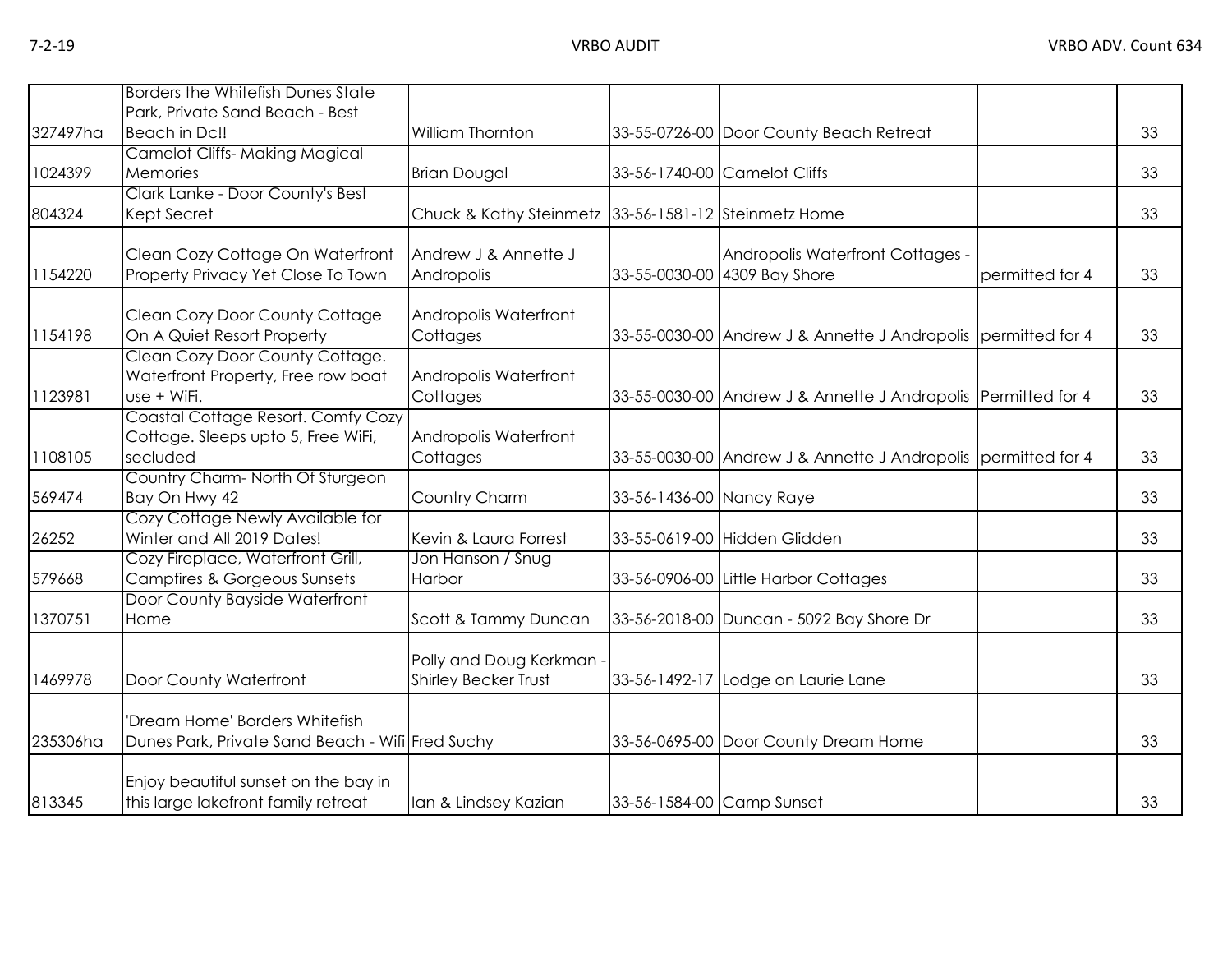|          | Enjoy the best of Door County with                                                        |                                      |                            |                                          |    |
|----------|-------------------------------------------------------------------------------------------|--------------------------------------|----------------------------|------------------------------------------|----|
| 433696   | waterfront Lake Michigan Views                                                            | Lakeside Haven                       |                            | 33-56-1240-06 Kathy Richmond             | 33 |
| 567961   | Family Friendly Glidden Drive Beach<br>Retreat on Lake Michigan                           | Glidden Drive Beach<br>Retreat       |                            | 33-56-1405-00 Jill Parak & Ryan Cantzler | 33 |
| 194419   | Fantastic Family Cottage on Sand<br>Beach                                                 | Nicola Kaftan                        | 33-55-0777-00 Kaftan       |                                          | 33 |
| 113217   | Featured in Door County Magazine<br>Luxuy                                                 | Travis & Jolyn Boland                | 33-56-0620-00 Boland       |                                          | 33 |
| 705536   | Just a short walk or bike ride to<br>downtown Sturgeon Bay.                               | The Green House                      |                            | 33-56-1493-06 A&J Properties, LLC        | 33 |
| 1326854  | Lake House - Spacious Newly<br>Renovated with Relaxing Wave<br>Ambiance                   | Garth Kolterjahn & Greg<br>Powlowski | 33-56-1380-04 Lake House   |                                          | 33 |
| 241956ha | Log Cabin on the Water-Best Beach<br>in Door County - Wifi                                | Fred Suchy                           |                            | 33-56-1447-00 Log Cabin on the Water     | 33 |
| 1352380  | New As Of June '18 - Sunrise Cove -<br>Sandy Beach                                        | Sunrise Cove - Cecchini              |                            | 33-56-1871-04 Jill and Tony Cecchini     | 33 |
| 1610629  | NEW LISTING - Thenell Cottage -<br>Rustic Charm just steps from the Bay! Thenells Cottage |                                      | 33-55-0063-07 John Thenell |                                          | 33 |
| 1331712  | New Listing! Sand beach and<br>Amazing views on Lake Michigan                             | Sand Beach Cottage -<br>Anderson     | 33-56-1942-00 Anderson     | Greg, Mary, Nick and Jennelle            | 33 |
| 1070197  | New Rental! SAND BEACH!                                                                   | Crescent Beach Holiday               |                            | 33-56-2134-12 William Aylward            | 33 |
| 983613   | Newly Constructed 1900 sq foot<br>home, located on Private road and<br>6 wooded acres     | Serenity in the Woods                |                            | 33-56-1691-06 Jeffrey & Lana Pray        | 33 |
| 476585   | On the Water, In the Woods, Close to<br>Everything. Perfect for Two.                      | <b>Gmamas Place</b>                  |                            | 33-56-1246-00 Diane Knutson              | 33 |
| 676548   | Prancing Pony - Norwegian<br>Timberframe Home in Whitefish<br><b>Bay/Family Friendly</b>  | Laura Siebert                        |                            | 33-56-0283-00 Prancing Pony              | 33 |
| 580389   | Sit on the Dock of the Bay, Watching<br>Boats Float by, Sunsets Sizzle on the<br>Water    | Jon Hanson / Snug<br>Harbor          |                            | 33-56-0906-00 Little Harbor Cottages     | 33 |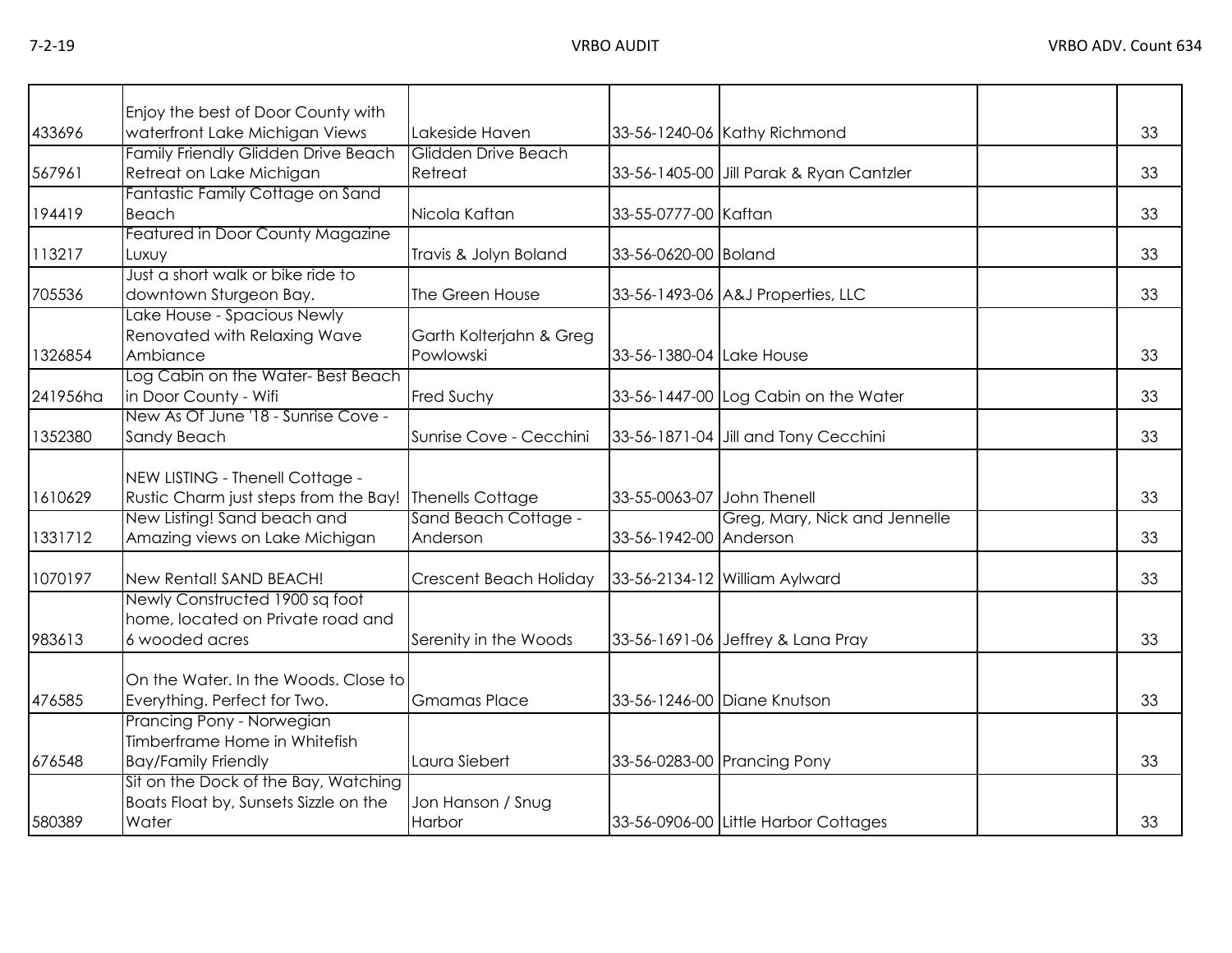7-2-19 VRBO AUDIT VRBO ADV. Count 634

| 236281ha  | The Cottage on Lake Michigan-sand<br>beach, wooded lot, family friendly | <b>Stehling Cottage</b>     | 33-56-0970-00 Susan M Stehling                                    |                | 33 |
|-----------|-------------------------------------------------------------------------|-----------------------------|-------------------------------------------------------------------|----------------|----|
|           | Waterfront+Grill+Campfire+S'Mores+                                      | Jon Hanson / Snug           |                                                                   |                |    |
| 580438    | <b>Sunsets = Starboard Cottage</b>                                      | Harbor                      | 33-56-0906-00 Little Harbor Cottages                              | pemitted for 3 | 33 |
|           |                                                                         |                             |                                                                   |                |    |
|           | Scandinavian Lodge - Near                                               |                             |                                                                   |                |    |
|           | Waterfront Park - Studio Suite, 1 King                                  | Scandinavian Lodge          |                                                                   |                |    |
| 4884541ha | <b>Bed</b>                                                              | COA, Inc                    | 34-51-0036-00 Scandinavian Lodge                                  |                | 34 |
|           |                                                                         |                             |                                                                   |                |    |
|           | Amazing winter deals!!! Thanksgiving                                    |                             |                                                                   |                |    |
| 347875    | 4 nights for the price of 3 nights!!                                    | Richard & Ellen Weber       | 34-53-0392-00 Skogland Weber                                      |                | 34 |
|           | <b>Beautiful and Cozy Condo in Sister</b>                               |                             |                                                                   |                |    |
| 297305    | Bay!                                                                    | Sarah George                | 34-53-1039-00 George's Getaway                                    |                | 34 |
|           | <b>Brand new Water View Condo</b>                                       |                             |                                                                   |                |    |
|           | across from marina and walk to                                          |                             |                                                                   |                |    |
| 1647494   | everything in town!                                                     | Max McCormick               | 34-53-2023-06 Marina View Condo #104                              | dcpm           | 34 |
|           |                                                                         |                             |                                                                   |                |    |
| 1166404   | Downtown Sister Bay!                                                    | Susan Schlieble             | 34-53-1795-00 Harborview Condo - Schieble                         |                | 34 |
|           | Marina View 102! High End                                               |                             |                                                                   |                |    |
|           | Downtown New Construction Now                                           |                             |                                                                   |                |    |
| 1434839   | Renting For Summer 2019!                                                |                             | Marina Development LLC 34-53-2021-18 Marina View Condominium #102 |                | 34 |
|           | Marina View 103! Water View                                             |                             |                                                                   |                |    |
|           | Downtown New Construction Now                                           |                             |                                                                   |                |    |
| 1432397   | Renting Summer 2019!                                                    |                             | Marina Development LLC 34-53-2022-18 Marina View Condominium #103 |                | 34 |
|           | Marina View 203! Water View                                             |                             |                                                                   |                |    |
|           | Downtown New Construction Now                                           |                             |                                                                   |                |    |
| 1477900   | Renting Summer 2019!                                                    |                             | Marina Development LLC 34-53-2025-18 Marina View Condominium #203 |                | 34 |
|           | Marina View 204! Water View                                             |                             |                                                                   |                |    |
|           | Downtown New Construction Now                                           |                             |                                                                   |                |    |
| 1468836   | Renting Summer 2019!                                                    |                             | Marina Development LLC 34-53-2026-18 Marina View Condominium #204 |                | 34 |
|           | NEW 2019 Condo Downtown Sister                                          | <b>McCormick Family</b>     |                                                                   |                |    |
|           | Bay (walk to everything)                                                | <b>Enterprises LLP-Kris</b> |                                                                   |                |    |
| 1653227   | Waterveiw!!!!                                                           | <b>McCormick</b>            | 34-53-2024-06   Marina View Condo #201                            | dcpm           | 34 |
|           | Newly built Excecutive Condo                                            |                             |                                                                   |                |    |
| 1647469   | located in heart of Sister Bay!                                         | <b>Patrick Quinn</b>        | 34-53-2072-06 Mill Road Place 1                                   |                | 34 |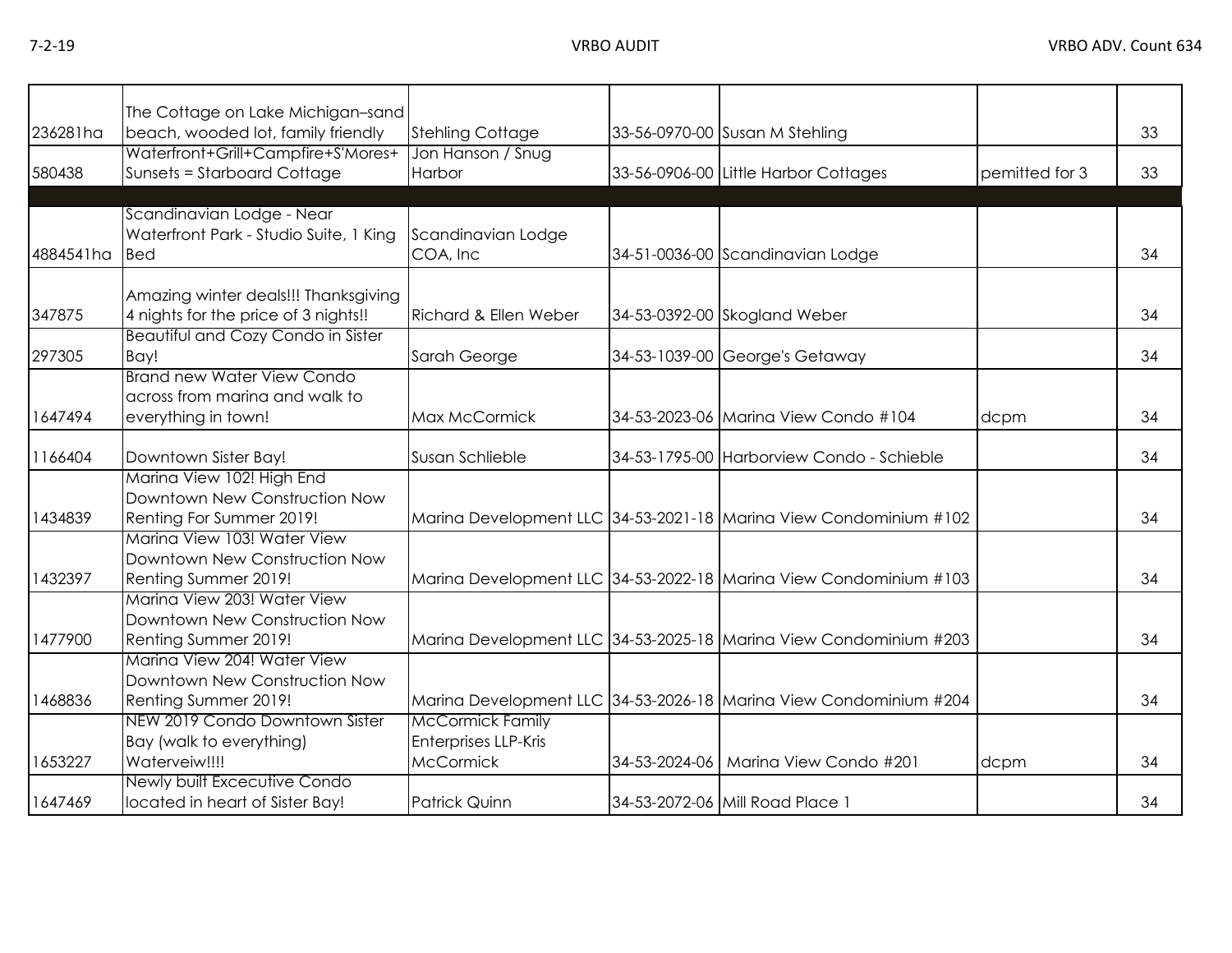| 1669304   | Newly constructed Condo in town<br>only a block from Sister Bay Beach!                          | Kevin and Vicki Quinn                                       |                          | 34-53-2120-06 Mill Road Place 2            | 34 |
|-----------|-------------------------------------------------------------------------------------------------|-------------------------------------------------------------|--------------------------|--------------------------------------------|----|
| 1680444   | Newly constructed Condominium in<br>the heart of Sister Bay!                                    | Ken Larsen - Mill Road<br>Place LLC                         |                          | 34-53-2112-06 Mill Road Place 3            | 34 |
| 1658821   | Newly constructed Mill Road Place is Ken Larsen - Mill Road<br>in heart of downtown Sister Bay! | Place LLC                                                   |                          | 34-53-2113-06 Mill Road Place 4            | 34 |
| 482635    | 3800 Sq Ft Home On Wood Lot,<br>Walking Distance To Town!                                       | Jack and Teresa Wall                                        |                          | 34-56-1335-06 Wall to Wall Retreat         | 34 |
| 1585184   | Amazing water views from the<br>moment you drive up                                             | Lynn and Jason Gilroy                                       |                          | 34-56-2102-00 Sunny Bluff - Gilroy         | 34 |
| 127227    | An inn all your own                                                                             | Deb Homan                                                   | 34-55-0743-00 Sweetbriar |                                            | 34 |
| 854329    | <b>Beach Views, Waterfront Park</b><br>Access, Downtown Convenience!                            | Dawn and Walter Nawrot 34-56-1620-00 The Sister Bay Getaway |                          |                                            | 34 |
| 188785    | Copper Moon Cottage                                                                             | Donald & Linda Denny                                        |                          | 34-55-0761-06 Copper Moon Cottage          | 34 |
| 299942    | Door County Church Restored to a<br><b>Beautiful Home</b>                                       | <b>Gary Polipnick</b>                                       |                          | 34-56-2050-00 Maple Manor                  | 34 |
| 1282834   | Door County Farm House Sister Bay                                                               | Dorin Colcer                                                |                          | 34-56-1945-00 My Door County Home - Colcer | 34 |
| 1179558   | Door County Sunsets in Sister Bay!                                                              | Corrine B. Vieth Survivors<br>Trust                         |                          | 34-56-1675-00 Woldts Waterfront Retreat    | 34 |
| 4941549ha | Downtown Sister Bay Cottage (walk)<br>to everything), Sleeps 15, Open Year<br>Round.            | <b>Brandon Cotter</b>                                       |                          | 34-56-1885-00 Cotter Cottage               | 34 |
| 788504    | Downtown-Walking Distance to<br>Everything                                                      | Alma Vaicekauskas                                           |                          | 34-56-1597-00 Parkview Rental              | 34 |
| 1098719   | Enjoy the holidays in the heart of<br>Sister Bay.                                               | David and Karen Bushre                                      |                          | 34-56-1771-00 Sunset Drive - Bushre        | 34 |
| 1359639   | Enjoy this restored, old log home with<br>recently completed renovations                        | David R Peterson                                            |                          | 34-56-1805-06 Another Thyme                | 34 |
| 4444671ha | Family Friendly Retreat in the Heart of<br><b>Sister Bay</b>                                    | Pam Schmitz                                                 |                          | 34-56-1695-00 Sister Bay Chalet            | 34 |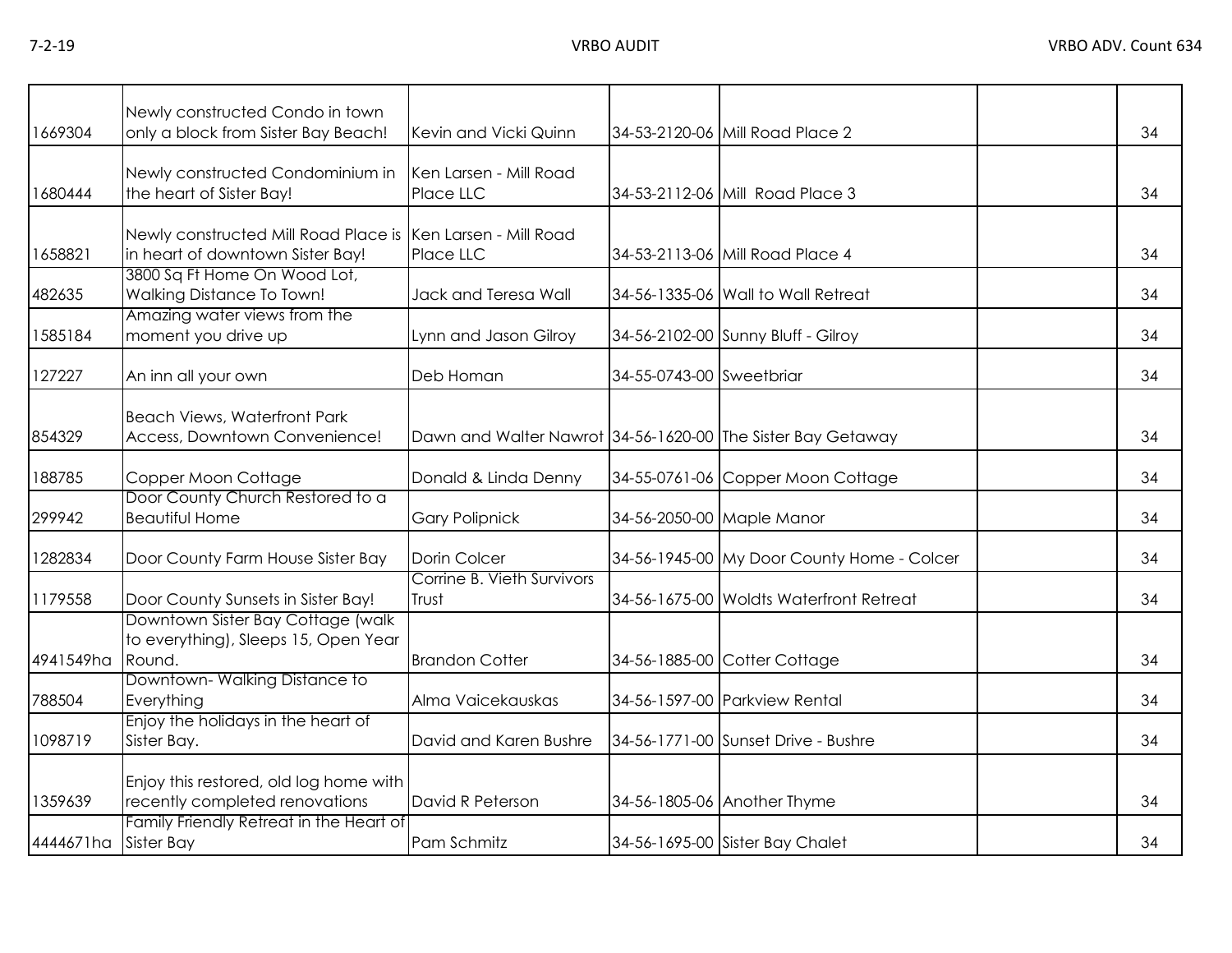| 1201340   | IN THE HEART OF SISTER BAY!!!                                                      | Dan and Chris Murphy                                     |                             | 34-56-1289-00 Waterview Place               | permitted for 3 | 34 |
|-----------|------------------------------------------------------------------------------------|----------------------------------------------------------|-----------------------------|---------------------------------------------|-----------------|----|
|           | In Town Sister Bay, Completely<br>Renovated In 2015 With Excellent                 | Jeff & Alicia Wiswell -<br><b>Wiswell Property Group</b> |                             |                                             |                 |    |
| 810432    | Upgrades                                                                           | LLC                                                      |                             | 34-56-1888-06 High Garden Wiswell           |                 | 34 |
| 1624727   | Mid-Century Home Close to the<br><b>Beach</b>                                      | Louis J Wuollett                                         |                             | 34-56-2106-00 Mid Century on Forest         |                 | 34 |
| 1239848   | New 2018 Condo - Water View -<br>Walk To Everything                                | Dan & Chris Murphy                                       |                             | 34-56-1289-00 Waterview Place               | permitted for 3 | 34 |
| 1215728   | New Condo in the heart of Sister Bay<br>Waterview!!!                               | Chris and Dan Murphy                                     |                             | 34-56-1289-00 Water View Place              | permitted for 3 | 34 |
| 849698    | New for 2016, Luxuriously Renovated,<br>Walk to the Beach & Downtown<br>Sister Bay | <b>Wiswell Property Group</b><br>LLC                     | 34-56-1602-06 Kings Landing |                                             |                 | 34 |
| 286713    | Port New, One Block from Downtown<br>and Public Beach                              | Andrew Boockmeier                                        | 34-56-0075-06 Port New      |                                             |                 | 34 |
| 1359612   | Remodeled Cottage only steps<br>away from Sister Bay!                              | Jim Sailinsky                                            |                             | 34-56-1757-06 Salinsky's Domicile - Cottage |                 | 34 |
| 1335838   | Sister Bay Condo, Walk to the Beach<br>and Village                                 | Jean Rosio                                               | 34-56-1941-00 Rosio Condo   |                                             |                 | 34 |
| 1158494   | Sister Bay Cozy Cottage                                                            | Karen Berndt                                             |                             | 34-56-1788-00 Sister Bay Cottage - Berndt   |                 | 34 |
| 1631282   | Sister Bay Modern Farmhouse on<br>Northwoods                                       | Louis J Wuollett                                         |                             | 34-56-2080-00 Farmhouse on Northwoods       |                 | 34 |
| 1208896   | Sister Bay Parkview Beach Cottage<br>#1                                            | Kim Erzinger                                             |                             | 34-55-1385-00 Parkview Beach Cottage        | permitted for 2 | 34 |
| 1218114   | Sister Bay Parkview Beach Cottage<br>#2                                            | Kim Erzinger                                             |                             | 34-55-1385-00 Parkview Beach Cottage        | permitted for 2 | 34 |
| 1360790   | Trillium Retreat is conveniently<br>located in the Village of Sister Bay           | Dennis & Maribeth Dorn                                   |                             | 34-56-0495-06 Trillium Retreat              |                 | 34 |
| 1022700   | Walk to town! Newly furnished 4<br>bedrooom home in Sister Bay                     | Julie & Nathan Slovin                                    |                             | 34-56-1702-06 Hidden Gem on Trillium        |                 | 34 |
| 7465774ha | Walk to Town, Quiet, Wooded<br>Neighborhood                                        | Pam Schmitz                                              |                             | 34-56-2051-00 Hillside Hideaway             |                 | 34 |
| 1357055   | Walking Distance to beach, shops<br>and Sister Bay!                                | Tom Ahlbeck - Daisy<br><b>Ahlbeck Trust</b>              |                             | 34-56-1892-06 Door in the Woods             |                 | 34 |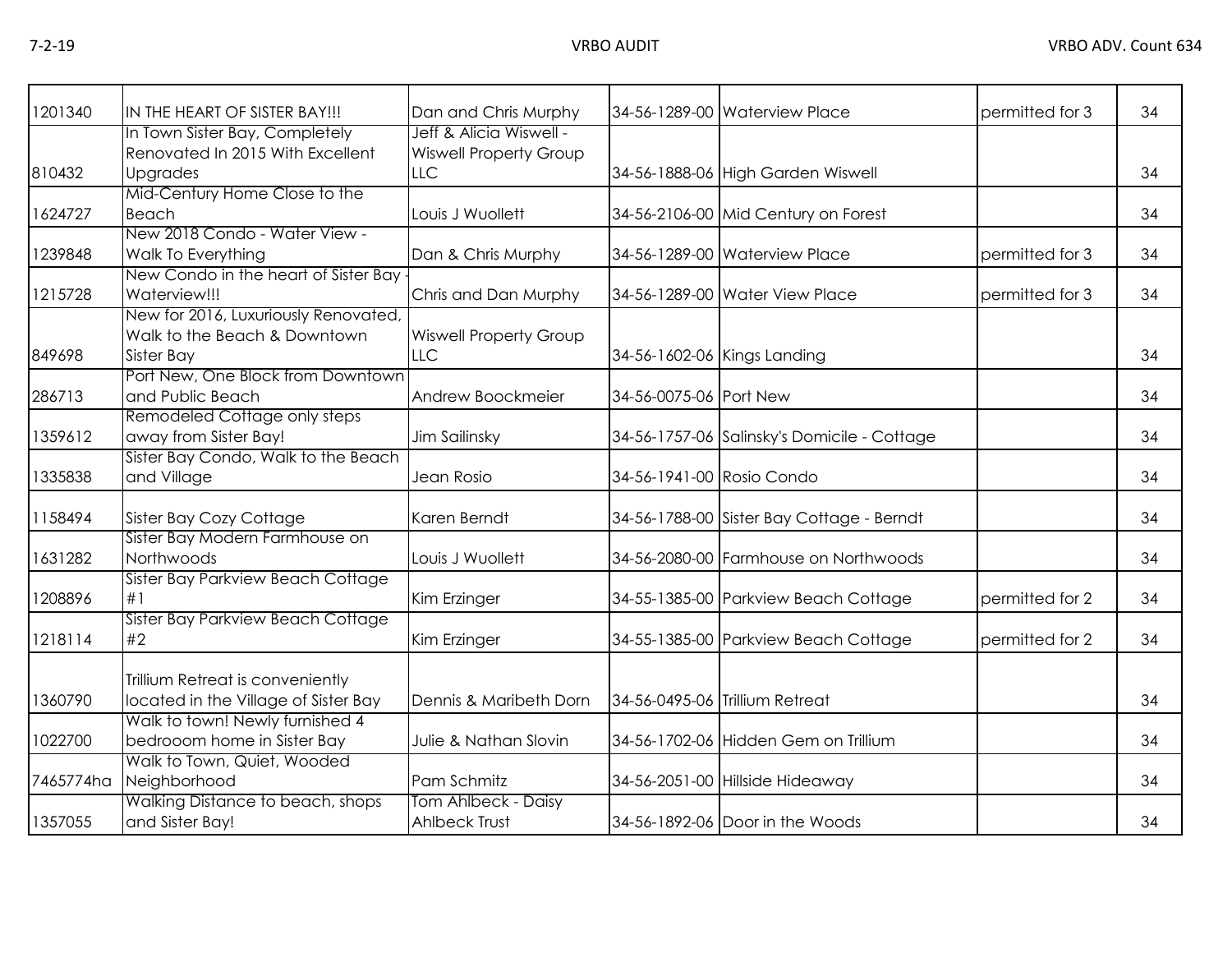|           | Welcome to your home away from                            |                                          |                           |                                                 |                 |    |
|-----------|-----------------------------------------------------------|------------------------------------------|---------------------------|-------------------------------------------------|-----------------|----|
| 1607444   | home in the heart of Sister Bay!                          | Dennis King                              |                           | 34-56-2101-00 Sister Bay House - DJK Properties |                 | 34 |
|           |                                                           |                                          |                           |                                                 |                 |    |
|           | Overlooking 3rd Ave Downtown                              |                                          |                           |                                                 |                 |    |
| 4768058ha | Sturgeon Bay                                              | Overlooking 3rd Ave                      |                           | 35-53-1816-00 Joe Baw and Rob Paul              |                 | 35 |
|           | Rustic Italian Charm In Downtown                          |                                          |                           |                                                 |                 |    |
| 862731    | Sturgeon Bay                                              | Villa and Corner Suite                   | 35-53-1628-00 ADIP LLC    |                                                 | permitted for 3 | 35 |
| 746476    | The Heart Of Downtown Sturgeon                            | <b>RME Holdings</b>                      |                           | 35-53-1452-00 Robert Esposito RME Holdings      | permitted for 2 | 35 |
|           | The Coach House Suite - Downtown                          | Villa, Coach and Corner                  |                           |                                                 |                 |    |
| 1103228   | Sturgeon Bay                                              | Suite                                    | 35-53-1628-00 ADIP LLC    |                                                 |                 | 35 |
|           | The Magnolia Suite-Romantic                               |                                          |                           |                                                 |                 |    |
| 360120    | Victorian Elegance                                        | Diane Allen & Mike Perski                |                           | 35-53-1096-00 The Magnolia Suite                |                 | 35 |
|           |                                                           |                                          |                           |                                                 |                 |    |
|           | The Postcard: Modern Comfort in the RME Holdings - Robert |                                          |                           |                                                 |                 |    |
| 483699    | Heart of Downtown Sturgeon Bay                            | Esposito                                 |                           | 35-53-1452-00 Arbor & Postcard - RME Holdings   | permitted for 2 | 35 |
|           | Historic Luxurious Suite, Modern                          |                                          |                           |                                                 |                 |    |
|           | Amenitites, Downtown, One block to                        |                                          |                           |                                                 | permitted for 6 |    |
| 794064    | waterfront                                                | Tami Dal Santo                           |                           | 35-54-1544-00 Diplomat B&B                      | units           | 35 |
|           | Historic Luxurious Suite, Modern                          |                                          |                           |                                                 |                 |    |
|           | Amenitites, Downtown, One block to                        |                                          |                           |                                                 | permitted for 6 |    |
| 814648    | waterfront                                                | Tami Dal Santo                           |                           | 35-54-1544-00 Diplomat B&B                      | units           | 35 |
|           | Charming Home Within Walking                              |                                          |                           |                                                 |                 |    |
|           | Distance To Beach, Park And                               | Perfectly Downtown and                   |                           |                                                 |                 |    |
| 1073150   | Downtown Shops!                                           | Delaware Dream                           |                           | 35-56-1746-00 Carter Holdings                   | permitted for 2 | 35 |
|           | Charming Private Home for Your                            |                                          |                           |                                                 |                 |    |
| 1503292   | <b>Relaxing Door County Vacation</b>                      | Ballard House - Restassure 35-56-2044-17 |                           | <b>Geri Ballard</b>                             |                 | 35 |
|           |                                                           |                                          |                           |                                                 |                 |    |
|           | Door County Home Away From                                | Door County Home Away                    |                           |                                                 |                 |    |
| 1391961   | Home                                                      | from Home - Weckler                      |                           | 35-56-2001-00 Phil and Alison Weckler           |                 | 35 |
|           |                                                           |                                          |                           |                                                 |                 |    |
|           |                                                           | Door County Waterfront                   |                           |                                                 |                 |    |
| 1017982   | Door County Waterfront Cottage                            | Cottage - Minten                         | 35-56-1767-00 Eric Minten |                                                 |                 | 35 |
|           |                                                           | Marina                                   |                           |                                                 |                 |    |
|           | Door County Waterfront Cottage                            | Cottages/Centerpointe                    |                           |                                                 |                 |    |
|           | 7713779ha with Indoor/Outdoor Pools                       | Marina                                   |                           | 35-56-0911-00 Shipyard Partners                 | permitted for 3 | 35 |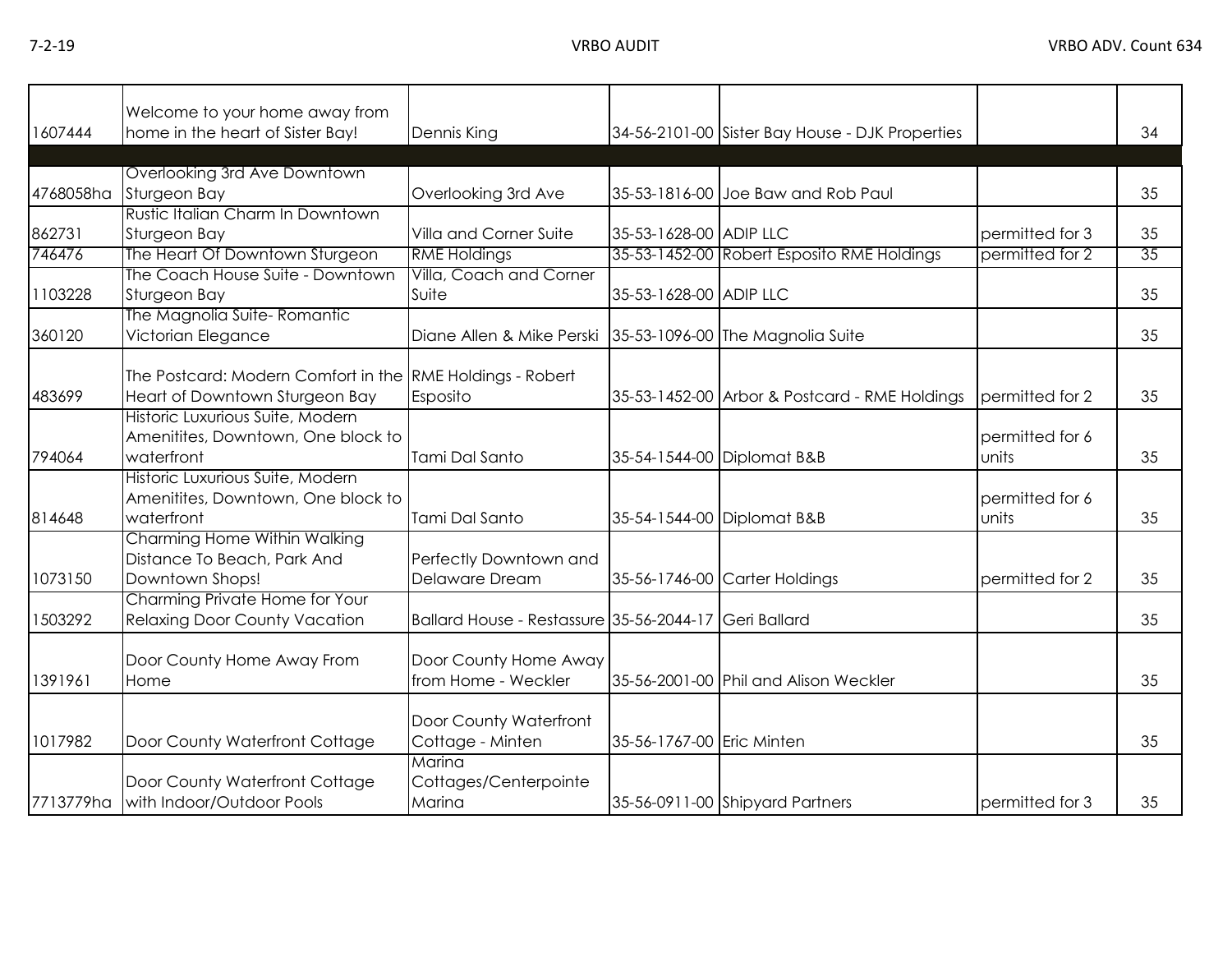|           |                                                                                                      | Marina                                                                             |                            |                                              |                 |    |
|-----------|------------------------------------------------------------------------------------------------------|------------------------------------------------------------------------------------|----------------------------|----------------------------------------------|-----------------|----|
|           | Door County Waterfront Cottage                                                                       | Cottages/Centerpointe                                                              |                            |                                              |                 |    |
| 243639ha  | with Indoor/Outdoor Pools                                                                            | Marina                                                                             |                            | 35-56-0911-00 Shipyard Partners              | permitted for 3 | 35 |
| 892303    | Door County's Chalet on the Shore                                                                    | Chalet on the Shore                                                                |                            | 35-56-1663-00 Jennifer Jorns & Brian Frisque |                 | 35 |
|           |                                                                                                      | Lily Pad Cottage & Eagles                                                          |                            |                                              |                 |    |
| 1618234   | Eagle's Nest, Waterfront Apartment                                                                   | <b>Nest</b>                                                                        | 35-56-1808-00              | Alisa Landman                                | permitted for 2 | 35 |
| 1656214   | House Sturgeon Bay                                                                                   | Barlas Holdings - 610 Jeffersor 35-56-2076-00                                      |                            | <b>Barlas Holdings</b>                       |                 | 35 |
| 1618607   | Lily Pad, a Door County Waterfront<br>Cottage in Sturgeon Bay                                        | Lily Pad Cottage & Eagles<br><b>Nest</b>                                           |                            | 35-56-1808-00 Alisa Landman                  | permitted for 2 | 35 |
| 1318797   | New Listing -Lagoon Bungalow<br>Retreat in Sturgeon Bay, with direct<br>water access!                | Lagoon Bungalow                                                                    | 35-56-1898-00 Anne Thenell |                                              |                 | 35 |
|           | New Listing!! Beautiful Waterfront<br>Retreat On Sturgeon Bay with 114'                              |                                                                                    |                            |                                              |                 |    |
| 1359613   | private doc                                                                                          | Tacoma Beach Getaway 35-56-0880-00 Anne Thenell                                    |                            |                                              |                 | 35 |
| 7154645ha | NEW! 'Collectic Farmhouse Suite!' in<br>Sturgeon Bay!                                                | Hilpipre-228 N 7th Ave -<br>Collectic Farmhouse Suite 35-56-1939-00 Aaron Hilpipre |                            |                                              |                 | 35 |
|           | NEW! Downtown Sturgeon Bay Home Ben Keleny - ODK                                                     |                                                                                    |                            | Sunset House - Keleny - ODK                  |                 |    |
| 7571025ha | - Walk to Bridge!                                                                                    | Properties LLC                                                                     | 35-56-2017-00 PROPERTIES   |                                              | permitted for 2 | 35 |
| 7124043ha | NEW! Sturgeon Bay Home Near<br>Potawatomi State Park!                                                | Port View Cottage                                                                  |                            | 35-56-1927-00 Christine Dehnert              |                 | 35 |
| 1576606   | Sturgeon Bay Hidden Gem                                                                              | Sturgeon Bay Hidden<br>Gem                                                         | 35-56-2074-00 Paul Peot    |                                              |                 | 35 |
| 1349260   | Sturgeon Bay Waterfront Estate                                                                       | R & H Bayshore Estate                                                              |                            | 35-56-1957-00 Helen & Robin Urban            |                 | 35 |
| 1314613   | The Boathouse Waterfront Home<br>Sturgeon Bay                                                        | The Boathouse                                                                      |                            | 35-56-1629-06 Bill and Heather Anderson      |                 | 35 |
| 862730    | The Corner Suite: Modern Comfort in Robert and Teresa<br>the Heart of Downtown Sturgeon Bay Esposito |                                                                                    |                            | 35-56-1628-00 Villa and Corner Suite         | permitted for 3 | 35 |
| 1643221   | Waterfront cottage 2bdrm                                                                             | Bleck-316 N Joliet                                                                 | 35-56-1911-00 Mike Bleck   |                                              |                 | 35 |
| 4976711ha | Waterfront Sturgeon Bay Home w/<br>Deck & Fire Pit                                                   | Cheryl Link                                                                        |                            | 35-56-1875-00 On Bay Thyme                   |                 | 35 |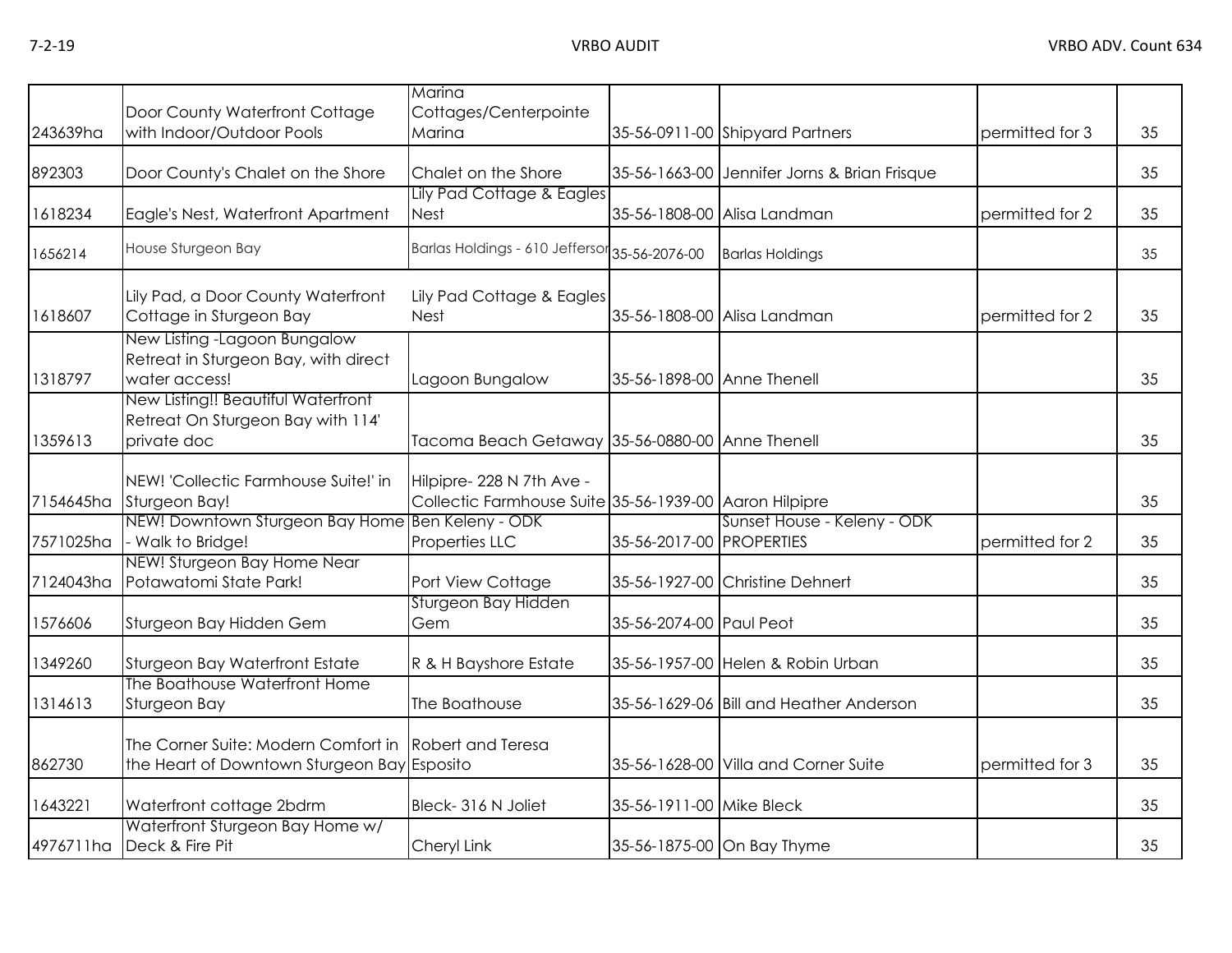| 1075127 | Desiree, the Floating Cottage                                                          | Door County Houseboat<br><b>Rentals LLC</b> |                           | The Yacht Harbor LLC & Sturgeon<br>35-59-1676-00 Bay Marinas.com - Daniel Schott permitted for 4 |                 | 35 |
|---------|----------------------------------------------------------------------------------------|---------------------------------------------|---------------------------|--------------------------------------------------------------------------------------------------|-----------------|----|
| 418990  | A Scenic Lakefront cottage. Door<br>County spring is comsing soon<br>flowers wildlife  | David & Kay Jenkins                         | 36-56-1243-00 Michigan Dr | Jenkins 2359-2361 S Lake                                                                         | permitted for 3 | 36 |
| 437119  | All Season Home- 200 Ft. of<br>Beachfront, Spectacular Views of Lily<br>Bay            | Mike Moreno                                 |                           | 36-56-1323-00 Moreno All Season Home                                                             |                 | 36 |
| 838167  | Arrowhead Waterfront Log Cottage<br>On Sand Beach With Fireplace.                      | Arrowhead Cottage                           |                           | 36-56-0844-00 Tom Groenfeldt                                                                     |                 | 36 |
| 1695687 | <b>Authentic Unique Equine Experience</b><br>in Door County -New July 1, 2019          |                                             |                           | Tammy Estes                                                                                      |                 | 36 |
| 893687  | Authentic Waterfront Log Cottage<br>On Sand Beach                                      | Pioneer Cottage                             |                           | 36-56-0866-00 David Groenfeldt                                                                   |                 | 36 |
| 515430  | Beach Cottage on Lake Michigan<br>near Sturgeon Bay                                    | Philip & Miriam Cote                        |                           | 36-56-0882-00 Cotes Cottages                                                                     |                 | 36 |
| 379533  | Beachfront, waterview, RUSTIC, dog<br>friendly, Sturgeon Bay, Door County,<br>sleeps 6 | <b>Firefly Cottages</b>                     |                           | 36-56-0879-00 Irene Johnson                                                                      | permitted for 3 | 36 |
| 429277  | Beautiful cozy cottage on Lake<br>Michigan. Steps to sandy beach.<br>Shake off winter! | David & Kay Jenkins                         | 36-56-1243-00 Michigan Dr | Jenkins 2359-2361 S Lake                                                                         | permitted for 3 | 36 |
| 659505  | Beautiful waterfront home with<br>swimming pond - North Unit                           | Joe Fittshur                                |                           | 36-56-1329-00 Porthaven Executive Homes                                                          | permitted for 2 | 36 |
| 659503  | <b>Beautiful Waterfront Home with</b><br>swimming pond - south unit                    | Joe Fittshur                                |                           | 36-56-1329-00 Porthaven Executive Homes                                                          | permitted for 2 | 36 |
| 1154854 | Get away from it all at this serene,<br>modern Door County estate.                     | The Clerestory on Lake<br>Michigan          | 36-56-1789-00 Kretchmar   | Christopher Mohar and Kerry                                                                      |                 | 36 |
| 505916  | Lake Michigan Home; Awesome<br>SAND Beach; Taking October<br>Reservations; filling up! | Mike Boyer                                  |                           | 36-56-1358-00 Boyer Beach House                                                                  |                 | 36 |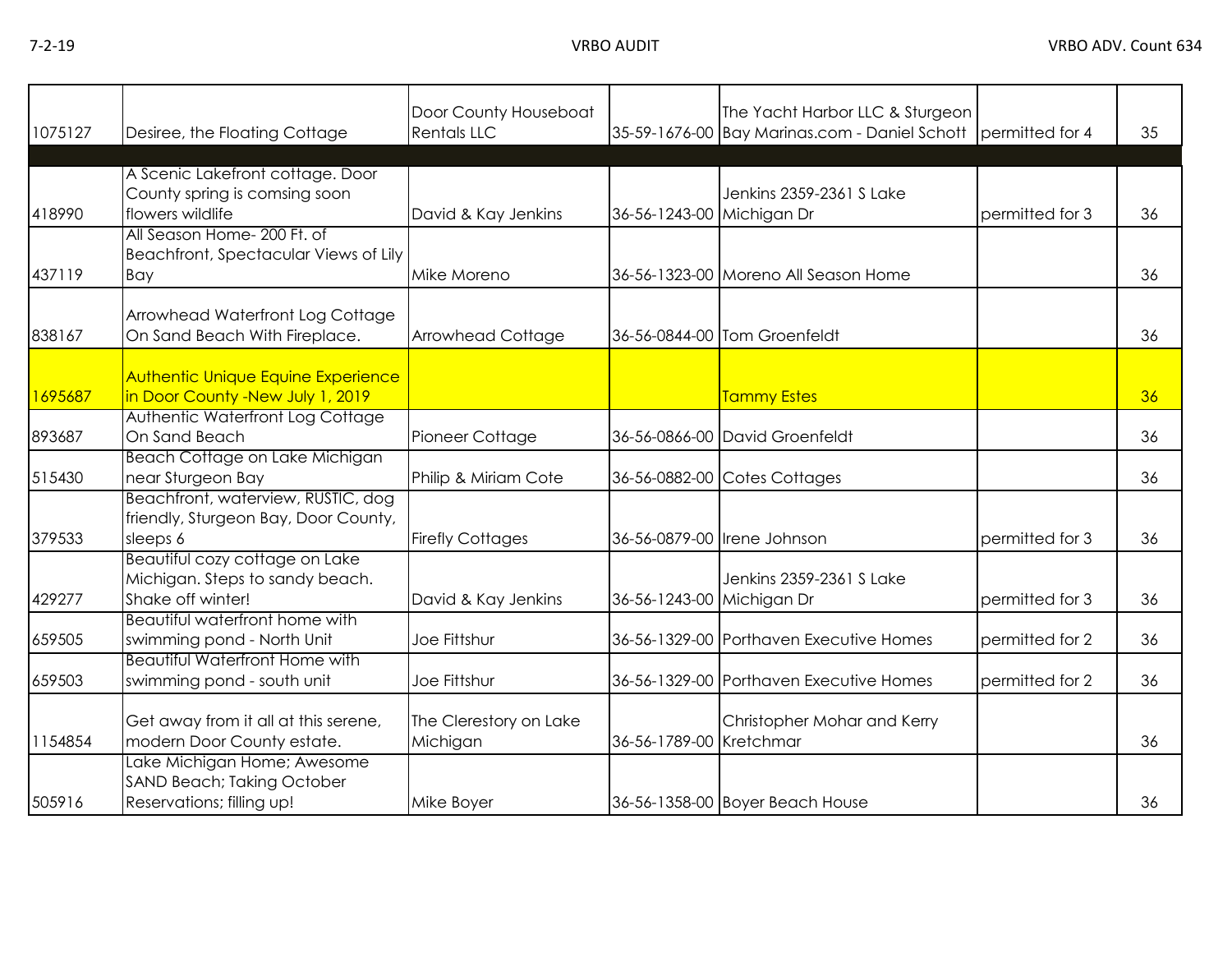|  | VRBO AUDIT |  |  |
|--|------------|--|--|
|  |            |  |  |

| 897656    | Lakefront, waterview, sand beach,<br>RUSTIC, dog friendly, Sturgeon Bay<br>Door County           | <b>Firefly Cottages</b>        |                           | 36-56-0879-00 Irene Johnson                                  | permitted for 3 | 36 |
|-----------|--------------------------------------------------------------------------------------------------|--------------------------------|---------------------------|--------------------------------------------------------------|-----------------|----|
|           |                                                                                                  |                                |                           |                                                              |                 |    |
| 701320    | Merry Breeze 4 Cottage~Romantic<br>Getaway With 212 Ft Of Sandy Lake<br>Michigan Beach           | Merry Breeze Unit 4            |                           | 36-55-1438-00 Peggy & Don Donaldson                          |                 | 36 |
| 1375405   | New! Lake Michigan Beach Home<br>with 107' of Private Sand Beach                                 | <b>Just Beechy</b>             |                           | 36-56-1924-00 Kristin & Theodore Blackwood                   |                 | 36 |
| 7189649ha | Peace of Beach Cottage, private<br>cottage on beautiful shores of Door<br>County                 | Chris Jeanquart                |                           | 36-56-1969-00 Jeanquart -3140 Lake Forest Park               |                 | 36 |
| 1616605   | Relaxing cottage in the woods near<br>Lake Michigan                                              | Chickadee Cottage              |                           | 36-56-2073-00 KL Development Group LLC                       |                 | 36 |
| 1013091   | Sand Beach For Miles Awaits You,<br><b>Relax And Make Memories</b>                               | Harbour Lake House             | 36-56-1701-00 Tammy Estes |                                                              |                 | 36 |
| 870129    | Sand Beach on Lake Michigan-<br>Rustic-Tolan's Log Cabin                                         | <b>Tolans Cottage</b>          |                           | 36-56-0816-13 Sally Tolan (Sandy Tolan)                      |                 | 36 |
| 433883    | Spring is Coming. Soon. Great Lake<br>Michigan Beach in Door County. 4<br>Bed/2 Bath.            | David & Kay Jenkins            | 36-56-1243-00 Michigan Dr | Jenkins 2359-2361 S Lake                                     | permitted for 3 | 36 |
| 451482    | Sunrises, Quiet Beach WalksRelax<br>with Family & Friends. Dogs<br>Welcome!                      | Abode on the Beach             | 36-56-0811-00 Wulf        | Great Wulf Partners LLC/Capn                                 |                 | 36 |
| 1489258   | Walking distance to Lake Michigan -<br>Public Beaches   Family-Pet friendly                      | Clay Banks Woodsy<br>Retreat   |                           | 36-56-1731-17 David Goettelman                               |                 | 36 |
|           | <b>Beautiful spacious home with 260</b>                                                          |                                |                           |                                                              |                 |    |
| 224425    | feet of lakefront                                                                                | <b>Steve Pratapas</b>          |                           | 39-56-1015-00 White Star Lodge                               |                 | 39 |
| 810620    | <b>BOOKING NOW! WATERFRONT-</b><br>ISLAND-LG.SCREEN PORCH-SUNRISE-<br>SUNSET-CAMPFIRES           | Gordon's Isle View<br>Cottages |                           | Jane & Brett Barr/ Jerry &<br>39-56-1648-00 Jacquelyn Gordon |                 | 39 |
| 570935    | <b>BOOKING NOW-WATERFRONT-</b><br>ISLAND- FIRE PIT-SUNRISE SUNSET-9<br><b>MI.TO STURGEON BAY</b> | Gordon's Isle View<br>Cottages |                           | Jane & Brett Barr/ Jerry &<br>39-56-1648-00 Jacquelyn Gordon | permitted for 2 | 39 |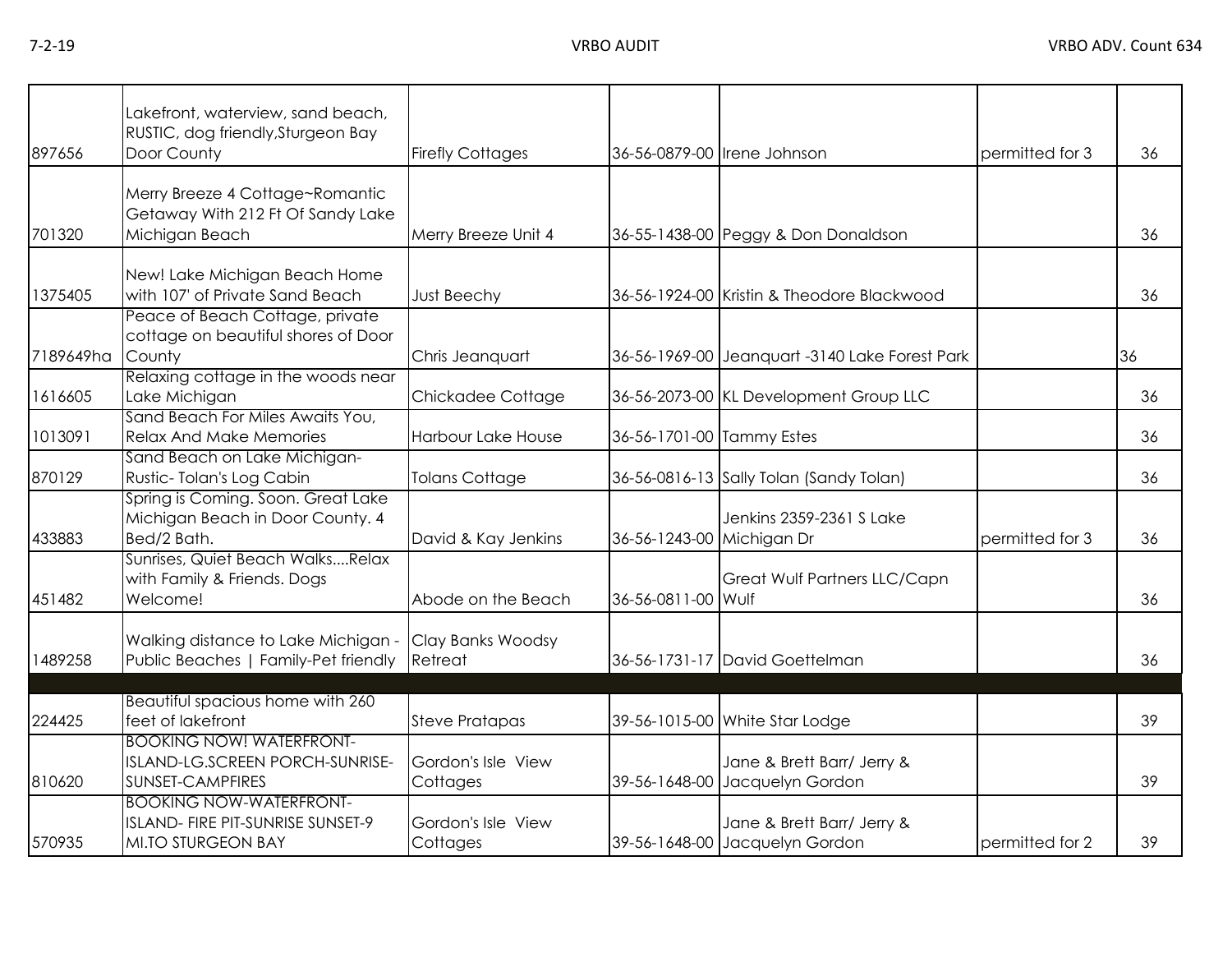|           | <b>Breathtaking peaceful Door County</b>         |                                                           |                           |                                        |    |
|-----------|--------------------------------------------------|-----------------------------------------------------------|---------------------------|----------------------------------------|----|
| 1412219   | <b>Vacation Rental</b>                           | Dan and Sue Lind                                          |                           | 39-56-1986-00 Sunset Serenity LLC      | 39 |
|           | Cozy Cottage On The Water: Relax,                |                                                           |                           |                                        |    |
| 1447164   | Fish, Kayak                                      | Cottage Creek Ahlswede 39-56-2005-00 Rob & Emily Ahlswede |                           |                                        | 39 |
|           | Cozy newly built home 35 feet off the            |                                                           |                           |                                        |    |
| 1492937   | Bay with stunning sunsets                        | Fox Lane Beach House                                      |                           | 39-56-2039-00 Duane and Linda Nolte    | 39 |
|           | Door County Shorefront 2 Bedroom                 |                                                           |                           |                                        |    |
|           | Home On 1.2 Acres w/100 Ft Of                    |                                                           |                           |                                        |    |
| 559164    | Shoreline                                        | Cabin Sun Over Beach                                      |                           | 39-56-1398-00 Pat O' Donnell           | 39 |
|           |                                                  | Cabin on the Bay -                                        |                           |                                        |    |
| 962273    | Family Friendly Cabin On The Bay!                | Goffard                                                   |                           | 39-56-1709-00 Gregory Goffard          | 39 |
|           | Sunset Cliff Cottage - Peaceful &                |                                                           |                           |                                        |    |
|           | Serene perched on a 35' Cliff                    | Jon Hanson / Snug                                         |                           |                                        |    |
| 586665    | breathtaking views                               | Harbor                                                    |                           | 39-56-0860-00 Sunset Cliff Cottage     | 39 |
|           |                                                  |                                                           |                           |                                        |    |
|           |                                                  | <b>Desotell Waterfront</b>                                |                           |                                        |    |
| 1150626   | Dock, Firepit, WIFI, Large Private Yard Property |                                                           |                           | 42-56-1781-13 Helen and Tim Desotell   | 42 |
| 1269309   | Door county rental on Sand Beach or Madl         |                                                           |                           | 42-56-1862-00 George Madle             | 42 |
| 4264111ha | Cottage. 20 minutes to Green Bay                 | Waterfront Cottage - Bur                                  |                           | 42-56-1666-00 Waterfront Cottage - Bur | 42 |
|           |                                                  |                                                           |                           |                                        |    |
|           | NEW!!! STUNNING BAY-FRONT NEW                    |                                                           |                           | KAMI LLC-315 Breezy Acres LLC -        |    |
| 1688188   | CONSTRUCTION IN SOUTHERN DOOR! 315 Breezy Acres  |                                                           |                           | 42-56-2115-07 Michael Martell          | 42 |
|           | Waterfront Cottage in Southern Door              |                                                           |                           |                                        |    |
|           | County, near Green Bay and                       | <b>Waterfront Cottage</b>                                 |                           |                                        |    |
| 1117085   | Sturgeon Bay                                     | Soukup                                                    | 42-56-1774-00 Lisa Soukup |                                        | 42 |
|           |                                                  |                                                           |                           |                                        |    |
| 702550    | 2 Bedroom 1 bath on Lake Michigan                | <b>Bill Smardo</b>                                        | 46-55-0603-00 Smardo      |                                        | 46 |
|           | 2 Bedroom(sleeps 6) Cottage on                   | Dan Jorgenson & Naomi                                     |                           | Detriot Harbor Homestead -             |    |
| 1548669   | Lake Michigan includes 2 Kayaks!                 | <b>Burke</b>                                              | 46-56-1937-00 Skinny Dip  |                                        | 46 |
|           |                                                  |                                                           |                           |                                        |    |
|           | 60 Acre Farmhouse, Grat property to              |                                                           |                           |                                        |    |
| 557405    | enterain friends family and children             | Dan Jorgenson                                             |                           | 46-56-1332-00 Buckwild Farm            | 46 |
|           | Amazing Sunsets*80ft shore* 25                   |                                                           |                           |                                        |    |
| 285175    | acres*great cottage                              | Amy Jorgenson                                             |                           | 46-56-0581-00 Funks Cottage            | 46 |
|           | Beautiful lake front 4 bedrom home               |                                                           |                           |                                        |    |
| 292728    | with incredible sunsets                          | <b>RC Rudolph</b>                                         |                           | 46-55-0566-00 Cascio Cottages          | 46 |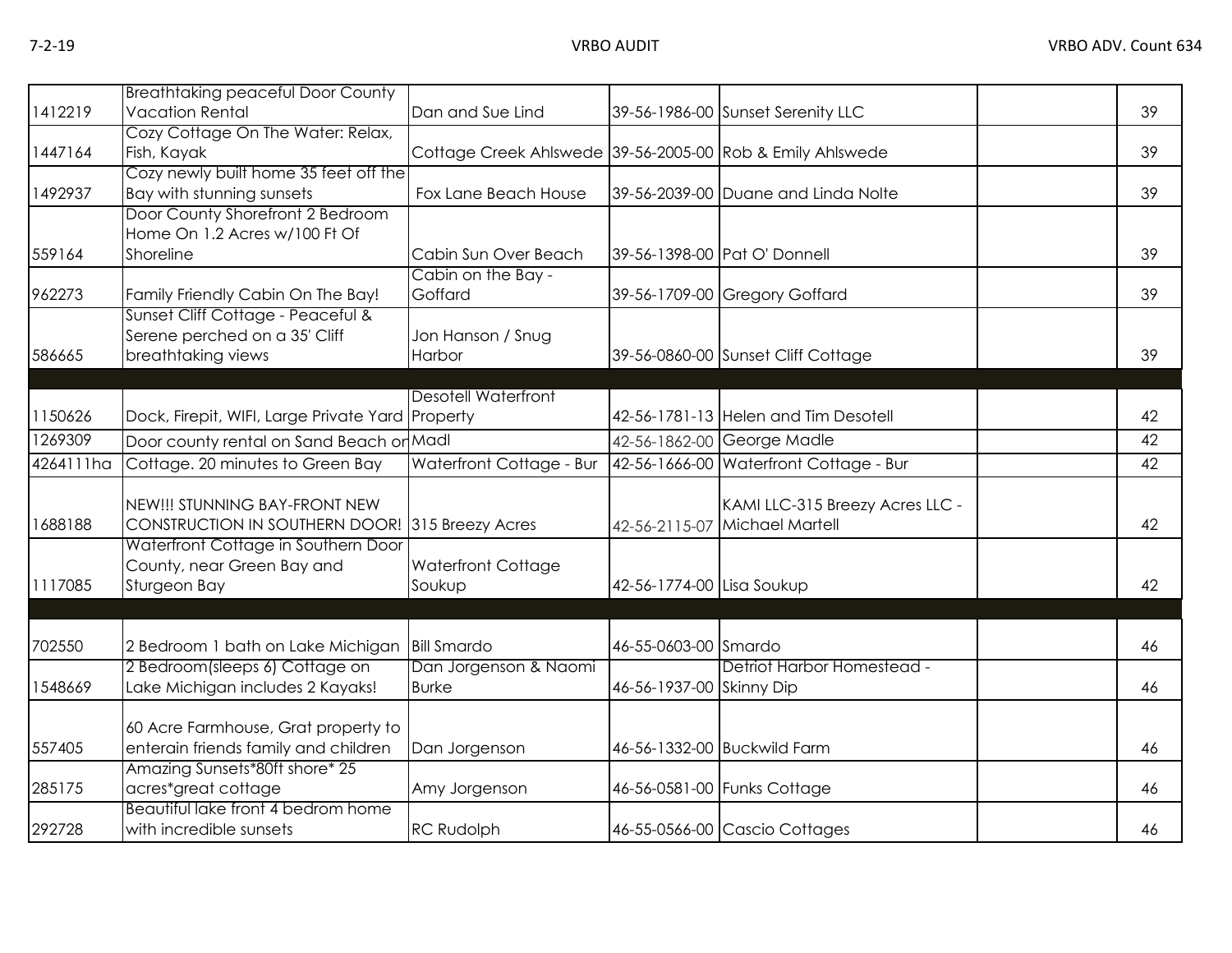| 1391479 | <b>Breezy Beach Cottage</b>                                                         | <b>Richard Tobey</b>                       |                       | 46-56-1940-00 Breezy Beach                                        |                 | 46 |
|---------|-------------------------------------------------------------------------------------|--------------------------------------------|-----------------------|-------------------------------------------------------------------|-----------------|----|
| 806333  | Century farmhouse with 4 bedrooms<br>and large outside deck.                        | Debra Sheridan (Thielke)<br>and Dawn Chier |                       | 46-56-1867-00 Old Orchard Century Farmhouse                       |                 | 46 |
| 1054806 | Cute Cabin Located Close to Beach<br>On Washington Island, Lake<br>Michigan         | Dawn Chier                                 |                       | 46-55-0731-00 Coffee Creek Cabins                                 | permitted for 2 | 46 |
| 780911  | Great sunrises 200 ft of Lake<br>Michigan Shorefront 1.5 acres, 2<br>bedroom 1 bath | Greg & Kristine Koetter                    | 46-56-1588-00 Koetter |                                                                   |                 | 46 |
| 594977  | Home Owner Custom Built Log Cabin Dan & Lory Porter                                 |                                            |                       | 46-56-1668-00 Log Cabin House - Porter                            |                 | 46 |
| 1243560 | Initiative's Retreat - Ultimate<br>Lakefront Destination!                           | Initiatives Retreat LLC                    |                       | 46-56-1846-00 Initiatives Retreat                                 |                 | 46 |
| 362233  | Sectacular Sunsets from Becutiful<br>Lake Shore Home                                | Trudy Schelitzche                          |                       | 46-55-0564-00 Deer Run Shorefront Home                            |                 | 46 |
| 1308276 | <b>Spacious Washington Island Home</b><br>4bed 2bath                                | Carol Lemon                                |                       | Washington Island Historical<br>46-56-1917-00 Home - Lemon        |                 | 46 |
| 806850  | Washington Island Westside<br>Shorefront Home                                       | William & Mary Filer                       |                       | 46-56-1428-00 Above and Beyond Cottage                            |                 | 46 |
| 1392021 | Waterfront cottage on Detroit<br>Harbor. Beautiful beach and<br>dockage.            | Leon A Shellswick                          |                       | 46-55-0587-00 Spring Beach Cottage                                |                 | 46 |
| 1282279 | <b>Wickman Waterfront Cottage</b><br>overlooking Hog Island                         | Lynn Carpenter                             |                       | Lakefront Cottage - Wickman<br>46-56-1968-00 Waterfront Carpenter |                 | 46 |

|         | Your Home Base for Discovering         |                    |
|---------|----------------------------------------|--------------------|
| 1375338 | <b>Green Bay &amp; Door County!</b>    | Not in Door County |
|         | 2 Bdrm Waterfront condo in beautiful   |                    |
|         | Algoma, minutes to Door County         |                    |
| 1318887 | and Lambeau                            | Not in Door County |
|         | Beautiful Apartments in a turn-of-the- |                    |
| 428159  | century historic building              | Not in Door County |
|         | Rivers Edge Condominiums,              |                    |
|         | Waterfront condos located in           |                    |
| 843879  | Algoma WI. Lake Michigan               | Not in Door County |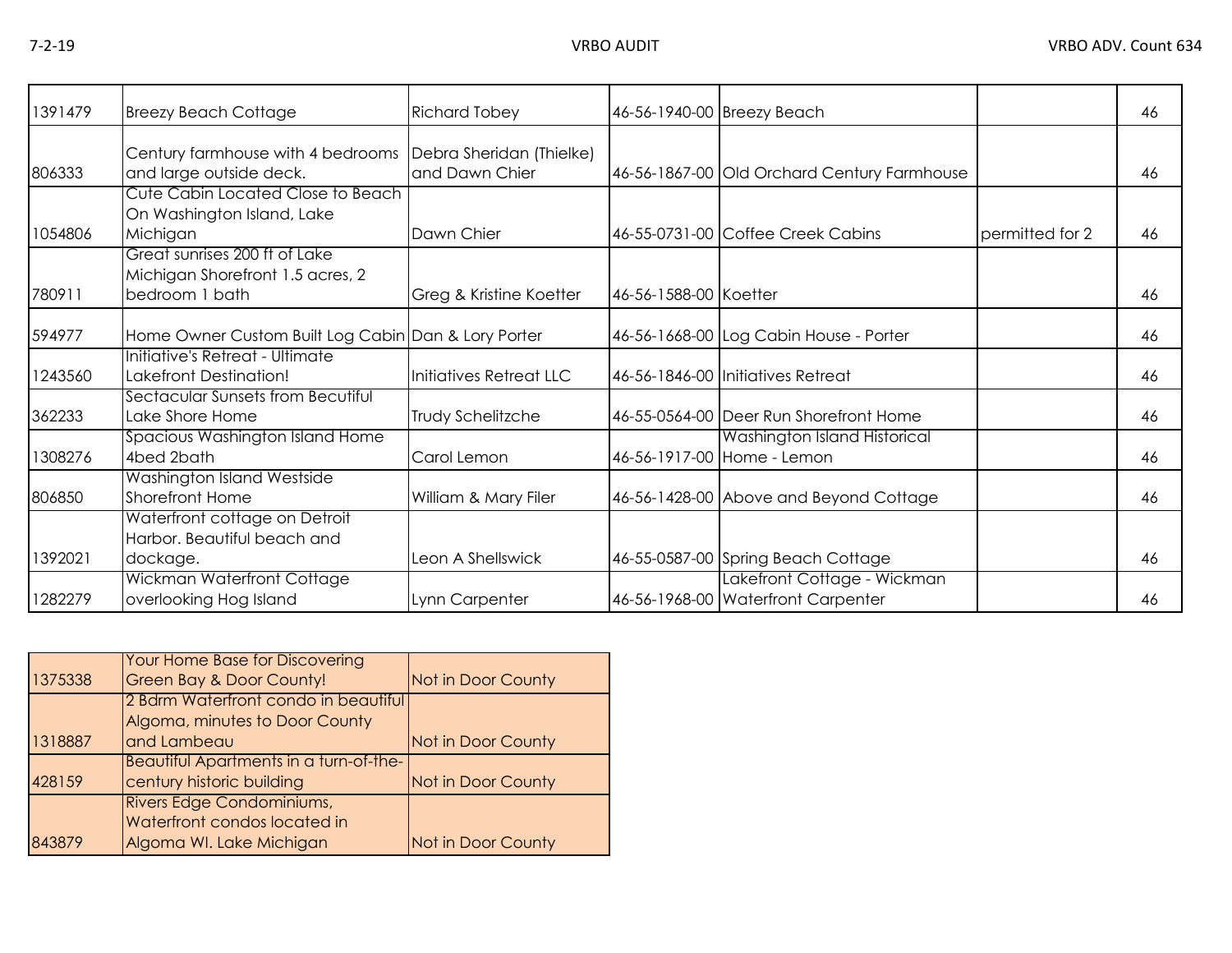|         | Beautiful Gem of a Home in Algoma        |                           |
|---------|------------------------------------------|---------------------------|
| 4590279 | Wisconsin                                | Not in Door County        |
|         | Homey Lakefront Condo In Serene          |                           |
|         | Algoma, WI, A Stone's Throw From         |                           |
| 480722  | <b>Door County</b>                       | Not in Door County        |
|         | Home Base for Discovering Green          |                           |
| 25466   | <b>Bay &amp; Door County!</b>            | Not in Door County        |
|         |                                          |                           |
|         | Waterfront, Beautiful Sunrises, WIFI,    |                           |
| 344207  | Direct TV, Sleeps a Family of Six.       | <b>Not in Door County</b> |
| 394047  | Secluded Beach Cottage - 100ft of        |                           |
|         | Private, Sandy Beachfront                | Not in Door County        |
|         | Captains Cove - Spectacular              |                           |
| 405736  | Lakefront Home W/Pool - Sleeps 15        | Not in Door County        |
|         | Cozy Condo with Gorgeous Views on        |                           |
| 1414157 | Lake Michigan                            | Not in Door County        |
|         | Charming farmhouse located near          |                           |
|         | National Shrine of Our Lady of Good      |                           |
| 1574130 | Help                                     | Not in Door County        |
|         | <b>Modern Condo just steps from Lake</b> |                           |
| 1364728 | Michigan.                                | Not in Door County        |
|         | Amore' De Bay Romantic Suite for 2       |                           |
|         | includes Free Continental Breakfast      |                           |
| 728187  | & WiFi.                                  | Not in Door County        |
|         | One of the best lakefront condos         |                           |
| 723000  | Algoma has to offer!                     | Not in Door County        |
|         | <b>CEDAR CABIN on the BAY (Lake</b>      |                           |
|         | Michigan--Green Bay): Just listed!       |                           |
| 7855081 | Sleeps 6, Dog friendly,                  | Not in Door County        |

| <b>MUNI</b>     |                       | # of VRBO Properties |
|-----------------|-----------------------|----------------------|
| $\overline{2}$  | <b>Baileys Harbor</b> | 72                   |
| $\overline{6}$  | Clay Banks            |                      |
| 8               | Town of Egg Harbor    | 65                   |
| $\overline{Q}$  | Village of Egg Harbor | 47                   |
|                 | Ephraim               | 52                   |
| $\overline{10}$ | Gibraltar             | 89                   |